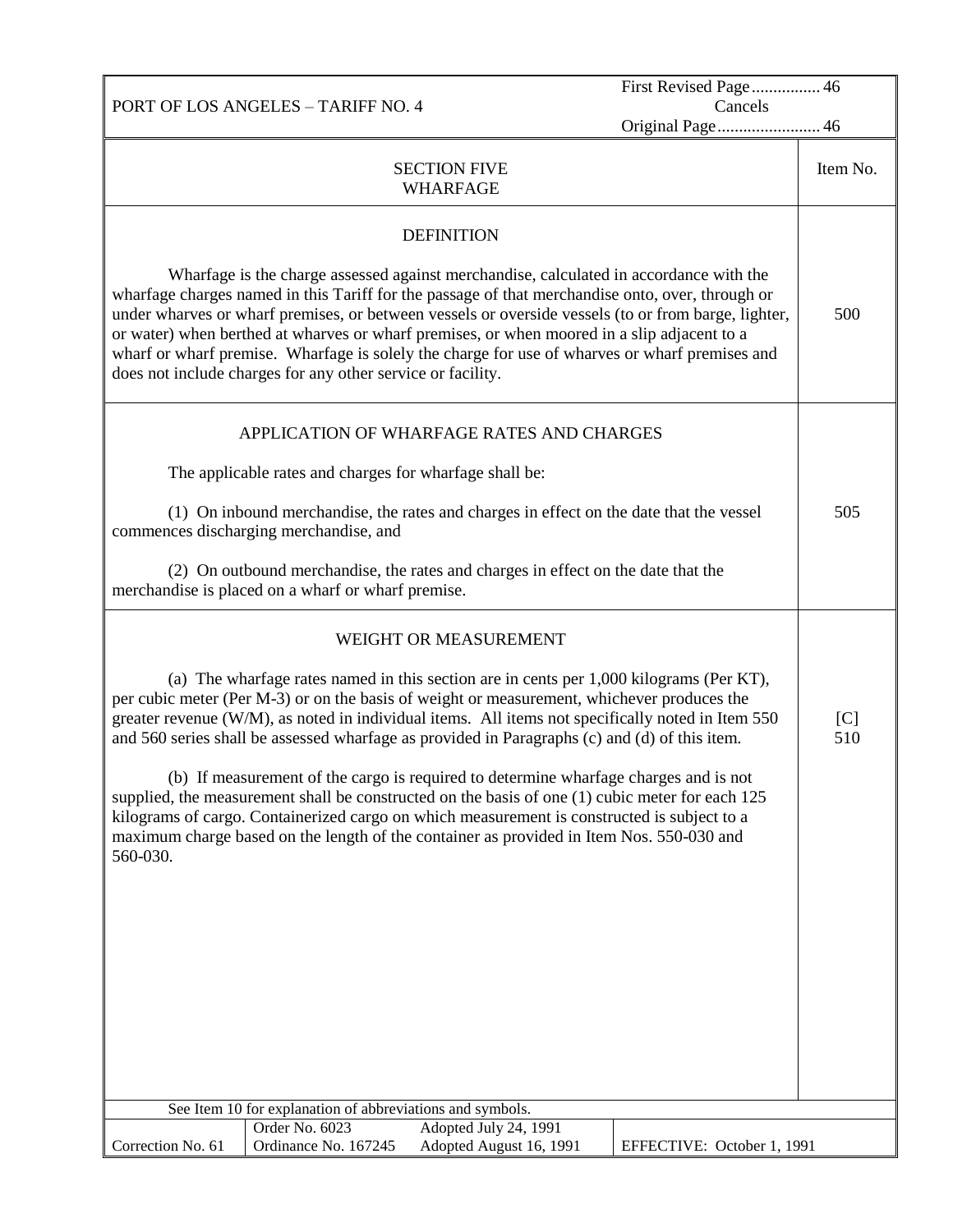| Third Revised Page  47<br>Cancels<br>PORT OF LOS ANGELES - TARIFF NO. 4<br>Second Revised Page 47<br>And Circular No. 6 |  |                                                                                       |                                                                                                                                                                                                                                                                                                                                                                                                                                                                                                             |                              |                |
|-------------------------------------------------------------------------------------------------------------------------|--|---------------------------------------------------------------------------------------|-------------------------------------------------------------------------------------------------------------------------------------------------------------------------------------------------------------------------------------------------------------------------------------------------------------------------------------------------------------------------------------------------------------------------------------------------------------------------------------------------------------|------------------------------|----------------|
|                                                                                                                         |  |                                                                                       | <b>SECTION FIVE - Continued</b><br><b>WHARFAGE -- Continued</b>                                                                                                                                                                                                                                                                                                                                                                                                                                             |                              | Item No.       |
|                                                                                                                         |  | as otherwise provided in Item 550 and 560 series.                                     | WEIGHT OR MEASUREMENT - Continued<br>(c) When freight charges are computed by the vessel and shown on the manifest on a<br>basis of either weight or measurement, wharfage shall be assessed on the same basis as so<br>computed and manifested, except as otherwise provided in Item 550 and 560 series.<br>(d) When the basis of the freight charges is not shown on the manifest, wharfage shall be<br>assessed on the basis of weight and measurement, whichever will yield the greater revenue, except |                              | 510<br>(Cont.) |
|                                                                                                                         |  | against such Transshipment Merchandise (See Notes.)                                   | WHARFAGE RATES ON TRANSSHIPMENT MERCHANDISE<br>As used in this Section, Transshipment Merchandise Is merchandise subject to the<br>payment of wharfage, upon which the carriage is continuous, i.e. that remains in the possession of<br>the carrier or carriers thereof, and is transferred from one vessel to another in Los Angeles Harbor<br>and wharfage, calculated in accordance with the rates indicated in this Item, shall be assessed                                                            |                              | $*515$         |
| $*Note 1.$                                                                                                              |  |                                                                                       | In the event merchandise is transshipped, as defined above, a single wharfage charge<br>only will be assessed. Wharfage will be assessed on the inbound movement only.                                                                                                                                                                                                                                                                                                                                      |                              |                |
| Note 2.                                                                                                                 |  | from vessel by pipeline.<br>See Item 10 for explanation of abbreviations and symbols. | Transshipment merchandise does not include Liquid Bulk Commodities moving to or                                                                                                                                                                                                                                                                                                                                                                                                                             |                              |                |
|                                                                                                                         |  | Order No. 6281                                                                        | Adopted August 29, 1994                                                                                                                                                                                                                                                                                                                                                                                                                                                                                     |                              |                |
| Correction No. 96                                                                                                       |  | Ordinance No. 170057                                                                  | Adopted October 14, 1994                                                                                                                                                                                                                                                                                                                                                                                                                                                                                    | EFFECTIVE: November 14, 1994 |                |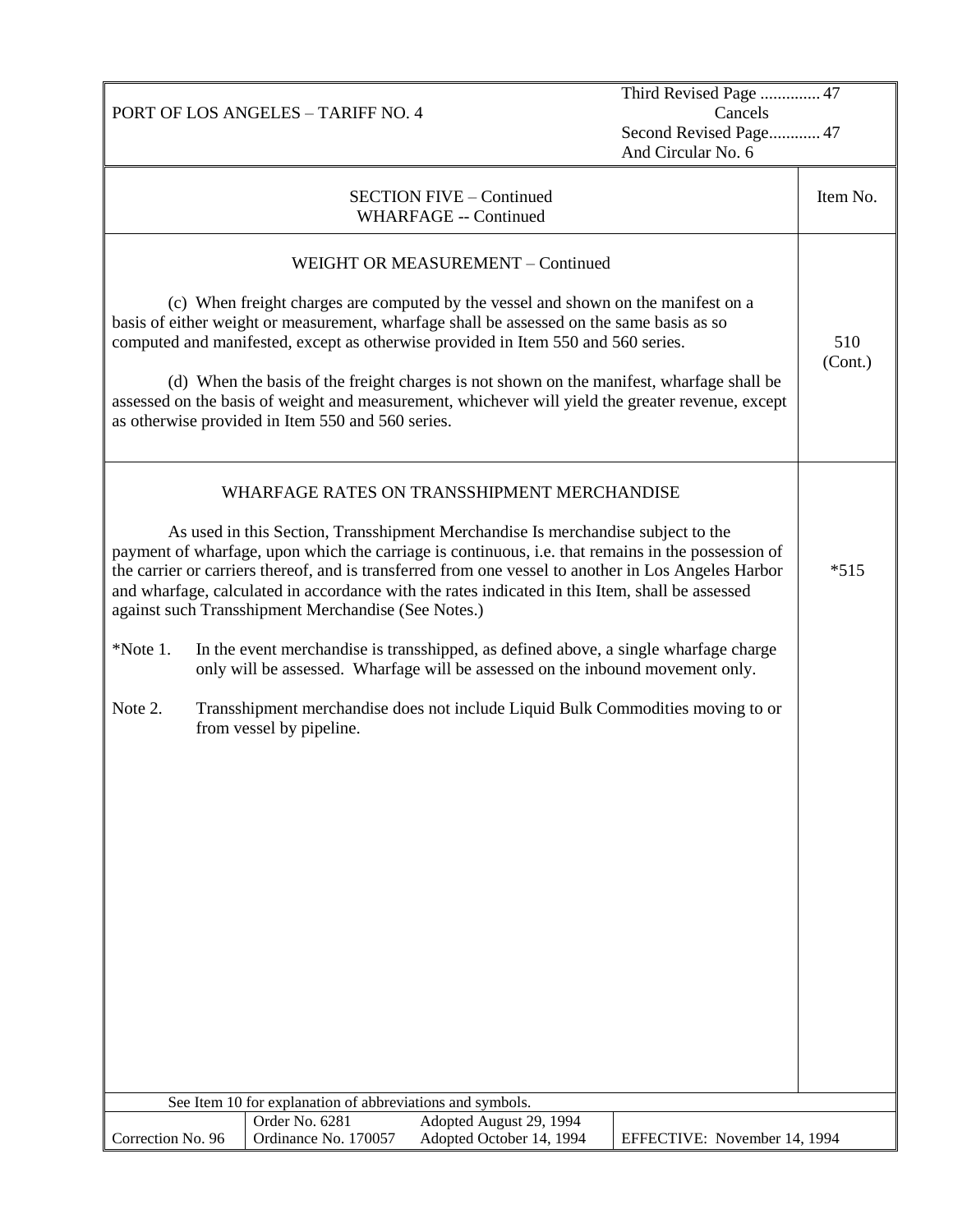PORT OF LOS ANGELES – TARIFF NO. 4

Fifth Revised Page................. 48 Cancels Fourth Revised Page............. 48

| <b>SECTION FIVE - Continued</b><br><b>WHARFAGE -- Continued</b>                                                                                                                                                                                                                                                                                                                                                                                                                                                                                                                                                                                                                                                                                                                                                                           | Item No.   |
|-------------------------------------------------------------------------------------------------------------------------------------------------------------------------------------------------------------------------------------------------------------------------------------------------------------------------------------------------------------------------------------------------------------------------------------------------------------------------------------------------------------------------------------------------------------------------------------------------------------------------------------------------------------------------------------------------------------------------------------------------------------------------------------------------------------------------------------------|------------|
| TRANSFERRED MERCHANDISE                                                                                                                                                                                                                                                                                                                                                                                                                                                                                                                                                                                                                                                                                                                                                                                                                   |            |
| (a) Transferred merchandise is merchandise received at municipal wharf or wharf premise<br>by land transportation and subsequently removed from municipal wharf or wharf premise by land<br>transportation.                                                                                                                                                                                                                                                                                                                                                                                                                                                                                                                                                                                                                               |            |
| (b) Transferred merchandise shall be assessed wharfage on the same basis as merchandise<br>moving by vessel subject to the two exceptions noted below.                                                                                                                                                                                                                                                                                                                                                                                                                                                                                                                                                                                                                                                                                    |            |
| Exception 1: In the event merchandise is transferred from the premises of one municipal<br>wharf to another for delivery to either a land vehicle (including rail) or vessel, a single<br>wharfage charge only will be assessed.                                                                                                                                                                                                                                                                                                                                                                                                                                                                                                                                                                                                          |            |
| Exception 2: Some terminal operators serve vessels which are members of an alliance<br>whose vessels call at several ports. As used in this Tariff item, the term "alliance" means<br>a formal contract among several carriers to share terminal and vessel space. Such<br>terminal operators may handle transferred merchandise from alliance members who dray<br>such merchandise from other ports.                                                                                                                                                                                                                                                                                                                                                                                                                                     | [C]<br>520 |
| Terminal operators falling under either of the two foregoing exceptions shall have the<br>option of paying charges to the City on such transferred merchandise handled at the Port of Los<br>Angeles in one of the two following ways:                                                                                                                                                                                                                                                                                                                                                                                                                                                                                                                                                                                                    |            |
| 1.<br>The terminal operator may pay the City 100% of the applicable wharfage<br>rate for Cargo N.O.S. per kiloton or cubic meter (see Item 550-001) and such transferred<br>merchandise charge shall not count toward the terminal operator's minimum annual<br>guarantee (MAG), or be revenue shared, or count toward the terminal operator's<br>"efficiency criteria" except to the extent terminal operator's agreement with the City so<br>allows. The term "efficiency criteria" refers to agreement revenue sharing provisions<br>based on revenue tons per acre or the number of twenty-foot equivalent units (TEU) or<br>containers handled.                                                                                                                                                                                      |            |
| $\ast$<br>2.<br>Alternatively, commencing July 1, 2012, subject to the conditions below,<br>if the terminal operator has submitted a written request to the Executive Director and the<br>Executive Director grants such request in writing, the terminal operator may pay the City<br>a flat fee (see Item 550-033) per container, loaded or empty, but such flat fee may not<br>count toward the terminal operator's MAG, or be revenue shared, or count toward the<br>terminal operator's "efficiency criteria" except to the extent the terminal operator's<br>agreement with the City so allows. At his or her sole discretion, the Executive Director<br>may revoke the permission for the terminal operator to handle transferred merchandise at<br>a flat fee upon providing the terminal operator with 72 hours' written notice. |            |
| See Item 10 for explanation of abbreviations and symbols.                                                                                                                                                                                                                                                                                                                                                                                                                                                                                                                                                                                                                                                                                                                                                                                 |            |
| Order No. 12-7119<br>Adopted December 20, 2012<br>Correction No. 629<br>Ordinance No. 182497<br>Adopted March 27, 2013<br>EFFECTIVE: May 12, 2013                                                                                                                                                                                                                                                                                                                                                                                                                                                                                                                                                                                                                                                                                         |            |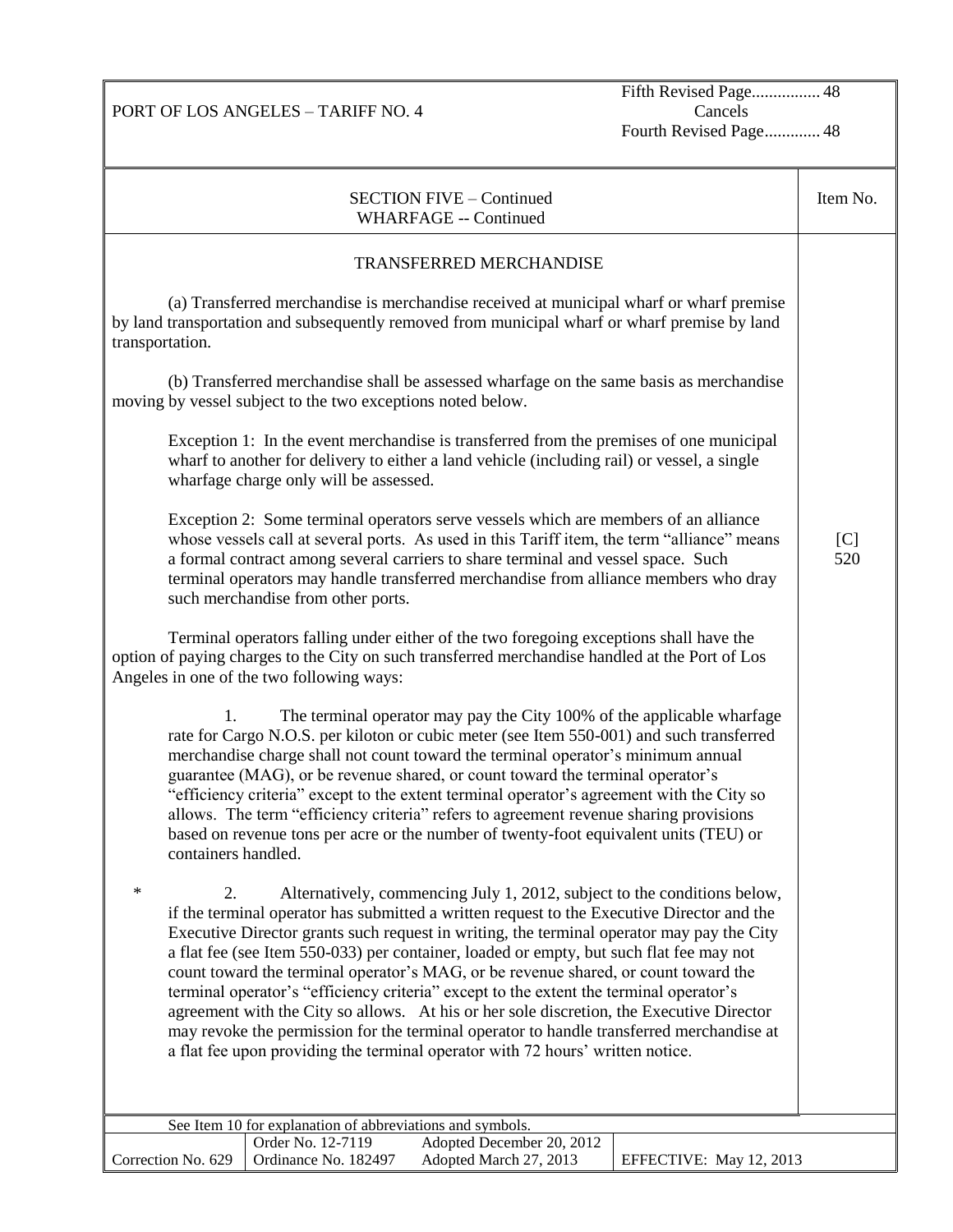Second Revised Page .................49 Cancels First Revised Page .....................49 And Circular No. 70

| <b>SECTION FIVE - Continued</b><br>WHARFAGE - Continued                                                                                                                                                                                                                                                                                                                                                                        | Item No.      |
|--------------------------------------------------------------------------------------------------------------------------------------------------------------------------------------------------------------------------------------------------------------------------------------------------------------------------------------------------------------------------------------------------------------------------------|---------------|
| FREE WHARFAGE                                                                                                                                                                                                                                                                                                                                                                                                                  |               |
| No wharfage shall be assessed,                                                                                                                                                                                                                                                                                                                                                                                                 |               |
| (a) On handling and stevedore tools, equipment and appliances taken on wharf for the purpose of<br>loading or discharging a vessel;                                                                                                                                                                                                                                                                                            |               |
| (b) On baggage of passengers when carried on same vessel as passengers and on which no revenue<br>is collected by the water carrier either as excess baggage, or freight or cargo;                                                                                                                                                                                                                                             |               |
| (c) On petroleum and petroleum products in bulk pumped back from the vessel to tank, at the same<br>facility where originally loaded, after having paid one wharfage charge when loaded from tank to vessel;                                                                                                                                                                                                                   |               |
| (d) At a Public Landing, as provided in Item 1500;                                                                                                                                                                                                                                                                                                                                                                             |               |
| (e) On ballast in bulk, which is not manifested as cargo, has no commercial value and is handled<br>direct between vessel and barge or shore tank;                                                                                                                                                                                                                                                                             |               |
| (f) On Vessel's stores or supplies when total amount laden on a vessel in the coastwise trade is less<br>than 7258 kilograms or on a vessel in any other trade is less than 3629 kilograms;                                                                                                                                                                                                                                    | $^{+}$<br>525 |
| (g) On dunnage or ship lining used in the stowage or bracing of cargo which is discharged from<br>and reloaded to a vessel within 30 days;                                                                                                                                                                                                                                                                                     |               |
| (h) On scrap dunnage or scrap ship lining, discharged from a vessel, which has been used thereon<br>in the stowage or bracing of cargo, has no commercial value, and is not to be re-used as dunnage or ship<br>lining;                                                                                                                                                                                                        |               |
| (i) On packages, empty, having less than 2 cubic meters capacity, S.U. or K.D., when no freight<br>charges on the package itself are assessed;                                                                                                                                                                                                                                                                                 |               |
| (j) On cargo which a vessel discharges and reloads, prior to departure, in order to load or discharge<br>other cargo (overstowed cargo);                                                                                                                                                                                                                                                                                       |               |
| (k) On cargo discharged from a vessel when a full wharfage charge has previously been assessed<br>against the same cargo when the vessel upon which it was laden was discharged from another vessel at Port<br>of Los Angeles or on cargo loaded to a vessel when a full wharfage charge will be assessed against the same<br>cargo when the vessel upon which it is laden is loaded to another vessel at Port of Los Angeles; |               |
| (1) On pallets to which are secured a "unitized load" of cargo. (See Note.)                                                                                                                                                                                                                                                                                                                                                    |               |
| NOTE: Applies only to the extent the vessel has excluded the weight or measurement of the same pallets<br>from freight charges.                                                                                                                                                                                                                                                                                                |               |
| (m) On fresh or frozen fish for resale, for use of fish canneries or for processing, unloaded at Fish<br>Harbor Wharf (Berths 260 to 267), Fries Street Wharf (Berth 182) or the Municipal Fish Market Wharf<br>(Berth 72);                                                                                                                                                                                                    |               |
| (n) On vessel's stores or supplies when bundled passenger fees are paid in accordance with Item<br>$^{+}$                                                                                                                                                                                                                                                                                                                      |               |
| 600.<br>See Item 10 for explanation of abbreviations and symbols.                                                                                                                                                                                                                                                                                                                                                              |               |
| Order No. 16-7208<br>Adopted September 15, 2016                                                                                                                                                                                                                                                                                                                                                                                |               |
| Correction No. 697<br>Ordinance No. 184562<br>Adopted November 9, 2016<br>EFFECTIVE: December 24, 2016                                                                                                                                                                                                                                                                                                                         |               |

PORT OF LOS ANGELES – TARIFF NO. 4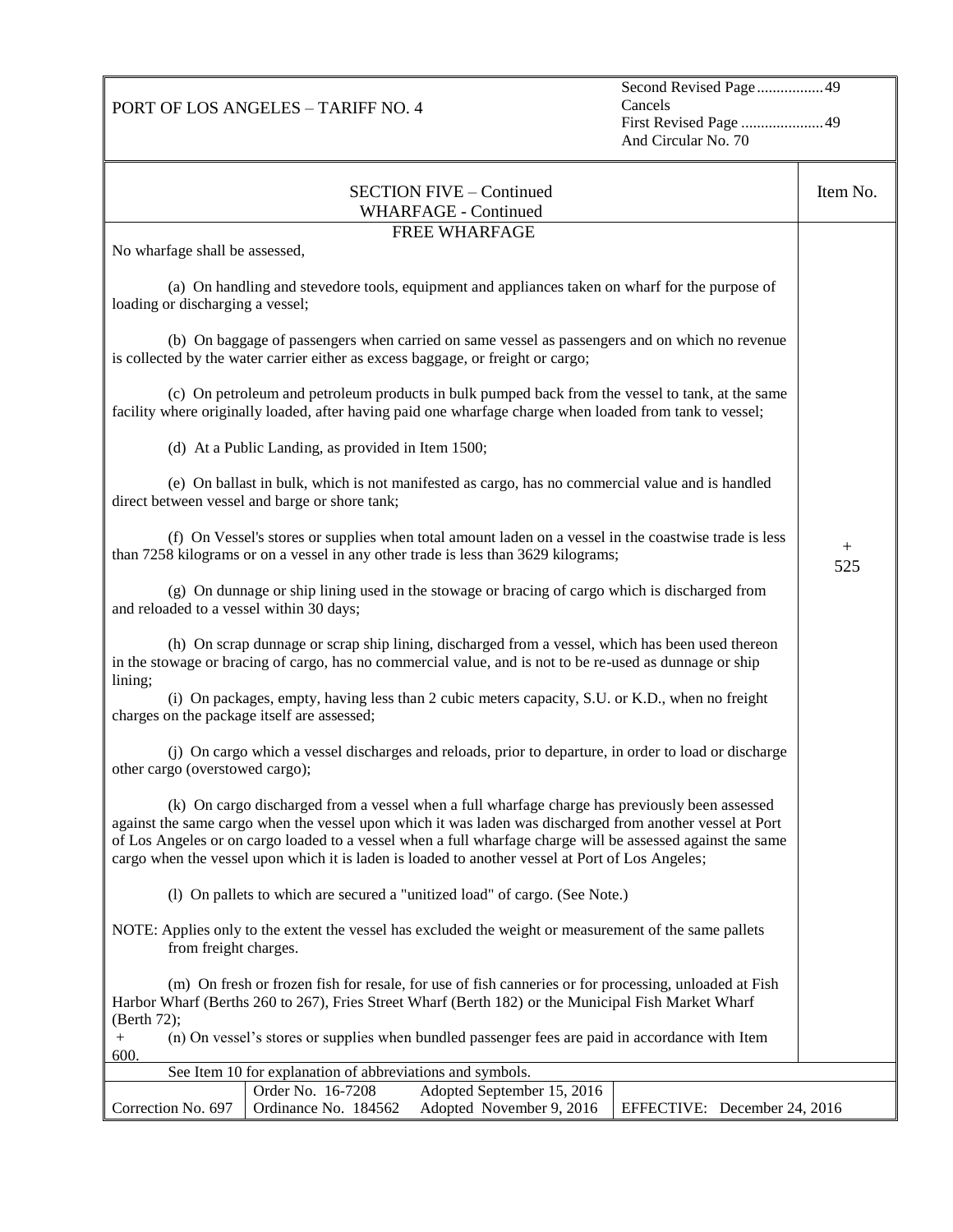| PORT OF LOS ANGELES - TARIFF NO. 4                                                                                                                                                                                                                                                                                                          | First Revised Page 50<br>Cancels |               |
|---------------------------------------------------------------------------------------------------------------------------------------------------------------------------------------------------------------------------------------------------------------------------------------------------------------------------------------------|----------------------------------|---------------|
|                                                                                                                                                                                                                                                                                                                                             | And Circular No.11               |               |
| <b>SECTION FIVE - Continued</b><br><b>WHARFAGE -- Continued</b>                                                                                                                                                                                                                                                                             |                                  | Item No.      |
| ASSESSMENT OF WHARFAGE                                                                                                                                                                                                                                                                                                                      |                                  |               |
| (a) Except as otherwise provided in paragraph (b) of this Item, inbound or outbound<br>wharfage, or both, as the case may be, shall be assessed against all merchandise which is subject to<br>the payment of wharfage, except when free as specified in Item 525.                                                                          |                                  |               |
| (1) In the event outbound merchandise is transferred from a wharf or wharf<br>premise, after having first paid a wharfage charge, directly to another wharf or wharf premise prior<br>to loading to a vessel, an additional wharfage charge shall not be assessed.                                                                          |                                  | $[+]$         |
| (2) In the event wharfage has been assessed on inbound merchandise which is<br>discharged from a vessel at a wharf or wharf premise, such merchandise may be transferred<br>directly to another wharf or wharf premise without the assessment of an additional wharfage<br>charge.                                                          |                                  | $[$ *]<br>530 |
| (3) Merchandise removed from a wharf or wharf premise into a warehouse or<br>elsewhere, other than directly to another wharf or wharf premise as allowed in (1) or (2) above<br>will be subject to an additional wharfage charge.                                                                                                           |                                  |               |
| (b) (1) "Merchandise discharged from a vessel at a port other than Los Angeles that is<br>transferred to a coastwise feeder service which loads in Los Angeles for continuous movement to<br>a West Coast port as designated on the Bill of Lading will be assessed wharfage as provided in<br>Item 550-004."                               |                                  |               |
| (b) (2) Merchandise destined for loading to a vessel at a port other than Los Angeles that<br>has been transferred from a coastwise feeder service which discharged in Los Angeles as part of a<br>continuous movement from a West Coast port as designated on the Bill of Lading will be assessed<br>wharfage as provided in Item 550-003. |                                  |               |
| Note: Does not apply to cargo originating in foreign countries other than British<br>Columbia and other than United States or Canadian Foreign Trade Zones.                                                                                                                                                                                 |                                  |               |
|                                                                                                                                                                                                                                                                                                                                             |                                  |               |
|                                                                                                                                                                                                                                                                                                                                             |                                  |               |
|                                                                                                                                                                                                                                                                                                                                             |                                  |               |
|                                                                                                                                                                                                                                                                                                                                             |                                  |               |
| See Item 10 for explanation of abbreviations and symbols.<br>Order No. 6460<br>Adopted September 25, 1996                                                                                                                                                                                                                                   |                                  |               |
| Correction No. 114<br>Ordinance No. 171396<br>Adopted November 1, 1996                                                                                                                                                                                                                                                                      | EFFECTIVE: December 16, 1996     |               |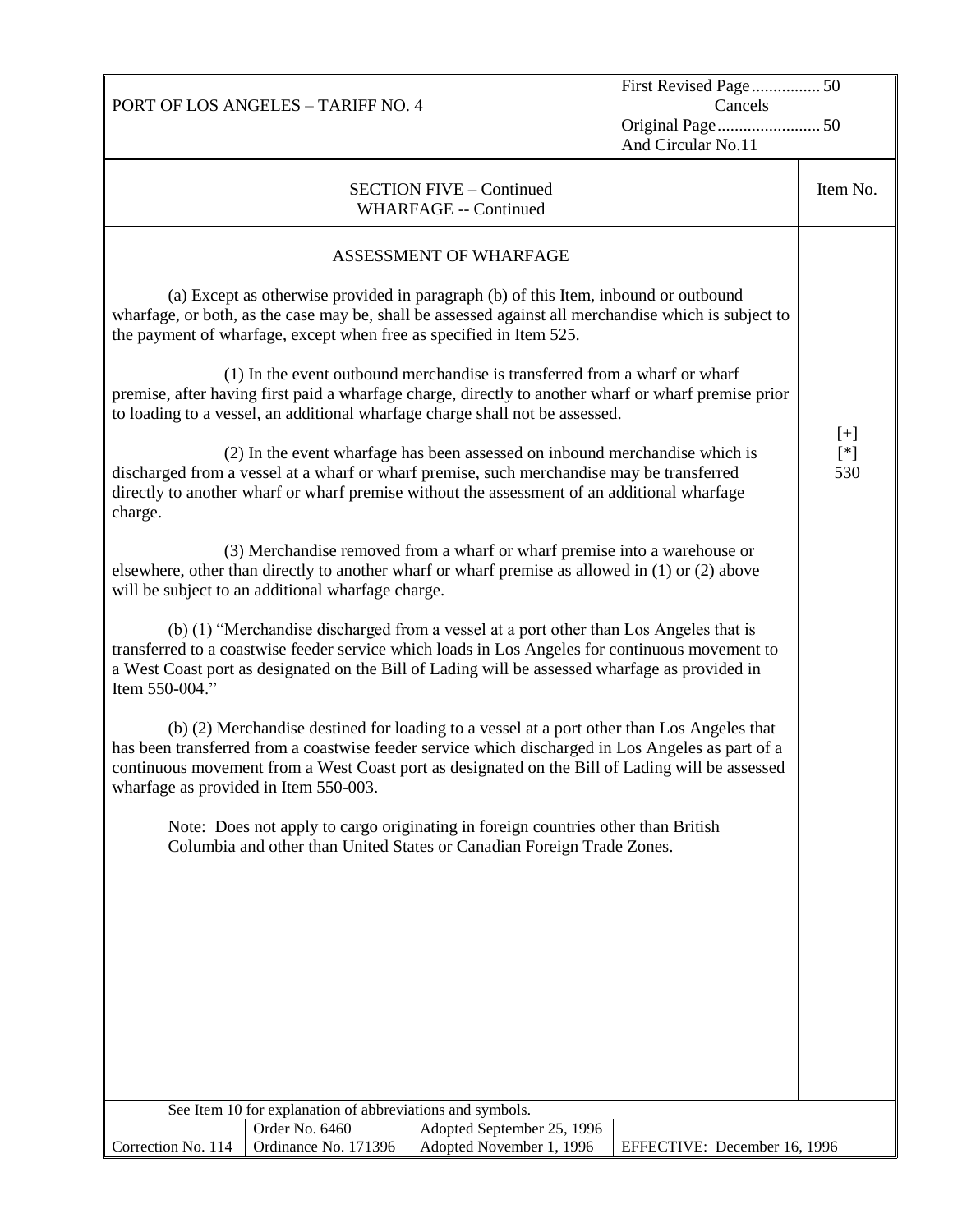|                                        |                                                           | Sixth Revised Page 51                                                                                                                                                                                                                     |                                                            |            |
|----------------------------------------|-----------------------------------------------------------|-------------------------------------------------------------------------------------------------------------------------------------------------------------------------------------------------------------------------------------------|------------------------------------------------------------|------------|
| PORT OF LOS ANGELES - TARIFF NO. 4     |                                                           | Cancels<br>Fifth Revised Page 51                                                                                                                                                                                                          |                                                            |            |
|                                        |                                                           | <b>SECTION FIVE - Continued</b><br>WHARFAGE - Continued                                                                                                                                                                                   |                                                            | Item No.   |
|                                        | <b>WHARFAGE RATES</b>                                     |                                                                                                                                                                                                                                           | Rates in Cents<br>Per KT or M-3<br><b>Unless Otherwise</b> | 550-       |
| Hawaii or in individual items.         |                                                           | Rates apply on all trades (See Item 100 [o], [p], and [q]; except                                                                                                                                                                         | <b>Indicated Below</b><br>(See Item 510)                   |            |
|                                        |                                                           |                                                                                                                                                                                                                                           | 625                                                        | [A]<br>001 |
|                                        | movement in foreign or offshore trades, per container     | Merchandise carried in cargo containers originating at United States Pacific<br>Coast ports or British Columbia ports transported by a coastwise feeder<br>service for transshipment, as defined in Item 515, to vessels for continuous   |                                                            | [A]<br>003 |
| Over                                   | Overall Length in Meters<br><b>But Not Over</b>           | Charge                                                                                                                                                                                                                                    |                                                            |            |
| $\boldsymbol{0}$                       | 9                                                         | \$60.64                                                                                                                                                                                                                                   |                                                            |            |
| 9                                      | Over                                                      | \$109.15                                                                                                                                                                                                                                  |                                                            |            |
| Note:<br>Zones.                        |                                                           | Does not apply to cargo originating in foreign countries other than<br>British Columbia and other that United States or Canadian Foreign Trade                                                                                            |                                                            |            |
|                                        | coastwise feeder service, per container.                  | Merchandise carried in cargo containers destined to United States Pacific<br>Coast ports or British Columbia ports as a continuous movement in foreign or<br>offshore trades and transshipped, as defined in Item 515, for transport by a |                                                            | [A]<br>004 |
| Over                                   | Overall Length in Meters<br><b>But No Over</b>            | Charge                                                                                                                                                                                                                                    |                                                            |            |
| $\boldsymbol{0}$<br>9                  | 9<br>Over                                                 | \$60.64<br>\$109.15                                                                                                                                                                                                                       |                                                            |            |
|                                        |                                                           |                                                                                                                                                                                                                                           |                                                            |            |
| defined in Item 100[o], per container. |                                                           | Merchandise carried in cargo containers transported in coastwise trade as                                                                                                                                                                 |                                                            | [A]<br>005 |
| Over                                   | Overall Length in Meters<br><b>But Not Over</b>           | Charge                                                                                                                                                                                                                                    |                                                            |            |
| $\boldsymbol{0}$                       | 9                                                         | \$60.64                                                                                                                                                                                                                                   |                                                            |            |
| 9                                      | Over                                                      | \$109.15                                                                                                                                                                                                                                  |                                                            |            |
|                                        |                                                           |                                                                                                                                                                                                                                           |                                                            |            |
|                                        | See Item 10 for explanation of abbreviations and symbols. |                                                                                                                                                                                                                                           |                                                            |            |
| Correction No. 314                     | Order No. 6822<br>Ordinance No. 176951                    | Adopted May 25, 2005<br>Adopted September 6, 2005                                                                                                                                                                                         | EFFECTIVE: October 29, 2005                                |            |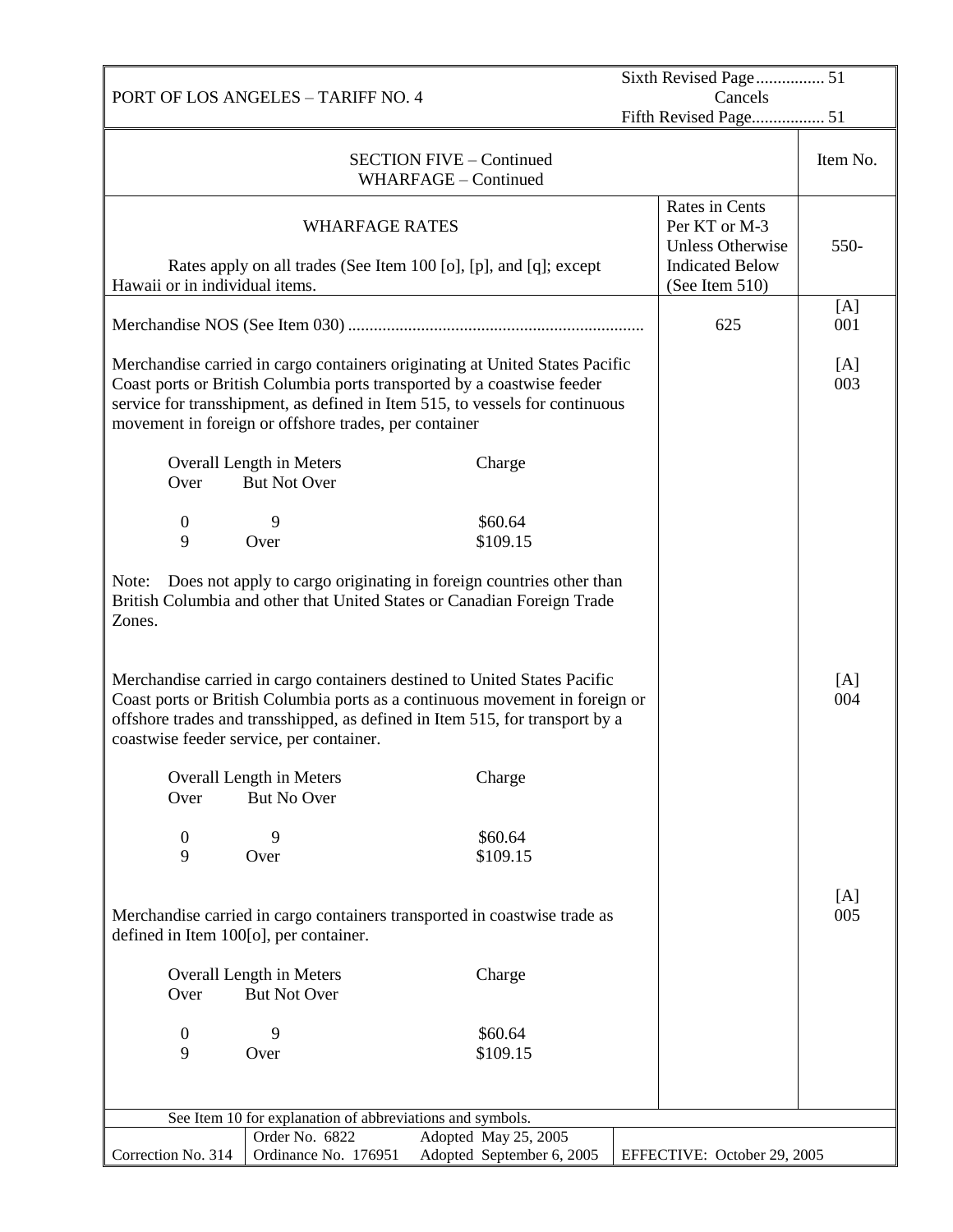|                                         |                                                                                                                                                                                                                                                                                                                                                                                                                                                                     | Sixth Revised Page 51-A<br>Cancels                                                                     |            |
|-----------------------------------------|---------------------------------------------------------------------------------------------------------------------------------------------------------------------------------------------------------------------------------------------------------------------------------------------------------------------------------------------------------------------------------------------------------------------------------------------------------------------|--------------------------------------------------------------------------------------------------------|------------|
|                                         | PORT OF LOS ANGELES - TARIFF NO. 4                                                                                                                                                                                                                                                                                                                                                                                                                                  |                                                                                                        |            |
|                                         |                                                                                                                                                                                                                                                                                                                                                                                                                                                                     | Fifth Revised Page 51-A                                                                                |            |
|                                         | <b>SECTION FIVE - Continued</b><br>WHARFAGE - Continued                                                                                                                                                                                                                                                                                                                                                                                                             |                                                                                                        | Item No.   |
| Hawaii or as noted in individual items. | <b>WHARFAGE RATES - Continued</b><br>Rates apply on all trades (See Item 100 [o], [p], and [q]; except                                                                                                                                                                                                                                                                                                                                                              | Rates in Cents<br>Per KT or M-3<br><b>Unless Otherwise</b><br><b>Indicated Below</b><br>(See Item 510) | 550-       |
|                                         |                                                                                                                                                                                                                                                                                                                                                                                                                                                                     | Per KT<br>485                                                                                          | [A]<br>020 |
|                                         |                                                                                                                                                                                                                                                                                                                                                                                                                                                                     | 625                                                                                                    | [A]<br>023 |
|                                         |                                                                                                                                                                                                                                                                                                                                                                                                                                                                     | $Per M-3$<br>437                                                                                       | [A]<br>024 |
|                                         |                                                                                                                                                                                                                                                                                                                                                                                                                                                                     | Per $M-3$<br>395                                                                                       | [A]<br>026 |
|                                         | Merchandise, NOS, carried in cargo containers or trailers, manifested and<br>assessed freight charges by the vessel on a per container or per trailer basis<br>will be assessed wharfage on the basis of weight or measurement, whichever<br>will yield the greater revenue, at rates applicable in Item 550-001. If<br>measurement of the cargo is not available, the charge will be based on the<br>overall length of the container as follows (Subject to Note): |                                                                                                        | [A]<br>030 |
|                                         |                                                                                                                                                                                                                                                                                                                                                                                                                                                                     |                                                                                                        |            |
| Overall Length in Meters<br>Over        | But Not Over<br>Charge                                                                                                                                                                                                                                                                                                                                                                                                                                              |                                                                                                        |            |
| 0                                       | 7 \$193.20                                                                                                                                                                                                                                                                                                                                                                                                                                                          |                                                                                                        |            |
| $\overline{7}$                          | 9 \$237.30                                                                                                                                                                                                                                                                                                                                                                                                                                                          |                                                                                                        |            |
| 9                                       | 13 \$388.50                                                                                                                                                                                                                                                                                                                                                                                                                                                         |                                                                                                        |            |
| 13                                      | over \$499.80                                                                                                                                                                                                                                                                                                                                                                                                                                                       |                                                                                                        |            |
| Note:                                   | Over flow cargo in multiple containers shall be excluded from<br>charges based on the overall length of the containers.                                                                                                                                                                                                                                                                                                                                             |                                                                                                        |            |
| paragraphs 3 and 4.                     | Cargo vans or containers, empty as described in Item $100(t)$ ,                                                                                                                                                                                                                                                                                                                                                                                                     |                                                                                                        |            |
|                                         | <b>OVERALL LENGTH IN METERS</b>                                                                                                                                                                                                                                                                                                                                                                                                                                     | Per Van Or                                                                                             |            |
| Over                                    | <b>But Not Over</b>                                                                                                                                                                                                                                                                                                                                                                                                                                                 | Container                                                                                              | [A]        |
| $\boldsymbol{0}$                        | 7                                                                                                                                                                                                                                                                                                                                                                                                                                                                   | \$9.33                                                                                                 | 031        |
| 7                                       | 9                                                                                                                                                                                                                                                                                                                                                                                                                                                                   | \$11.22                                                                                                |            |
| 9                                       | 13                                                                                                                                                                                                                                                                                                                                                                                                                                                                  | \$18.74                                                                                                |            |
| 13                                      | over                                                                                                                                                                                                                                                                                                                                                                                                                                                                | \$24.13                                                                                                |            |
|                                         |                                                                                                                                                                                                                                                                                                                                                                                                                                                                     |                                                                                                        |            |
|                                         | See Item 10 for explanation of abbreviations and symbols.<br>Order No. 6822<br>Adopted May 25, 2005                                                                                                                                                                                                                                                                                                                                                                 |                                                                                                        |            |
| Correction No. 501                      | Ordinance No. 176951<br>Adopted September 6, 2005                                                                                                                                                                                                                                                                                                                                                                                                                   | EFFECTIVE: October 29, 2005                                                                            |            |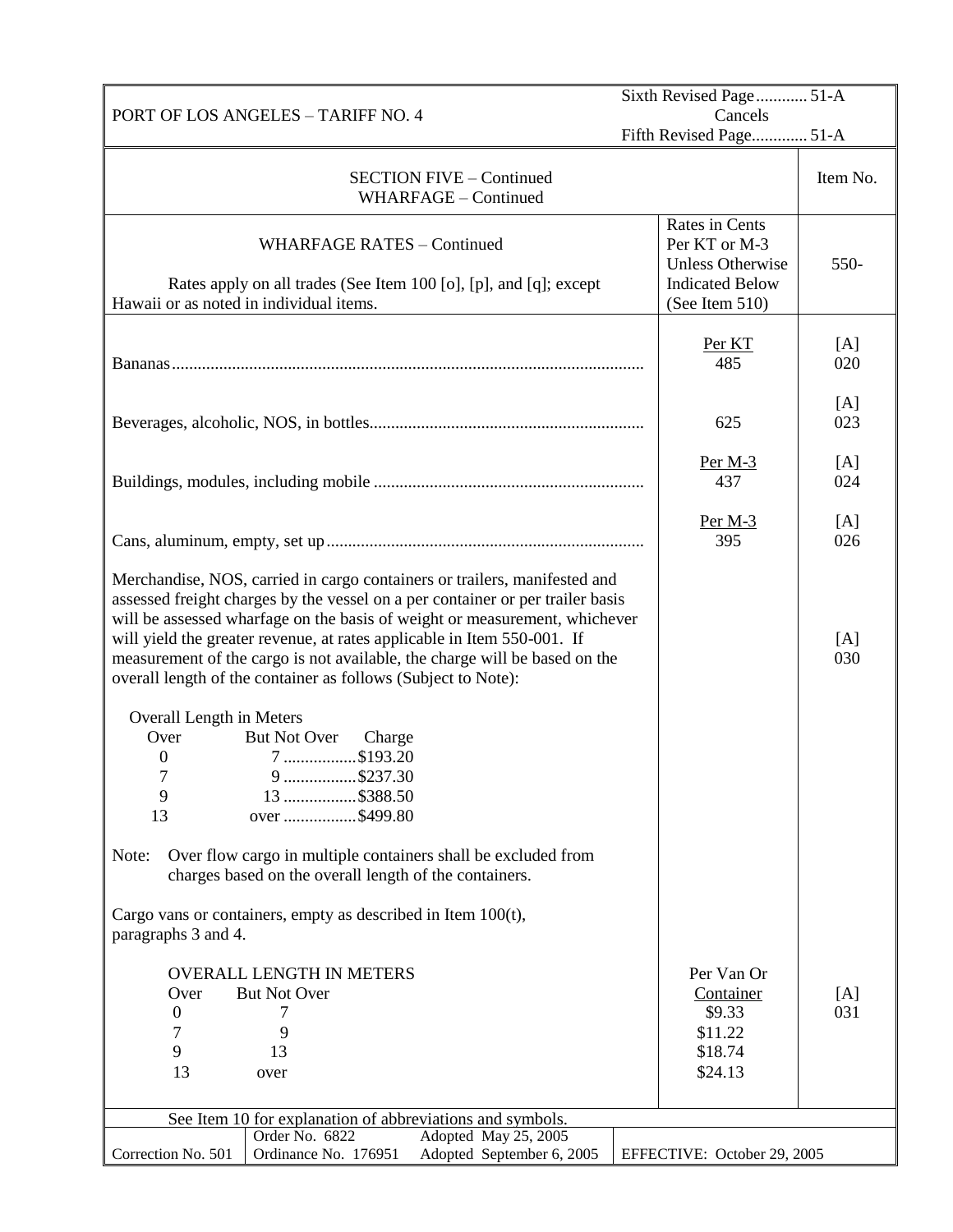PORT OF LOS ANGELES – TARIFF NO. 4

Eleventh Revised Page................ 52 Cancels Tenth Revised Page .................... 52

| <b>SECTION FIVE - Continued</b><br>WHARFAGE - Continued                                                                                                                                                                                                                                                                                                                                                                                                                                                                                                                                                                                                                                                                                                                                                                                                                                                                                                                |                                                                                                        | Item No.      |
|------------------------------------------------------------------------------------------------------------------------------------------------------------------------------------------------------------------------------------------------------------------------------------------------------------------------------------------------------------------------------------------------------------------------------------------------------------------------------------------------------------------------------------------------------------------------------------------------------------------------------------------------------------------------------------------------------------------------------------------------------------------------------------------------------------------------------------------------------------------------------------------------------------------------------------------------------------------------|--------------------------------------------------------------------------------------------------------|---------------|
| <b>WHARFAGE RATES - Continued</b><br>Rates apply on all trades (See Item 100 [o], [p], and [q]; except<br>Hawaii or as noted in individual items.                                                                                                                                                                                                                                                                                                                                                                                                                                                                                                                                                                                                                                                                                                                                                                                                                      | Rates in Cents<br>Per KT or M-3<br><b>Unless Otherwise</b><br><b>Indicated Below</b><br>(See Item 510) | 550-          |
| $\ast$<br>Transferred Merchandise (Subject to Notes 1 through 5)<br>Note 1: Subject to provisions of Tariff No. 4, Item 520.<br>Note 2: Wharfage assessed under this item may be reported as wharfage<br>charges at \$68.00 per container, at the discretion of terminal operator.<br>Note 3: Terminal operator must provide a written request to use this item and<br>the Executive Director may grant written approval.                                                                                                                                                                                                                                                                                                                                                                                                                                                                                                                                              |                                                                                                        |               |
| Note 4: The Executive Director may revoke permission for the terminal<br>operator to handle transferred merchandise on 72 hours' written<br>notice to the terminal operator.<br>Note 5: Container movements from the Port of Long Beach are restricted to<br>alliance partners' merchandise only, covering a volume not to exceed<br>500 containers per week, per terminal.                                                                                                                                                                                                                                                                                                                                                                                                                                                                                                                                                                                            | Per<br>Container<br>*\$68.00                                                                           | [A][C]<br>033 |
| The factors the Executive Director may consider in deciding whether to grant<br>a flat fee under Item 520, Exception 2, include, but are not limited to:<br>(1) Whether the transferred merchandise has been generated from a carrier<br>which is an alliance member of the terminal operator's customers;<br>(2) Whether and how the handling of the transferred merchandise in the Port<br>of Los Angeles will impact other terminals in the Port;<br>(3) Whether allowing such handling will assist rail carriers in minimizing<br>traffic along intermodal routes;<br>(4) Whether the terminal operator making the request is current in all its<br>obligations to the Port; and<br>(5) Such other factors as may be presented to the Executive Director based on<br>the unique facts of each case. The Executive Director may further restrict<br>the hours of operation noted above upon first providing the terminal<br>operator with 24 hours' written notice. |                                                                                                        |               |
| See Item 10 for explanation of abbreviations and symbols.<br>Order No. 12-7119<br>Adopted December 20, 2012<br>Ordinance No. 182497<br>Adopted March 27, 2013<br>Correction No. 630                                                                                                                                                                                                                                                                                                                                                                                                                                                                                                                                                                                                                                                                                                                                                                                    | EFFECTIVE: May 12, 2013                                                                                |               |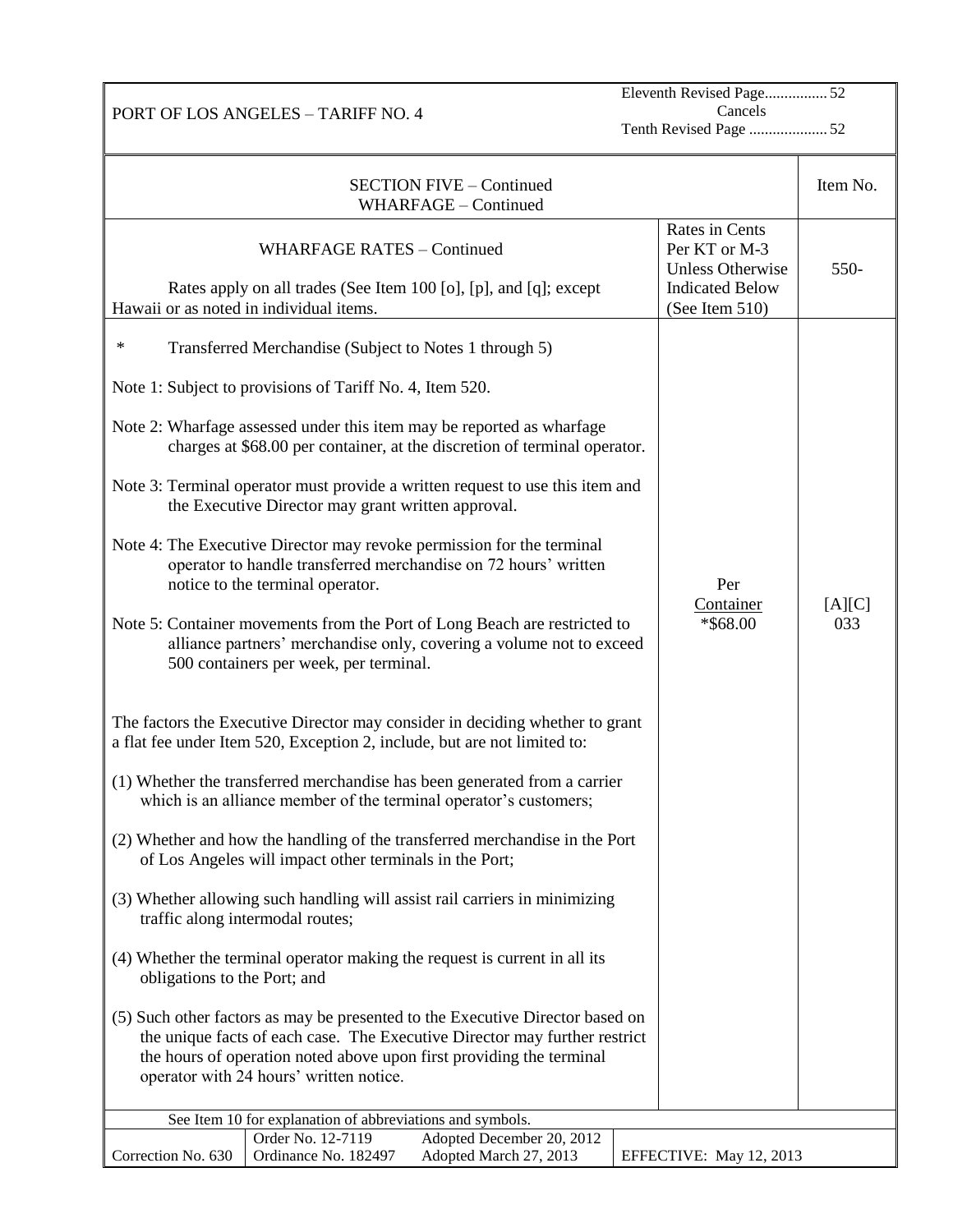|                                         |                                                                                                        | First Revised Page 52-A<br>Cancels                                                   |            |
|-----------------------------------------|--------------------------------------------------------------------------------------------------------|--------------------------------------------------------------------------------------|------------|
|                                         | PORT OF LOS ANGELES - TARIFF NO. 4<br>Original Revised Page  52-A                                      |                                                                                      |            |
|                                         |                                                                                                        |                                                                                      |            |
|                                         | <b>SECTION FIVE - Continued</b><br>WHARFAGE - Continued                                                |                                                                                      | Item No.   |
|                                         | <b>WHARFAGE RATES - Continued</b><br>Rates apply on all trades (See Item 100 [o], [p], and [q]; except | Rates in Cents<br>Per KT or M-3<br><b>Unless Otherwise</b><br><b>Indicated Below</b> | 550-       |
| Hawaii or as noted in individual items. |                                                                                                        | (See Item 510)                                                                       |            |
|                                         | (Transferred from Fifth Revised Page 52)                                                               |                                                                                      |            |
|                                         |                                                                                                        | Per KT<br>625                                                                        | [A]<br>035 |
|                                         | Food Products, canned or bottled, including Beer and other Malt Liquors                                | Per KT<br>722                                                                        | [A]<br>037 |
|                                         |                                                                                                        | Per KT<br>625                                                                        | [A]<br>045 |
|                                         |                                                                                                        | Per KT<br>625                                                                        | [A]<br>047 |
|                                         | Angles, bars, beams, channels, pipe and plate                                                          |                                                                                      |            |
| Note:                                   | Wharfage assessed under this item is subject to a minimum<br>charge of \$124.58 per bill of lading.    |                                                                                      |            |
|                                         |                                                                                                        |                                                                                      |            |
|                                         |                                                                                                        |                                                                                      |            |
|                                         |                                                                                                        |                                                                                      |            |
|                                         |                                                                                                        |                                                                                      |            |
|                                         |                                                                                                        |                                                                                      |            |
|                                         |                                                                                                        |                                                                                      |            |
|                                         |                                                                                                        |                                                                                      |            |
|                                         |                                                                                                        |                                                                                      |            |
|                                         |                                                                                                        |                                                                                      |            |
|                                         | See Item 10 for explanation of abbreviations and symbols.                                              |                                                                                      |            |
|                                         | Order No. 6822<br>Adopted May 25, 2005                                                                 |                                                                                      |            |
| Correction No. 317                      | Ordinance No. 176951<br>Adopted September 6, 2005                                                      | EFFECTIVE: October 29, 2005                                                          |            |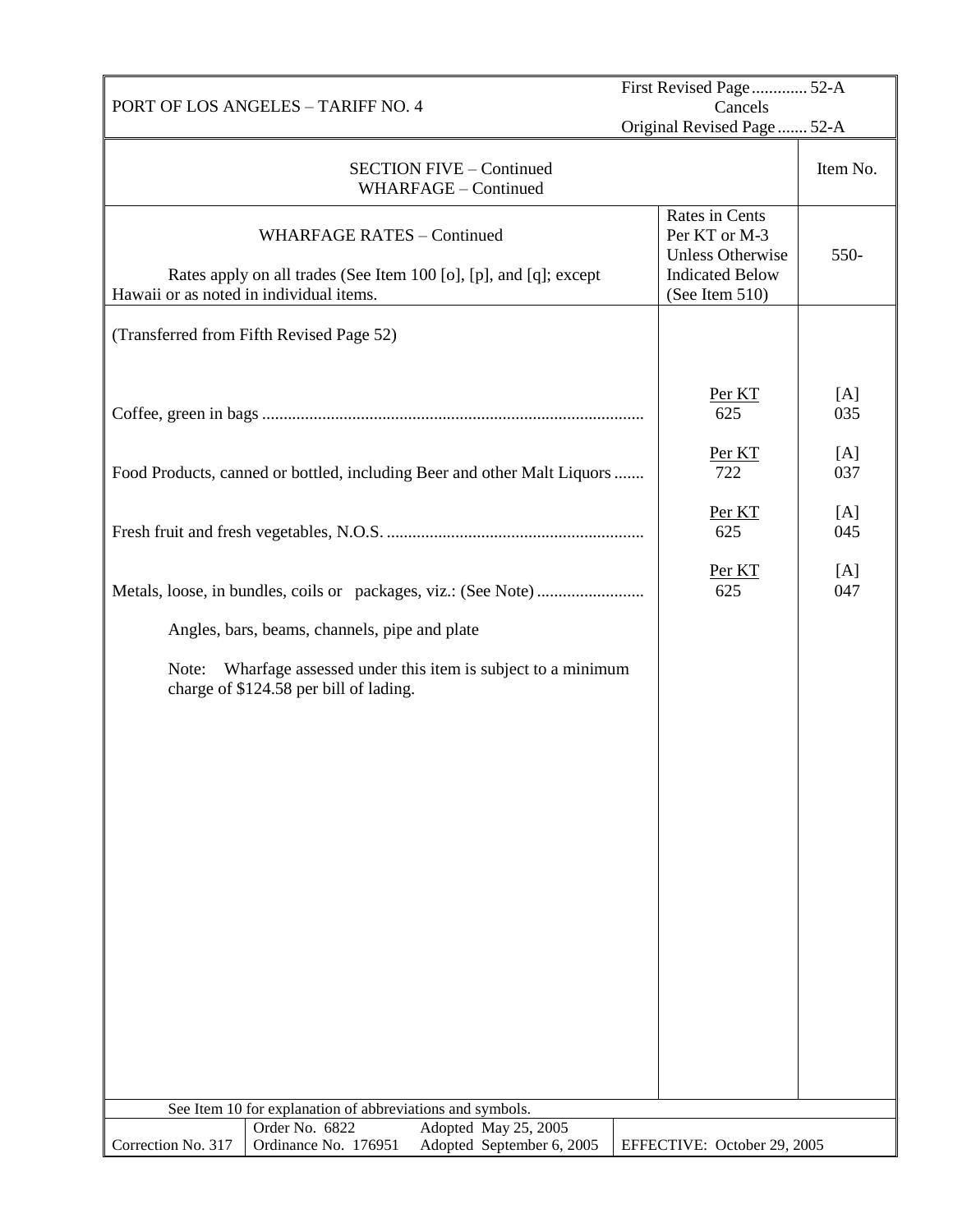| PORT OF LOS ANGELES - TARIFF NO. 4                                                                                                                                                       |                                                                                                        | Seventh Revised Page  53<br>Cancels |  |  |
|------------------------------------------------------------------------------------------------------------------------------------------------------------------------------------------|--------------------------------------------------------------------------------------------------------|-------------------------------------|--|--|
|                                                                                                                                                                                          | Sixth Revised Page 53                                                                                  |                                     |  |  |
| <b>SECTION FIVE - Continued</b><br>WHARFAGE - Continued                                                                                                                                  |                                                                                                        | Item No.                            |  |  |
| <b>WHARFAGE RATES - Continued</b><br>Rates apply on all trades (See Item 100 [o], [p], and [q]; except<br>Hawaii or as noted in individual items.                                        | Rates in Cents<br>Per KT or M-3<br><b>Unless Otherwise</b><br><b>Indicated Below</b><br>(See Item 510) | 550-                                |  |  |
| Metals, loose, in bundles, coils or packages, viz.:<br>Billets, ingots, piling, rails, rod, sheet, slabs, iron or steel tubing,<br>non-insulated wire, non-insulated cable and wire rope | Per KT<br>625                                                                                          | 048                                 |  |  |
| Slabs, steel: Minimum Annual Volume 500,000 Metric Tons<br>(Subject to Notes 1 and 2)                                                                                                    | Per KT<br>558                                                                                          | 049                                 |  |  |
| Note 1:<br>Applicable after submission and approval of written application<br>for volume rate by the Executive Director.                                                                 |                                                                                                        |                                     |  |  |
| Note 2:<br>Applicant must be a terminal operator with an agreement with the<br>City of Los Angeles.                                                                                      |                                                                                                        |                                     |  |  |
| Liquids, including petro-chemical and aqua-ammonia, but excluding<br>petroleum, other petroleum products and water, in bulk, from or to vessels                                          | Per KT<br>164<br>176(1)                                                                                | [A]<br>050                          |  |  |
|                                                                                                                                                                                          | Per Head<br>594                                                                                        | 055                                 |  |  |
| Lumber and lumber products, viz.: (See Note)<br>Lumber, logs and timber                                                                                                                  | Per 1,000<br>Ft. B.M.<br>1067<br>461                                                                   | 060                                 |  |  |
| Note: If freighted by vessel on other than a B.M. basis or the equivalent of<br>B.M. stated in cubic meters, the Merchandise, N.O.S. rate shall apply.                                   | Per KT                                                                                                 |                                     |  |  |
|                                                                                                                                                                                          | 607                                                                                                    | 070                                 |  |  |
| Commercial or freight vehicles, including chassis, freight trailers, freight<br>semi-trailers, agricultural equipment, earth-moving equipment, and road-                                 | Per KT<br>1668                                                                                         | 072                                 |  |  |
| (1) Rates effective: January 1, 2013                                                                                                                                                     |                                                                                                        |                                     |  |  |
| See Item 10 for explanation of abbreviations and symbols.<br>Adopted August 16, 2012<br>Order No. 12-7109                                                                                |                                                                                                        |                                     |  |  |
| Correction No. 615<br>Ordinance No. 182295 Adopted October 30, 2012                                                                                                                      | EFFECTIVE: December 14, 2012                                                                           |                                     |  |  |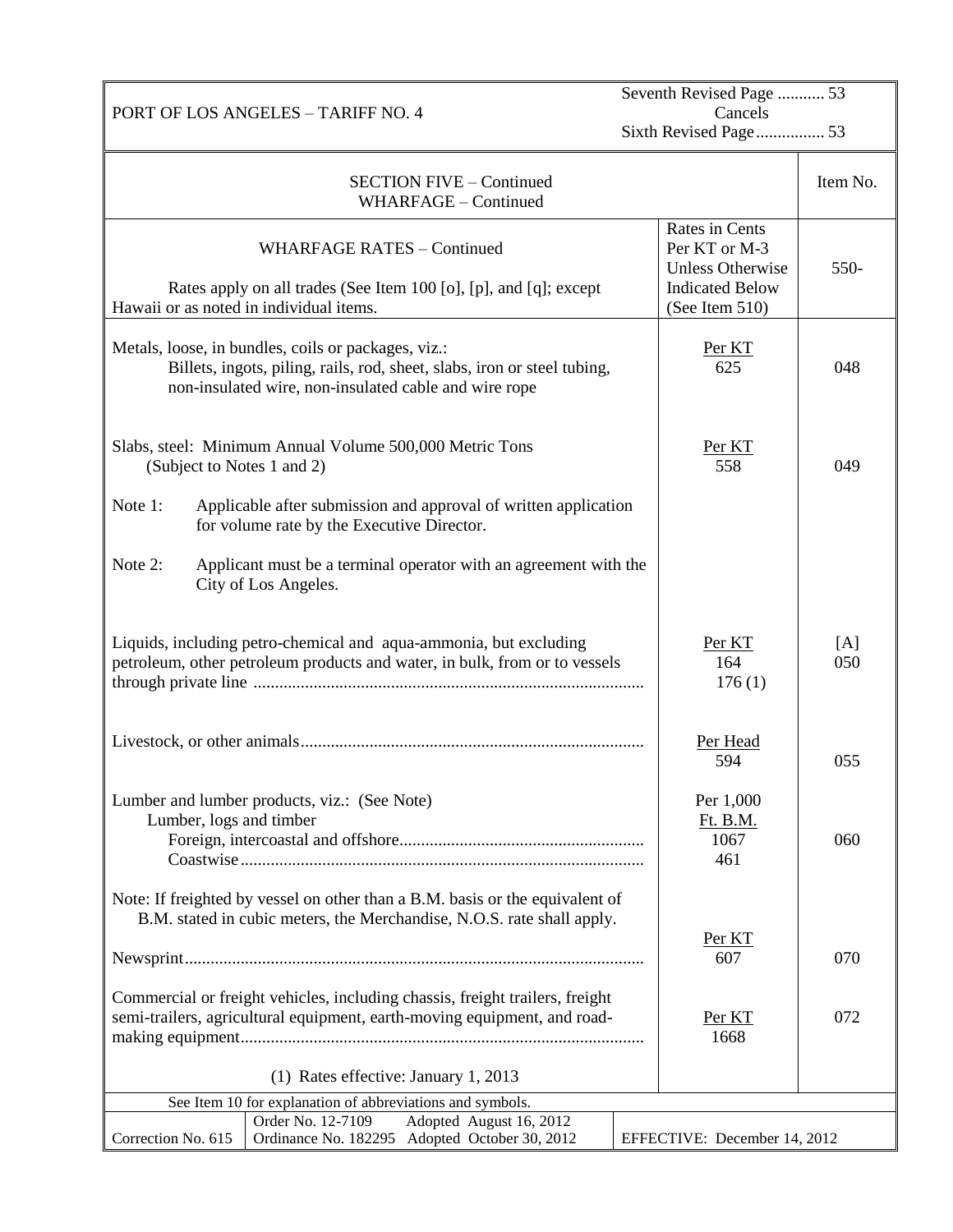|                                         | Fourth Revised Page53-A<br>PORT OF LOS ANGELES - TARIFF NO. 4<br>Cancels<br>Third Revised Page  53-A |                                                                   |                                                                                                        |            |
|-----------------------------------------|------------------------------------------------------------------------------------------------------|-------------------------------------------------------------------|--------------------------------------------------------------------------------------------------------|------------|
|                                         |                                                                                                      |                                                                   |                                                                                                        |            |
|                                         |                                                                                                      | <b>SECTION FIVE - Continued</b><br>WHARFAGE - Continued           |                                                                                                        | Item No.   |
| Hawaii or as noted in individual items. | <b>WHARFAGE RATES - Continued</b>                                                                    | Rates apply on all trades (See Item 100 [o], [p], and [q]; except | Rates in Cents<br>Per KT or M-3<br><b>Unless Otherwise</b><br><b>Indicated Below</b><br>(See Item 510) | 550-       |
|                                         |                                                                                                      |                                                                   | 625                                                                                                    | [A]<br>076 |
|                                         |                                                                                                      |                                                                   | Per KT<br>1122                                                                                         | [A]<br>090 |
|                                         |                                                                                                      |                                                                   | Per $M-3$<br>406                                                                                       | [A]<br>092 |
|                                         |                                                                                                      |                                                                   |                                                                                                        |            |
|                                         | See Item 10 for explanation of abbreviations and symbols.                                            |                                                                   |                                                                                                        |            |
|                                         | Order No. 6822                                                                                       | Adopted May 25, 2005                                              |                                                                                                        |            |
| Correction No. 319                      | Ordinance No. 176951                                                                                 | Adopted September 6, 2005                                         | EFFECTIVE: October 29, 2005                                                                            |            |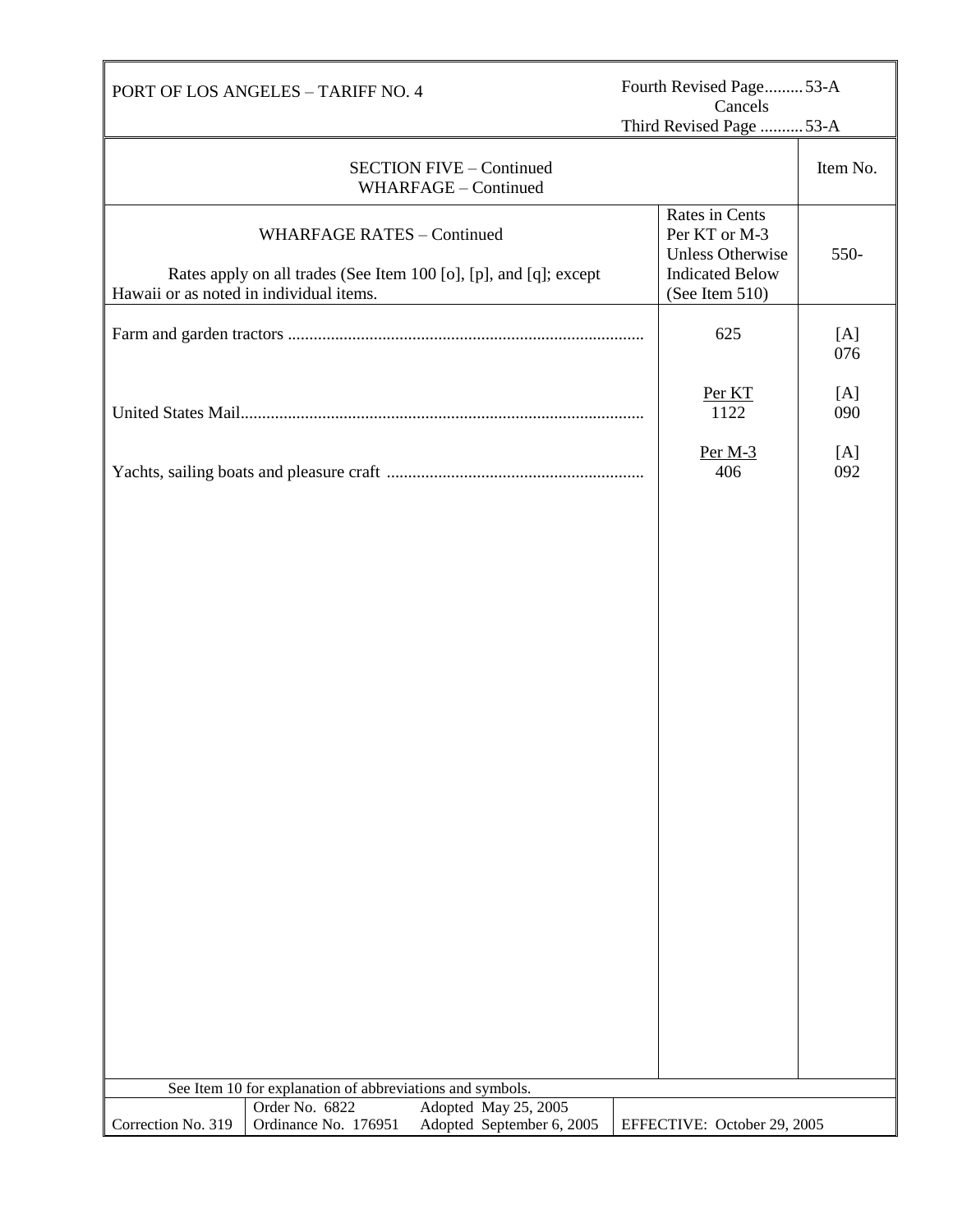|                                                                                                                                                                                                                                                                                                                            |                                                                                                        | Eighth Revised Page 54          |  |
|----------------------------------------------------------------------------------------------------------------------------------------------------------------------------------------------------------------------------------------------------------------------------------------------------------------------------|--------------------------------------------------------------------------------------------------------|---------------------------------|--|
| PORT OF LOS ANGELES - TARIFF NO. 4                                                                                                                                                                                                                                                                                         | Cancels<br>Seventh Revised Page  54                                                                    |                                 |  |
|                                                                                                                                                                                                                                                                                                                            |                                                                                                        |                                 |  |
| <b>SECTION FIVE - Continued</b><br>WHARFAGE - Continued                                                                                                                                                                                                                                                                    |                                                                                                        | Item No.                        |  |
| <b>WHARFAGE RATES - Continued</b><br>Rates apply on all trades (See Item 100 [o], [p], and [q]; except<br>Hawaii or as noted in individual items.                                                                                                                                                                          | Rates in Cents<br>Per KT or M-3<br><b>Unless Otherwise</b><br><b>Indicated Below</b><br>(See Item 510) | 550-                            |  |
|                                                                                                                                                                                                                                                                                                                            |                                                                                                        |                                 |  |
| Vehicles, motor, self-propelling, setup on own wheels, viz.:<br>Automobiles, passenger, seating capacity not exceeding<br>10 passengers per vehicle, including pick-up trucks<br>or pick-up truck chassis.                                                                                                                 | Per Vehicle<br>2646                                                                                    | 095                             |  |
| 10 passengers per vehicle, including pick-up trucks or<br>pick-up truck chassis, originating at or destined to points<br>in O.C.P. Territory as described in Item $100(w)$                                                                                                                                                 | Per Vehicle<br>2205                                                                                    | 096                             |  |
| The term "Battery Electric Vehicle (EV)" when used in item 097 and 098<br>below, is a vehicle which uses one or more electric motors for propulsion and<br>is "fueled" by a battery charger that transfers electricity by electric utilities<br>into the vehicle battery to "recharge" it. EV has zero tailpipe emissions. |                                                                                                        |                                 |  |
| Battery Electric Vehicle (EV), self-propelling, setup on own wheels, viz.:<br>Automobiles, passenger, seating capacity not exceeding<br>10 passengers per vehicle, including pick-up trucks                                                                                                                                | Per Vehicle<br>2249                                                                                    | $[+]$<br>097                    |  |
| Automobiles, passenger, seating capacity not exceeding<br>10 passengers per vehicle, including pick-up trucks, originating at or destined<br>to points in O.C.P. Territory as described in Item $100(w)$                                                                                                                   | Per Vehicle<br>1874                                                                                    | $[+]$<br>098                    |  |
| TO APPLY FOR ITEMS 097 AND 098, SHIPMENTS MUST COMPLY<br>WITH THE FOLLOWING:                                                                                                                                                                                                                                               |                                                                                                        |                                 |  |
| A) Bills of Lading provided to the Port shall be claused as follows:<br>"The vehicles included on this Bill of Lading are Battery Electric Vehicles<br>$(EV)$ "                                                                                                                                                            |                                                                                                        |                                 |  |
| Vessel's stores and supplies (other than as provided in Item 525)                                                                                                                                                                                                                                                          | Per KT<br>625                                                                                          | 100                             |  |
| <b>MERCHANDISE AS LISTED</b>                                                                                                                                                                                                                                                                                               |                                                                                                        |                                 |  |
|                                                                                                                                                                                                                                                                                                                            | W/M<br>625                                                                                             | 306<br>320<br>322<br>325<br>331 |  |
| See Item 10 for explanation of abbreviations and symbols.<br>Order No. 10-7061                                                                                                                                                                                                                                             |                                                                                                        |                                 |  |
| Adopted September 27, 2010<br>Ordinance No. 181599 Adopted February 22, 2011<br>Correction No. 578                                                                                                                                                                                                                         | EFFECTIVE: April 7, 2011                                                                               |                                 |  |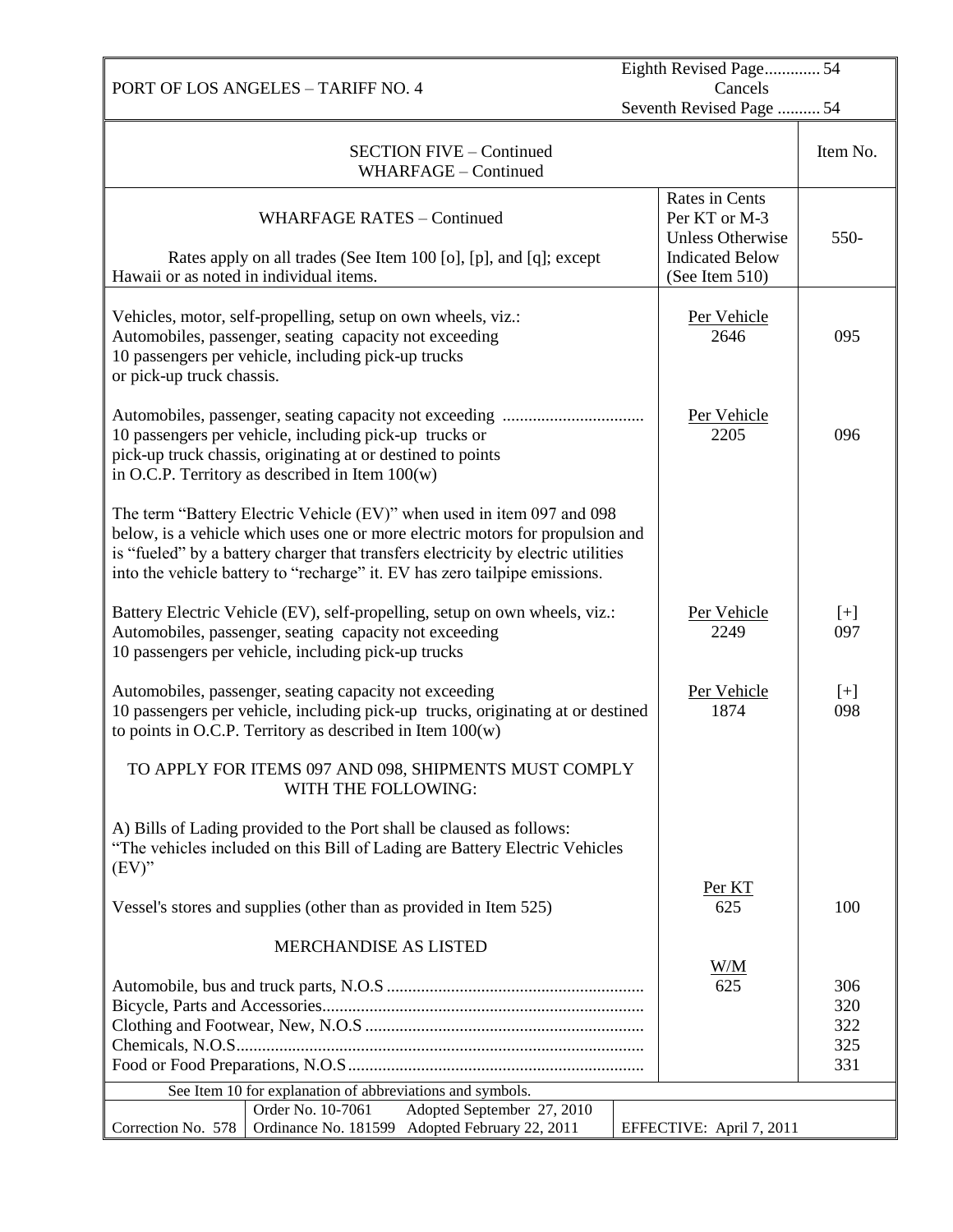| PORT OF LOS ANGELES - TARIFF NO. 4      |                                                           | Fifth Revised Page 55<br>Cancels                                  |  |                                                                                      |                                                                    |
|-----------------------------------------|-----------------------------------------------------------|-------------------------------------------------------------------|--|--------------------------------------------------------------------------------------|--------------------------------------------------------------------|
|                                         |                                                           |                                                                   |  | Fourth Revised Page 55                                                               |                                                                    |
|                                         |                                                           | <b>SECTION FIVE - Continued</b><br>WHARFAGE - Continued           |  |                                                                                      | Item No.                                                           |
|                                         | <b>WHARFAGE RATES - Continued</b>                         | Rates apply on all trades (See Item 100 [o], [p], and [q]; except |  | Rates in Cents<br>Per KT or M-3<br><b>Unless Otherwise</b><br><b>Indicated Below</b> | 550-                                                               |
| Hawaii or as noted in individual items. | MERCHANDISE AS LISTED                                     | Furniture and Household Goods, including Household Appliances     |  | (See Item 510)<br>W/M<br>625                                                         | [A]<br>340<br>343<br>344<br>345<br>350<br>353<br>355<br>375<br>380 |
|                                         |                                                           |                                                                   |  |                                                                                      |                                                                    |
|                                         | See Item 10 for explanation of abbreviations and symbols. |                                                                   |  |                                                                                      |                                                                    |
| Correction No. 321                      | Order No. 6822<br>Ordinance No. 176951                    | Adopted May 25, 2005<br>Adopted September 6, 2005                 |  | EFFECTIVE: October 29, 2005                                                          |                                                                    |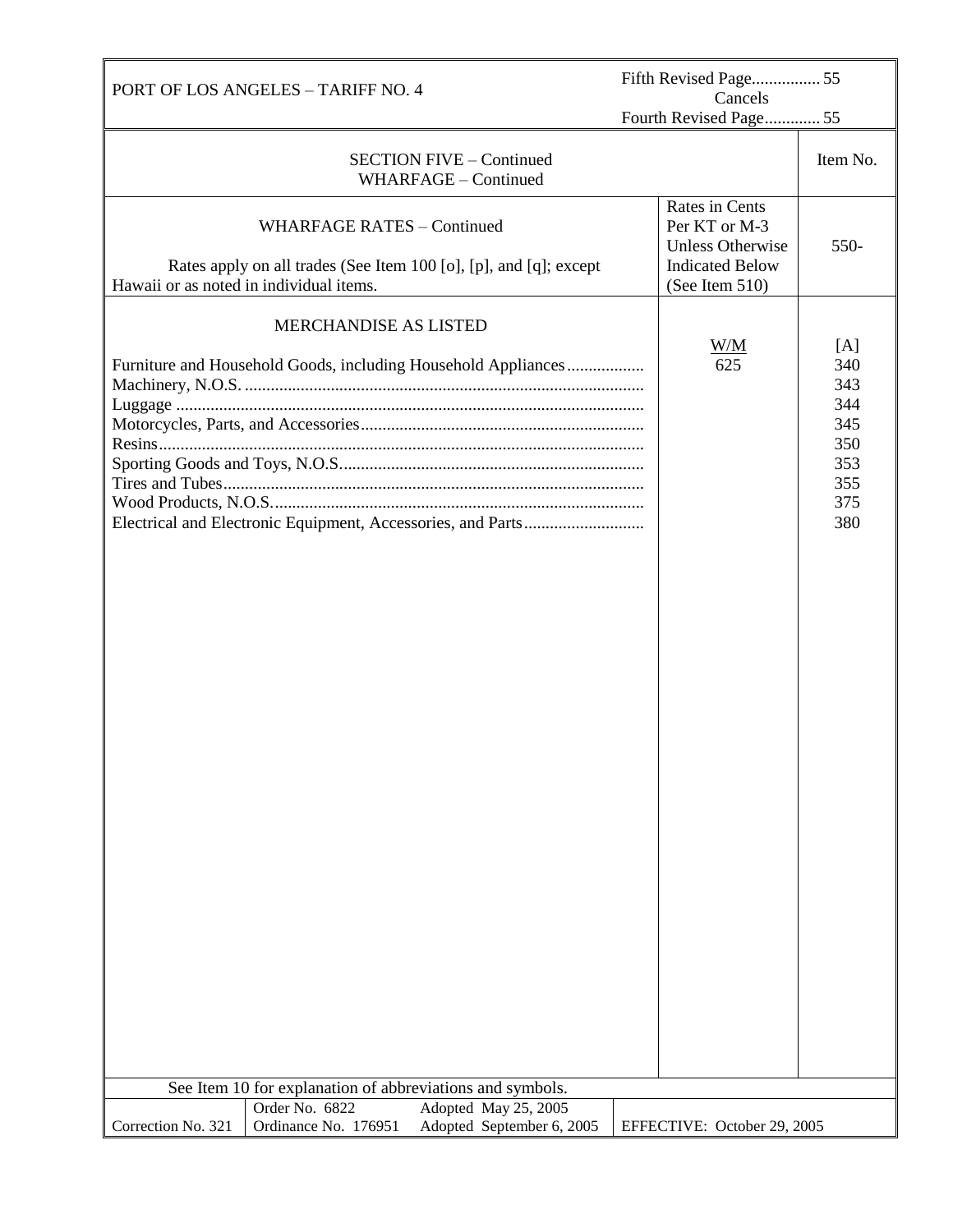|                                         | <b>PORT OF LOS ANGELES - TARIFF NO. 4</b>                                                                                                                                                                                                                   |  | Sixth Revised Page56                                       |                   |  |
|-----------------------------------------|-------------------------------------------------------------------------------------------------------------------------------------------------------------------------------------------------------------------------------------------------------------|--|------------------------------------------------------------|-------------------|--|
|                                         |                                                                                                                                                                                                                                                             |  | Cancels<br>Fifth Revised Page 56                           |                   |  |
|                                         | <b>SECTION FIVE - Continued</b><br>WHARFAGE - Continued                                                                                                                                                                                                     |  |                                                            | Item No.          |  |
|                                         | <b>WHARFAGE RATES - Continued</b>                                                                                                                                                                                                                           |  | Rates in Cents<br>Per KT or M-3<br><b>Unless Otherwise</b> | 550-              |  |
| Hawaii or as noted in individual items. | Rates apply on all trades (See Item 100 [o], [p], and [q]; except                                                                                                                                                                                           |  | <b>Indicated Below</b><br>(See Item 510)                   |                   |  |
|                                         | MERCHANDISE (OTHER THAN BULK) AS LISTED<br>Subject to Note When Carried in Containers                                                                                                                                                                       |  | Per KT                                                     | [A]               |  |
|                                         |                                                                                                                                                                                                                                                             |  | 625                                                        | 501               |  |
|                                         |                                                                                                                                                                                                                                                             |  |                                                            | 505               |  |
|                                         |                                                                                                                                                                                                                                                             |  |                                                            | 510               |  |
|                                         | Cereal grains, dried beans and dried peas, in bags                                                                                                                                                                                                          |  |                                                            | 515               |  |
|                                         |                                                                                                                                                                                                                                                             |  |                                                            |                   |  |
|                                         |                                                                                                                                                                                                                                                             |  |                                                            | 520               |  |
|                                         |                                                                                                                                                                                                                                                             |  |                                                            | 525               |  |
|                                         |                                                                                                                                                                                                                                                             |  |                                                            | 530               |  |
|                                         |                                                                                                                                                                                                                                                             |  |                                                            | 535<br>540        |  |
|                                         |                                                                                                                                                                                                                                                             |  |                                                            |                   |  |
|                                         | Fresh or frozen meat, non-containerized, from Australia and New Zealand                                                                                                                                                                                     |  | Per KT<br>515                                              | [A]<br>541        |  |
|                                         |                                                                                                                                                                                                                                                             |  | Per KT<br>625                                              | [A]<br>545<br>550 |  |
|                                         |                                                                                                                                                                                                                                                             |  |                                                            | 555               |  |
|                                         | Note: Wharfage assessed under these items is subject to a minimum<br>charge per container or trailer of \$108.15 for containers or trailers not<br>exceeding 7.5 meters in length and \$140.70 for containers or trailers<br>exceeding 7.5 meters in length |  |                                                            |                   |  |
|                                         |                                                                                                                                                                                                                                                             |  | Per KT<br>625                                              | [A]<br>570        |  |
|                                         | Tile, viz: Clay, Concrete, Earthenware, Quarries,                                                                                                                                                                                                           |  | Per KT<br>625                                              | [A]<br>580        |  |
|                                         |                                                                                                                                                                                                                                                             |  |                                                            |                   |  |
|                                         | See Item 10 for explanation of abbreviations and symbols.                                                                                                                                                                                                   |  |                                                            |                   |  |
|                                         | Order No. 6822<br>Adopted May 25, 2005                                                                                                                                                                                                                      |  |                                                            |                   |  |
| Correction No. 322                      | Ordinance No. 176951<br>Adopted September 6, 2005                                                                                                                                                                                                           |  | EFFECTIVE: October 29, 2005                                |                   |  |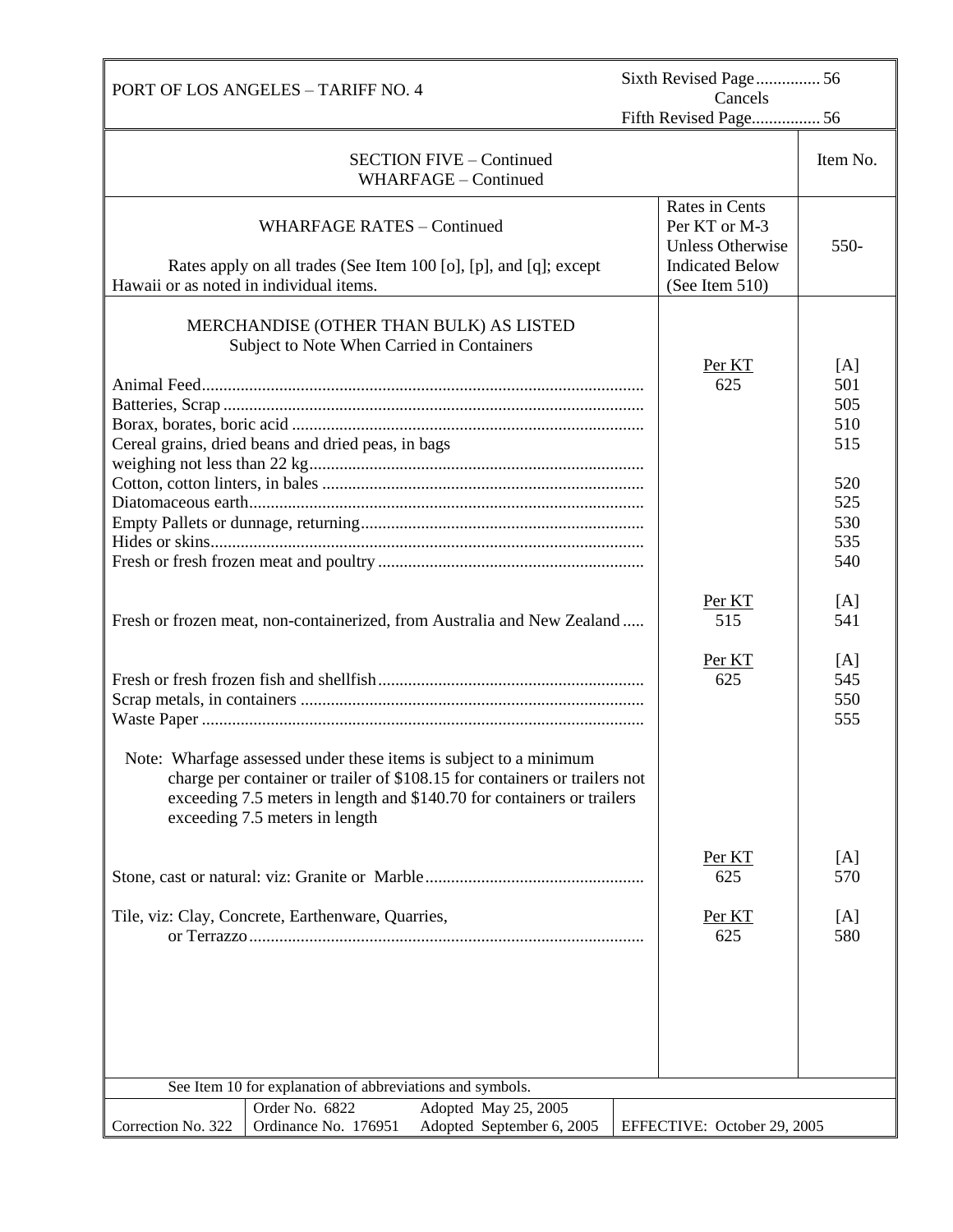| PORT OF LOS ANGELES - TARIFF NO. 4                                                                                  | Fourth Revised Page56-A<br>Cancels                         |          |  |
|---------------------------------------------------------------------------------------------------------------------|------------------------------------------------------------|----------|--|
|                                                                                                                     | Third Revised Page  56-A                                   |          |  |
| <b>SECTION FIVE – Continued</b><br>WHARFAGE - Continued                                                             |                                                            | Item No. |  |
| <b>WHARFAGE RATES - Continued</b>                                                                                   | Rates in Cents<br>Per KT or M-3<br><b>Unless Otherwise</b> | 550-     |  |
| Rates apply on all trades (See Item 100 [o], [p], and [q]; except<br>Hawaii or as noted in individual items.        | <b>Indicated Below</b><br>(See Item 510)                   |          |  |
| PETROLEUM AND PETROLEUM PRODUCTS OTHER<br>THAN PETROCHEMICALS AND AQUA-AMMONIA                                      | Per Barrel of<br>159 Liters                                |          |  |
|                                                                                                                     | \$0.072<br>\$0.085(1)                                      | 600 [A]  |  |
|                                                                                                                     | \$0.072<br>\$0.085(1)                                      | 605 [A]  |  |
| Refined petroleum products, including non-petroleum                                                                 | \$0.085<br>\$0.096(1)                                      | 610 [A]  |  |
|                                                                                                                     | \$0.085<br>\$0.096(1)                                      | 615 [A]  |  |
|                                                                                                                     | \$0.085<br>\$0.096(1)                                      | 620 [A]  |  |
|                                                                                                                     | \$0.085<br>\$0.096(1)                                      | 625 [A]  |  |
|                                                                                                                     | Per Cubic<br>Meter<br>\$0.64                               | 650      |  |
|                                                                                                                     |                                                            |          |  |
|                                                                                                                     |                                                            |          |  |
|                                                                                                                     |                                                            |          |  |
| (1) Rates effective: January 1, 2013                                                                                |                                                            |          |  |
| See Item 10 for explanation of abbreviations and symbols.                                                           |                                                            |          |  |
| Order No. 12-7109<br>Adopted August 16, 2012<br>Ordinance No. 182295 Adopted October 30, 2012<br>Correction No. 616 | EFFECTIVE: December 14, 2012                               |          |  |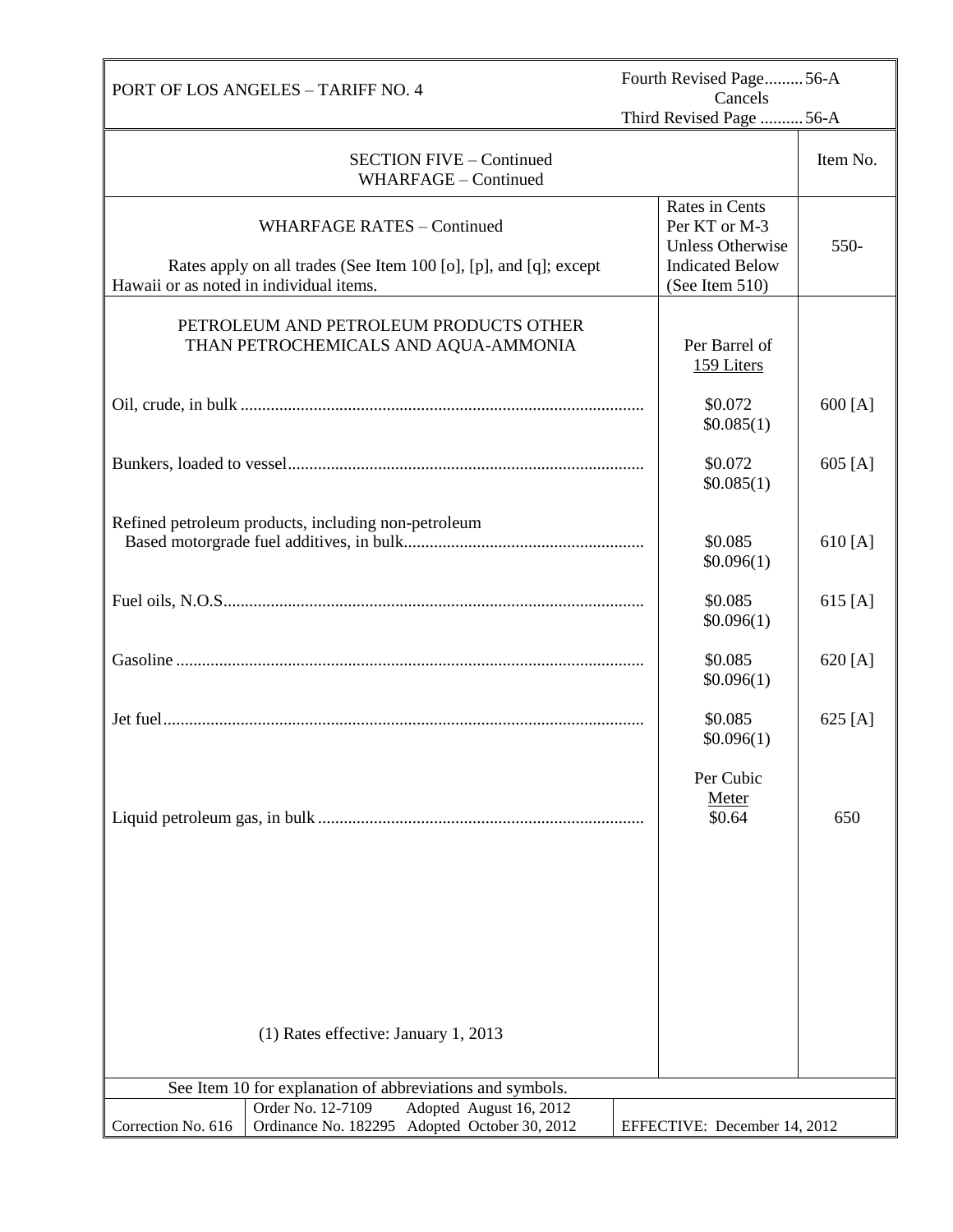|                                         |                                                                             |                                                                        | Fourth Revised Page  57                                                                                |            |  |
|-----------------------------------------|-----------------------------------------------------------------------------|------------------------------------------------------------------------|--------------------------------------------------------------------------------------------------------|------------|--|
|                                         | PORT OF LOS ANGELES - TARIFF NO. 4                                          |                                                                        | Cancels<br>Third Revised Page  57                                                                      |            |  |
|                                         |                                                                             | <b>SECTION FIVE - Continued</b><br>WHARFAGE - Continued                |                                                                                                        | Item No.   |  |
| Hawaii or as noted in individual items. | <b>WHARFAGE RATES - Continued</b>                                           | Rates apply on all trades (See Item 100 [o], [p], and [q]; except      | Rates in Cents<br>Per KT or M-3<br><b>Unless Otherwise</b><br><b>Indicated Below</b><br>(See Item 510) | 550-       |  |
|                                         | MERCHANDISE IN BULK                                                         |                                                                        |                                                                                                        |            |  |
|                                         |                                                                             | Merchandise, dry, in bulk, not carried in cargo containers or trailers | Per KT<br>230                                                                                          | [A]<br>710 |  |
|                                         |                                                                             |                                                                        | Per KT<br>128                                                                                          | [A]<br>712 |  |
|                                         |                                                                             |                                                                        | Per KT<br>158                                                                                          | [A]<br>715 |  |
|                                         |                                                                             |                                                                        | Per KT<br>142                                                                                          | [A]<br>716 |  |
|                                         |                                                                             |                                                                        | Per KT<br>213                                                                                          | [A]<br>719 |  |
|                                         |                                                                             |                                                                        | Per KT<br>230                                                                                          | [A]<br>725 |  |
|                                         |                                                                             |                                                                        | Per KT<br>230                                                                                          | [A]<br>730 |  |
|                                         |                                                                             |                                                                        | Per <sub>KT</sub><br>158                                                                               | [A]<br>732 |  |
|                                         |                                                                             |                                                                        | Per KT<br>158                                                                                          | [A]<br>740 |  |
|                                         |                                                                             |                                                                        | Per KT<br>158                                                                                          | [A]<br>742 |  |
|                                         |                                                                             |                                                                        | Per KT<br>158                                                                                          | [A]<br>744 |  |
|                                         |                                                                             |                                                                        | Per KT<br>158                                                                                          | [A]<br>750 |  |
|                                         |                                                                             |                                                                        | Per KT<br>158                                                                                          | [A]<br>755 |  |
|                                         | See Item 10 for explanation of abbreviations and symbols.<br>Order No. 6822 | Adopted May 25, 2005                                                   |                                                                                                        |            |  |
| Correction No. 324                      | Ordinance No. 176951                                                        | Adopted September 6, 2005                                              | EFFECTIVE: October 29, 2005                                                                            |            |  |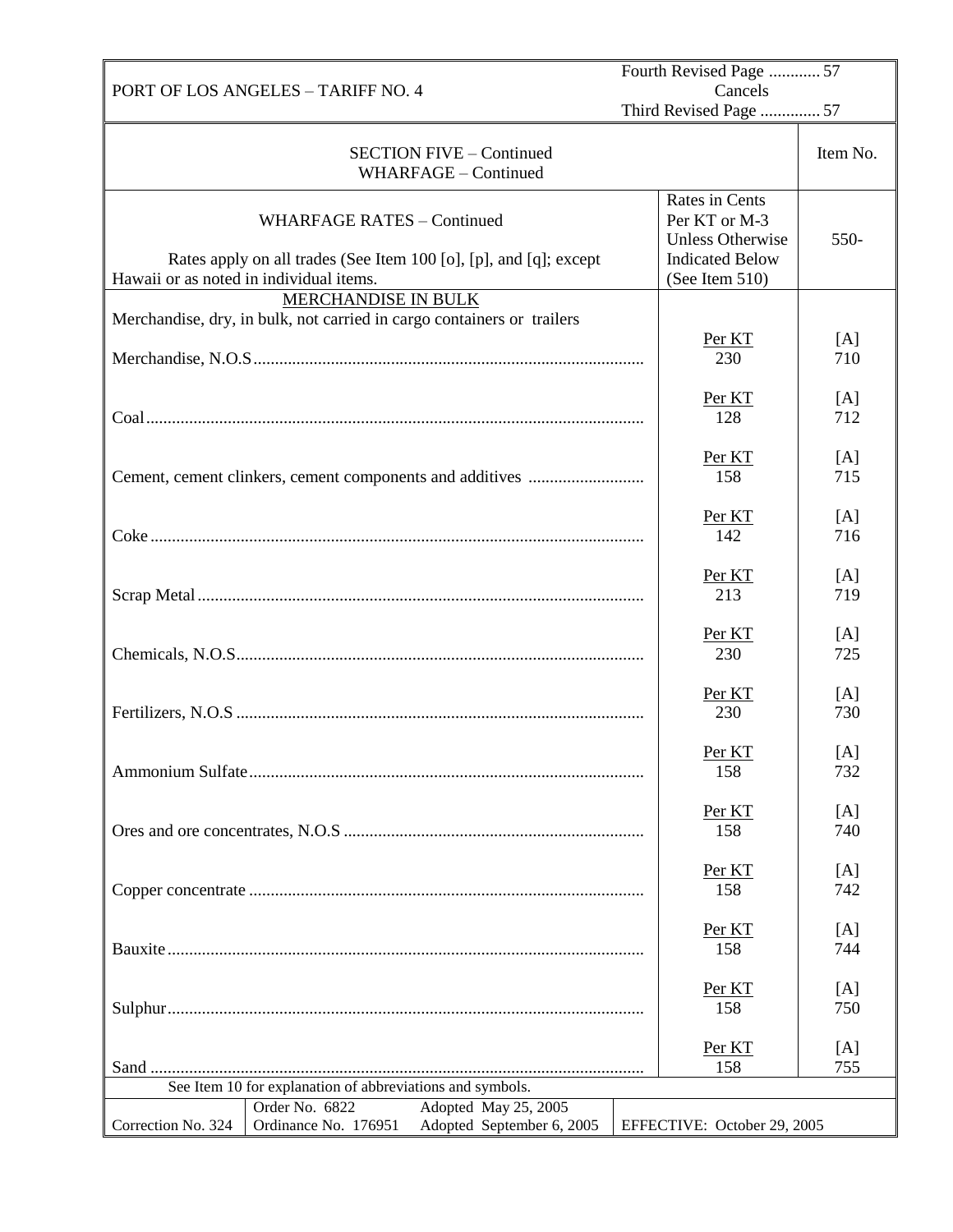|                                         |                                   | Fourth Revised Page 58                                                            |                                                                                                        |            |
|-----------------------------------------|-----------------------------------|-----------------------------------------------------------------------------------|--------------------------------------------------------------------------------------------------------|------------|
| PORT OF LOS ANGELES - TARIFF NO. 4      |                                   |                                                                                   | Cancels<br>Third Revised Page  58                                                                      |            |
|                                         |                                   |                                                                                   |                                                                                                        |            |
|                                         |                                   | <b>SECTION FIVE - Continued</b><br>WHARFAGE - Continued                           |                                                                                                        | Item No.   |
| Hawaii or as noted in individual items. | <b>WHARFAGE RATES - Continued</b> | Rates apply on all trades (See Item 100 [o], [p], and [q]; except                 | Rates in Cents<br>Per KT or M-3<br><b>Unless Otherwise</b><br><b>Indicated Below</b><br>(See Item 510) | 550-       |
|                                         |                                   |                                                                                   |                                                                                                        |            |
|                                         |                                   | <b>MERCHANDISE IN BULK, CONTAINERIZED</b>                                         |                                                                                                        |            |
| Merchandise, N.O.S., in bulk, carried   |                                   |                                                                                   | Per KT<br>625                                                                                          | [A]<br>775 |
|                                         |                                   |                                                                                   | Per KT<br>625                                                                                          | [A]<br>780 |
|                                         |                                   |                                                                                   | Per KT<br>625                                                                                          | [A]<br>785 |
|                                         |                                   |                                                                                   | Per KT<br>625                                                                                          | [A]<br>790 |
|                                         |                                   |                                                                                   |                                                                                                        |            |
| Order No. 6822                          |                                   | See Item 10 for explanation of abbreviations and symbols.<br>Adopted May 25, 2005 |                                                                                                        |            |
| Correction No. 325                      | Ordinance No. 176951              | Adopted September 6, 2005                                                         | EFFECTIVE: October 29, 2005                                                                            |            |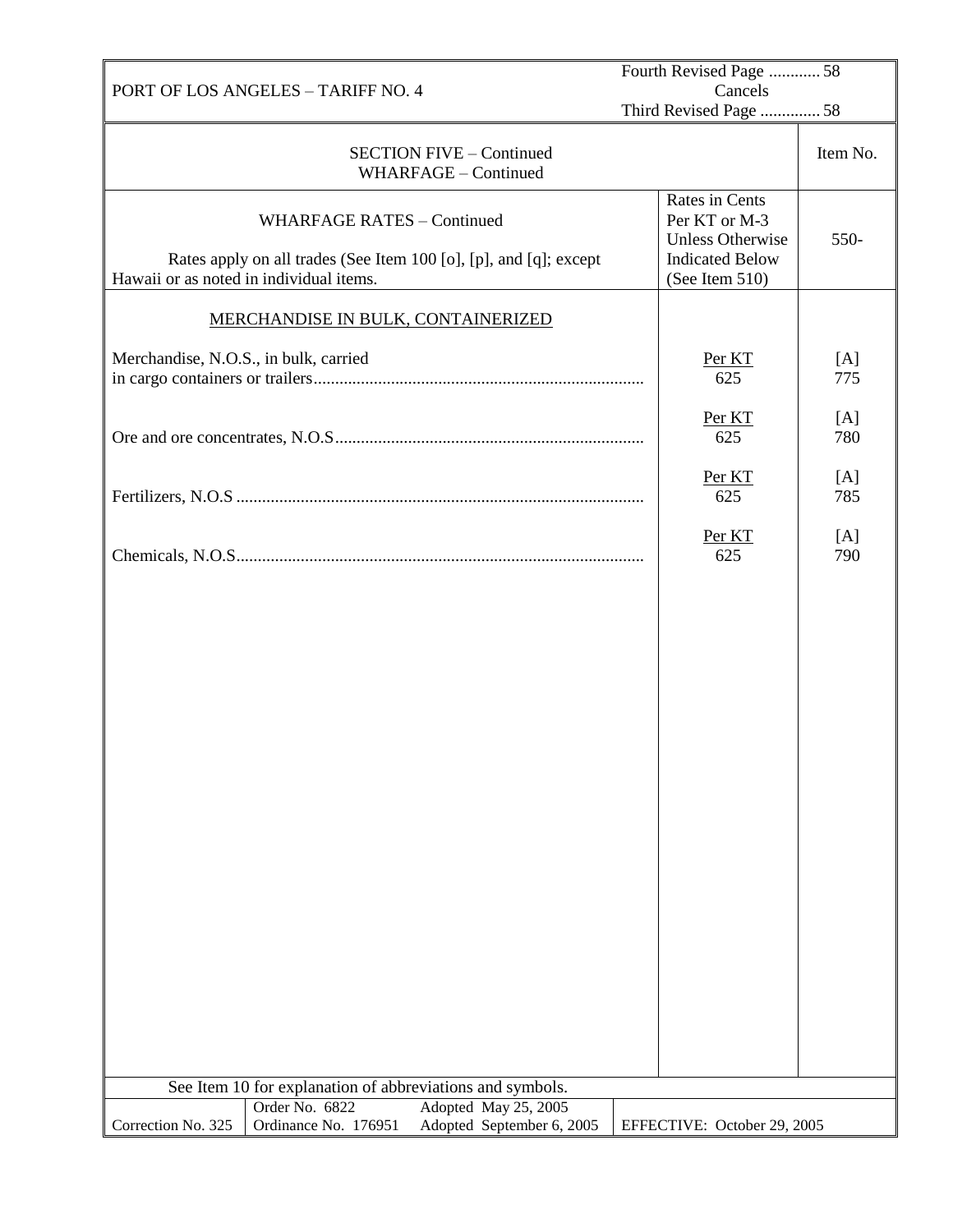PORT OF LOS ANGELES – TARIFF NO. 4

Third Revised Page .........58-A Cancels

Second Revised Page........58-A

|                                                                                                                                                       | <b>SECTION FIVE - Continued</b><br>WHARFAGE - Continued                                                                                                                                                                                                                                                                                                                                                                                                                                                                                                                                                                                                                                                                                                                                                                                                                                                                                                                                                                                                                                                               |                                                                                                        | Item No.   |
|-------------------------------------------------------------------------------------------------------------------------------------------------------|-----------------------------------------------------------------------------------------------------------------------------------------------------------------------------------------------------------------------------------------------------------------------------------------------------------------------------------------------------------------------------------------------------------------------------------------------------------------------------------------------------------------------------------------------------------------------------------------------------------------------------------------------------------------------------------------------------------------------------------------------------------------------------------------------------------------------------------------------------------------------------------------------------------------------------------------------------------------------------------------------------------------------------------------------------------------------------------------------------------------------|--------------------------------------------------------------------------------------------------------|------------|
|                                                                                                                                                       | <b>WHARFAGE RATES - Continued</b><br>Rates apply on all trades or as noted in individual items.                                                                                                                                                                                                                                                                                                                                                                                                                                                                                                                                                                                                                                                                                                                                                                                                                                                                                                                                                                                                                       | Rates in Cents<br>Per KT or M-3<br><b>Unless Otherwise</b><br><b>Indicated Below</b><br>(See Item 510) | 550-       |
| A)<br>B)<br>$\mathcal{C}$<br>otherwise provided:<br>Automobiles<br>a.<br>b.<br>Tractors<br>$\mathbf{c}$ .<br>Explosives<br>d.<br>e.<br>t.<br>g.<br>h. | <b>PROJECT RATES</b><br>PROJECT RATESapplicable to shipments in connection with removal,<br>construction, reconstruction of major capital projects or facilities:<br>TO APPLY THESE RATES, SHIPMENTS MUST COMPLY WITH THE<br><b>FOLLOWING:</b><br>The commodities to be transported or received shall be of a wholly<br>proprietary nature, not for resale, and are for use in the construction,<br>erection, and/or installation of (Project Name)<br>Bills of Lading shall be claused as follows:<br>"All materials included on this Bill of Lading are of a proprietary<br>nature, not for resale, and are for use in construction, erection, and/or<br>installation of (Project Name)<br>Receive approval of the Terminal Operator and the Executive<br>Director of the Port of Los Angeles.<br>The following are excluded from application of these special rates, unless<br>Motor trucks (other than dump trucks)<br>Dangerous or hazardous cargo, restricted to on-deck stowage<br>Refrigerator or cool room cargo<br>Household goods and personal effects<br>All cargo taking rates lower than Project Rates. | Per KT<br>485                                                                                          | [A]<br>801 |
|                                                                                                                                                       | See Item 10 for explanation of abbreviations and symbols.                                                                                                                                                                                                                                                                                                                                                                                                                                                                                                                                                                                                                                                                                                                                                                                                                                                                                                                                                                                                                                                             |                                                                                                        |            |
| Correction No. 326                                                                                                                                    | Order No. 6822<br>Adopted May 25, 2005<br>Ordinance No. 176951<br>Adopted September 6, 2005                                                                                                                                                                                                                                                                                                                                                                                                                                                                                                                                                                                                                                                                                                                                                                                                                                                                                                                                                                                                                           | EFFECTIVE: October 29, 2005                                                                            |            |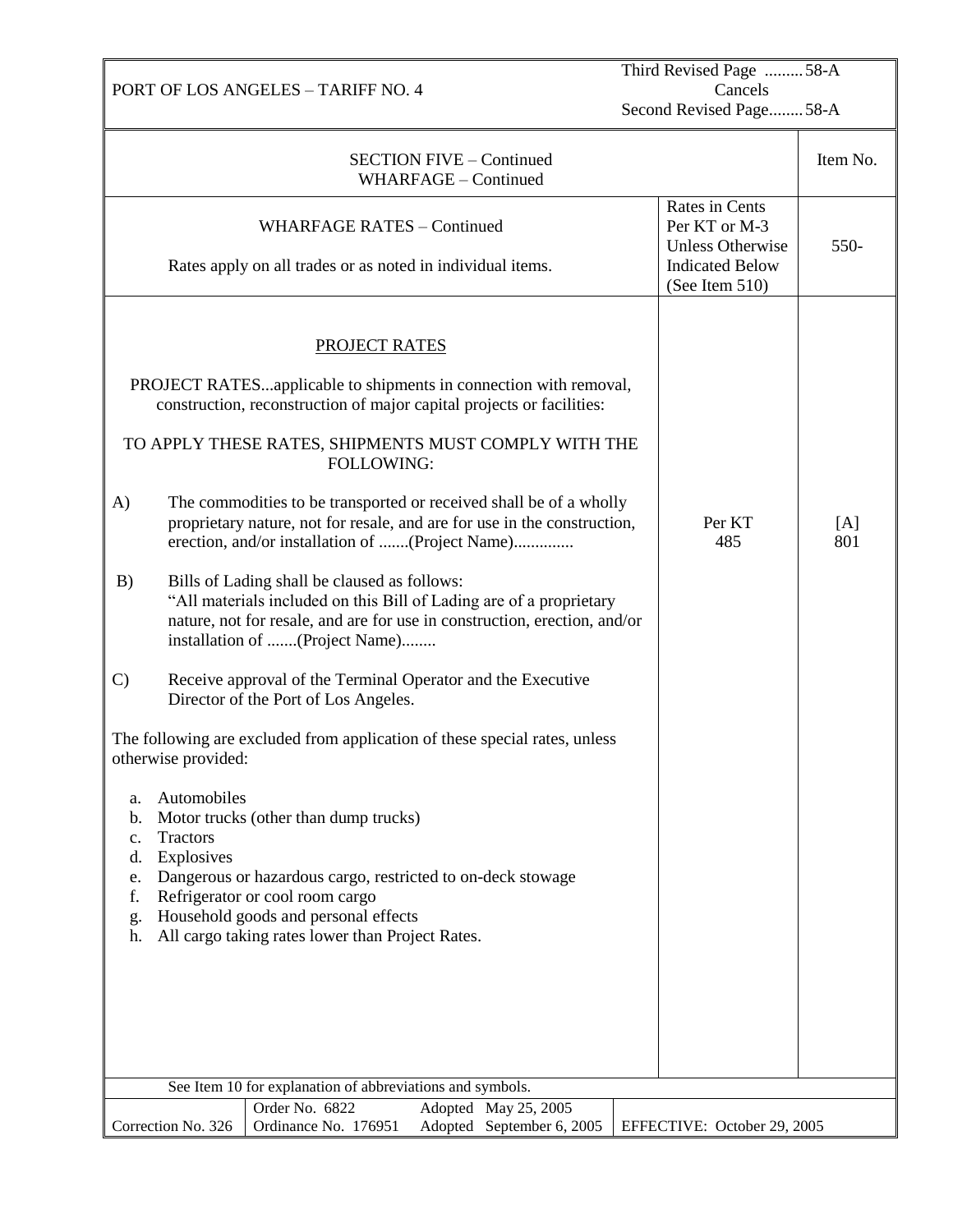|                                                                                                                                                   | Fifth Revised Page  59                                                                                 |            |
|---------------------------------------------------------------------------------------------------------------------------------------------------|--------------------------------------------------------------------------------------------------------|------------|
| <b>PORT OF LOS ANGELES - TARIFF NO. 4</b>                                                                                                         | Cancels<br>Fourth Revised Page 59                                                                      |            |
|                                                                                                                                                   |                                                                                                        |            |
| <b>SECTION FIVE - Continued</b><br>WHARFAGE - Continued                                                                                           |                                                                                                        | Item No.   |
| <b>WHARFAGE RATES - Continued</b><br>Rates apply on all trades (See Item 100 [o], [p], and [q]; except<br>Hawaii or as noted in individual items. | Rates in Cents<br>Per KT or M-3<br><b>Unless Otherwise</b><br><b>Indicated Below</b><br>(See Item 510) | 550-       |
|                                                                                                                                                   |                                                                                                        |            |
| ALTERNATE RATES FOR MERCHANDISE AS LISTED IN ITEM 900 SERIES CARRIED<br>IN CONTAINERS, VIZ.: (Subject to Note 1, 2, and 3)                        |                                                                                                        |            |
| Length of Container                                                                                                                               | <b>Charge Per Container</b>                                                                            |            |
| <b>But Not Over</b><br>Over                                                                                                                       | or Commodities Listed Below                                                                            |            |
| 7 meters<br>$0$ meters                                                                                                                            | \$113.40                                                                                               |            |
| 9 meters<br>7 meters                                                                                                                              | \$123.90                                                                                               |            |
| 9 meters 13 meters                                                                                                                                | \$160.65                                                                                               |            |
| 13 meters Over                                                                                                                                    | \$170.10                                                                                               |            |
|                                                                                                                                                   |                                                                                                        | [A]        |
|                                                                                                                                                   |                                                                                                        | 902        |
|                                                                                                                                                   |                                                                                                        | [A]        |
|                                                                                                                                                   |                                                                                                        | 904        |
|                                                                                                                                                   |                                                                                                        | [A]        |
|                                                                                                                                                   |                                                                                                        | 906        |
|                                                                                                                                                   |                                                                                                        | [A]<br>908 |
|                                                                                                                                                   |                                                                                                        |            |
| Cereal grains, dried beans and dried peas,                                                                                                        |                                                                                                        | [A]        |
|                                                                                                                                                   |                                                                                                        | 910        |
|                                                                                                                                                   |                                                                                                        | [A]        |
|                                                                                                                                                   |                                                                                                        | 912        |
|                                                                                                                                                   |                                                                                                        | [A]        |
|                                                                                                                                                   |                                                                                                        | 914        |
|                                                                                                                                                   |                                                                                                        | [A]        |
|                                                                                                                                                   |                                                                                                        | 916        |
|                                                                                                                                                   |                                                                                                        | [A]        |
|                                                                                                                                                   |                                                                                                        | 918        |
|                                                                                                                                                   |                                                                                                        | [A]<br>920 |
|                                                                                                                                                   |                                                                                                        | [A]        |
|                                                                                                                                                   |                                                                                                        | 922        |
|                                                                                                                                                   |                                                                                                        | [A]<br>924 |
|                                                                                                                                                   |                                                                                                        | [A]        |
|                                                                                                                                                   |                                                                                                        | 926        |
|                                                                                                                                                   |                                                                                                        |            |
| See Item 10 for explanation of abbreviations and symbols.                                                                                         |                                                                                                        |            |
| Order No. 6822<br>Adopted May 25, 2005                                                                                                            |                                                                                                        |            |
| Correction No. 327<br>Ordinance No. 176951<br>Adopted September 6, 2005                                                                           | EFFECTIVE: October 29, 2005                                                                            |            |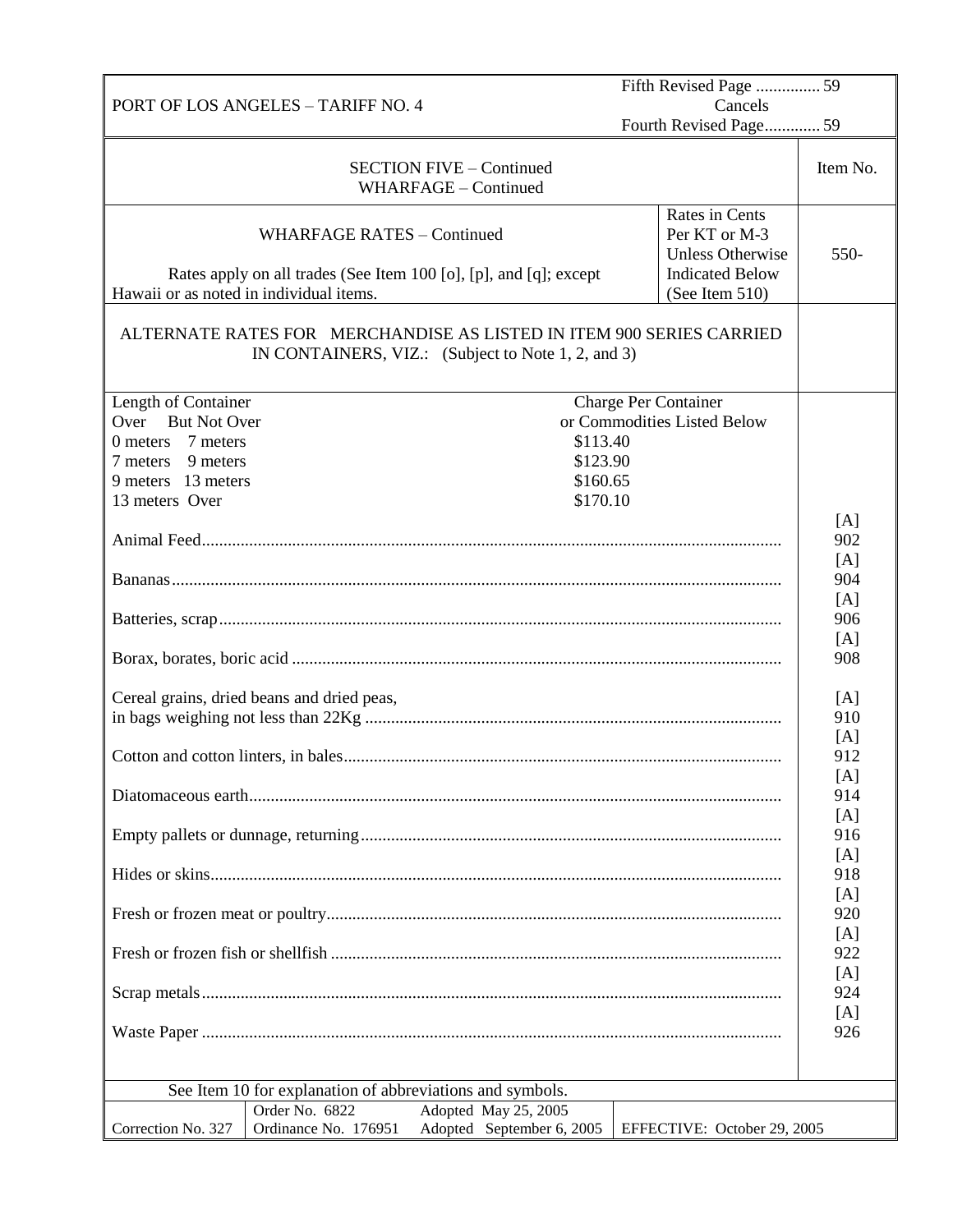|                     |                                                                                           | Fourth Revised Page  60     |          |
|---------------------|-------------------------------------------------------------------------------------------|-----------------------------|----------|
|                     | PORT OF LOS ANGELES - TARIFF NO. 4                                                        | Cancels                     |          |
|                     |                                                                                           | Third Revised Page  60      |          |
|                     |                                                                                           |                             |          |
|                     | <b>SECTION FIVE – Continued</b>                                                           |                             | Item No. |
|                     | WHARFAGE - Continued                                                                      |                             |          |
|                     |                                                                                           | Rates in Cents              |          |
|                     | <b>WHARFAGE RATES - Continued</b>                                                         | Per KT or M-3               |          |
|                     |                                                                                           | <b>Unless Otherwise</b>     | 550-     |
|                     | Rates apply on all trades (See Item 100 [o], [p], and [q]; except                         | <b>Indicated Below</b>      |          |
|                     | Hawaii or as noted in individual items.                                                   | (See Item 510)              |          |
|                     |                                                                                           |                             |          |
| Length of Container |                                                                                           | <b>Charge Per Container</b> |          |
| Over                | <b>But Not Over</b>                                                                       | or Commodities Listed Below |          |
| 0 meters            |                                                                                           |                             |          |
| 7 meters            |                                                                                           |                             |          |
| 9 meters            |                                                                                           |                             |          |
| 13 meters           |                                                                                           |                             |          |
|                     |                                                                                           |                             |          |
|                     |                                                                                           |                             | 950 [A]  |
|                     |                                                                                           |                             | 955 [A]  |
|                     |                                                                                           |                             | 960 [A]  |
|                     |                                                                                           |                             |          |
|                     |                                                                                           |                             |          |
| Length of Container |                                                                                           | Charge Per Container        |          |
| Over                | <b>But Not Over</b>                                                                       | or Commodities Listed Below |          |
| 0 meters            |                                                                                           |                             |          |
| 7 meters            |                                                                                           |                             |          |
| 9 meters            |                                                                                           |                             |          |
| 13 meters           |                                                                                           |                             |          |
|                     |                                                                                           |                             | [A]      |
|                     |                                                                                           |                             | 975      |
|                     |                                                                                           |                             |          |
|                     |                                                                                           |                             |          |
|                     |                                                                                           |                             |          |
| Note 1.             | The use of container rates in Item 550-900 series are optional and may be used in lieu    |                             |          |
|                     | of and will alternate with other wharfage rates published in this tariff. Bills of Lading |                             |          |
|                     | and cargo manifests must clearly indicate that wharfage shall be assessed on the basis    |                             |          |
|                     | of container rates published in this part and must be kept separate and apart from        |                             |          |
|                     | documentation supporting cargo assessed wharfage on a weight, measurement or other        |                             |          |
|                     | specific basis.                                                                           |                             |          |
|                     |                                                                                           |                             |          |
| Note 2.             | Commodity descriptions of a generic nature, which are listed in Item 550-900 series,      |                             |          |
|                     | may be utilized regardless of specific listings in other parts of this wharfage section.  |                             |          |
|                     |                                                                                           |                             |          |
| Note 3.             | Container loads mixed commodities will be assessed the highest container rate             |                             |          |
|                     | applicable to any commodity in the container.                                             |                             |          |
|                     |                                                                                           |                             |          |
|                     |                                                                                           |                             |          |
|                     |                                                                                           |                             |          |
|                     |                                                                                           |                             |          |
|                     | See Item 10 for explanation of abbreviations and symbols.                                 |                             |          |
|                     | Adopted May 25, 2005<br>Order No. 6822                                                    |                             |          |
| Correction No. 328  | Ordinance No. 176951<br>Adopted September 6, 2005                                         | EFFECTIVE: October 29, 2005 |          |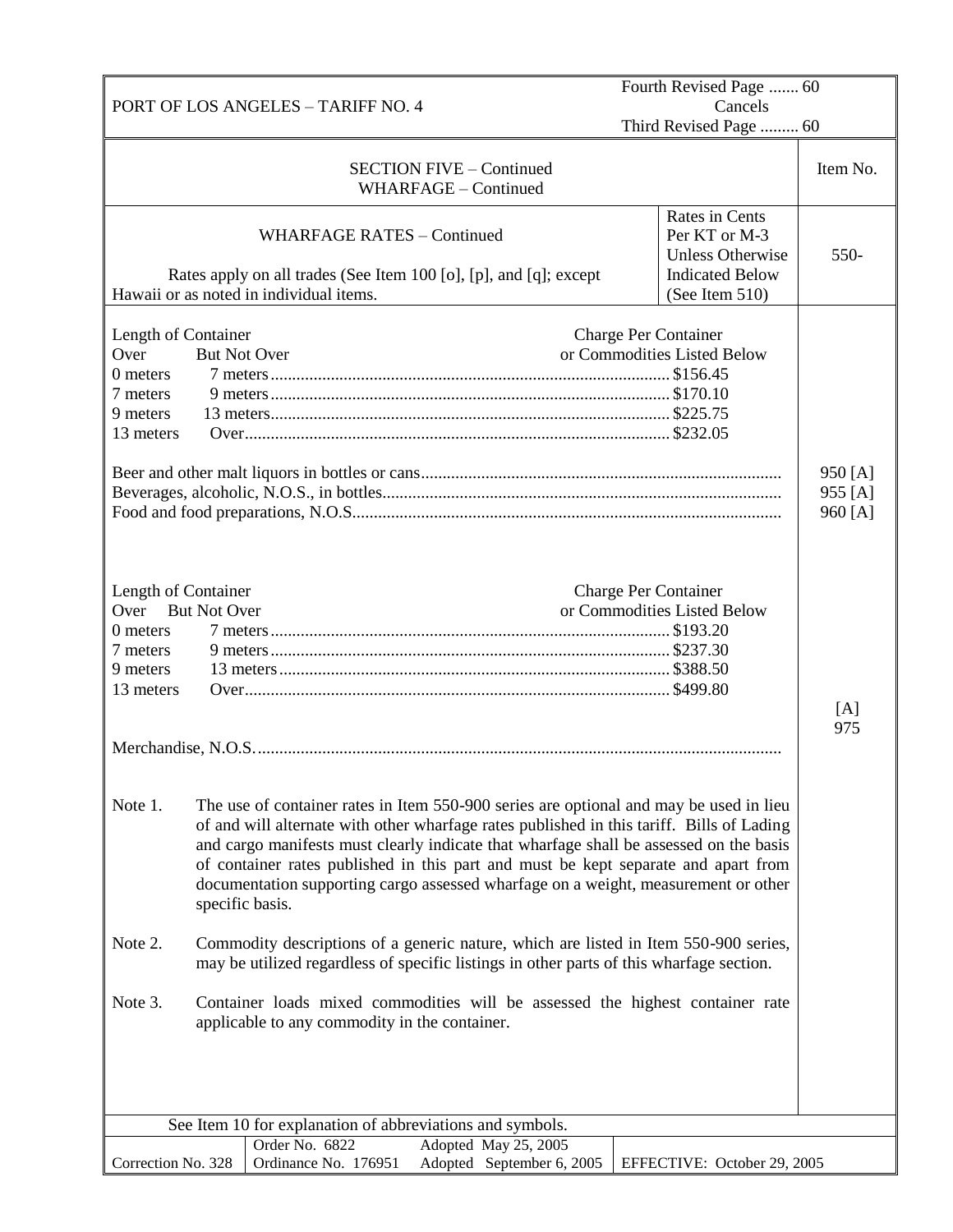|                       | PORT OF LOS ANGELES - TARIFF NO. 4                                    |                                                        |                  | Cancels                    |          |
|-----------------------|-----------------------------------------------------------------------|--------------------------------------------------------|------------------|----------------------------|----------|
|                       |                                                                       |                                                        |                  | Original Revised Page 61   |          |
|                       |                                                                       | <b>SECTION FIVE - Continued</b><br>WHARFAGE - Continue |                  |                            | Item No. |
| <b>WHARFAGE RATES</b> |                                                                       |                                                        |                  |                            |          |
|                       | Rates apply on all the European, Mediterranean and African trades.    |                                                        |                  |                            | $555 -$  |
|                       |                                                                       |                                                        |                  |                            |          |
|                       | First Revised Page 62                                                 | <b>CANCELS</b>                                         | Original Page 62 |                            |          |
|                       | First Revised Page 63                                                 | <b>CANCELS</b>                                         | Original Page 63 |                            |          |
|                       | First Revised Page 64                                                 | <b>CANCELS</b>                                         | Original Page 64 |                            |          |
|                       | First Revised Page 65                                                 | <b>CANCELS</b>                                         | Original Page 65 |                            |          |
|                       | First Revised Page 66                                                 | <b>CANCELS</b>                                         | Original Page 66 |                            |          |
|                       | First Revised Page 67                                                 | <b>CANCELS</b>                                         | Original Page 67 |                            |          |
|                       | First Revised Page 68                                                 | <b>CANCELS</b>                                         | Original Page 68 |                            |          |
|                       | First Revised Page 69                                                 | <b>CANCELS</b>                                         | Original Page 69 |                            |          |
|                       | First Revised Page 70                                                 | <b>CANCELS</b>                                         | Original Page 70 |                            |          |
|                       |                                                                       |                                                        |                  |                            |          |
|                       | ALL RATES IN ITEM 555-SERIES ARE CANCELLED ON EFFECTIVE DATE SHOWN    |                                                        |                  |                            |          |
|                       | BELOW, FOR RATES HEREAFTER, SEE ITEM 550-SERIES (PAGES 51 THROUGH 60) |                                                        |                  |                            |          |
|                       |                                                                       |                                                        |                  |                            |          |
|                       |                                                                       |                                                        |                  |                            |          |
|                       |                                                                       |                                                        |                  |                            |          |
|                       |                                                                       |                                                        |                  |                            |          |
|                       |                                                                       |                                                        |                  |                            |          |
|                       |                                                                       |                                                        |                  |                            |          |
|                       |                                                                       |                                                        |                  |                            |          |
|                       | See Item 10 for explanation of abbreviations and symbols.             |                                                        |                  |                            |          |
|                       | Order No. 6023                                                        | Adopted July 24, 1991                                  |                  |                            |          |
| Correction No. 34     | Ordinance No. 167245                                                  | Adopted August 16, 1991                                |                  | EFFECTIVE: October 1, 1991 |          |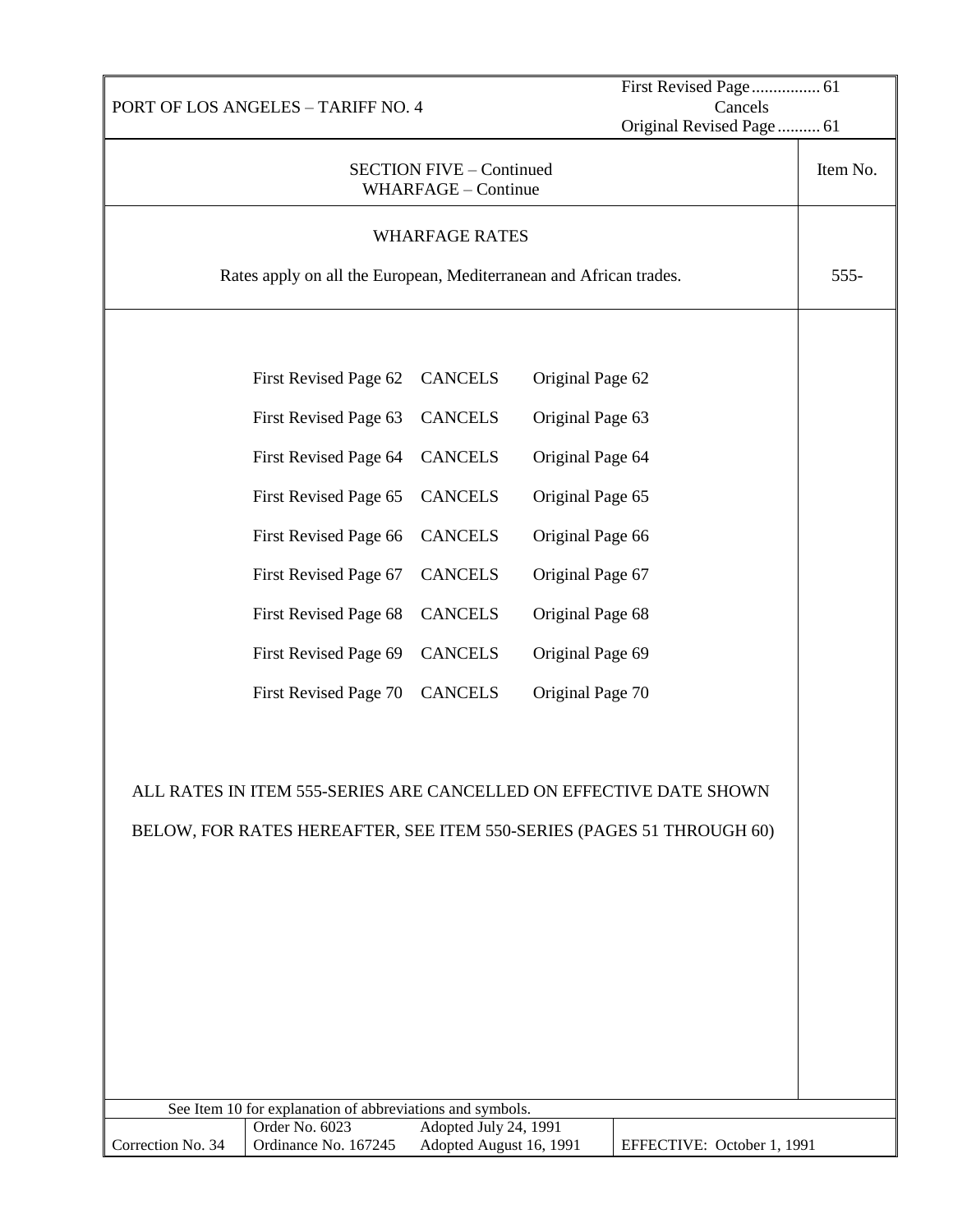| PORT OF LOS ANGELES - TARIFF NO. 4 |                                                                                                                                                                                                                                                                                                  |                                                                                                        | Sixth Revised Page71<br>Cancels |  |  |
|------------------------------------|--------------------------------------------------------------------------------------------------------------------------------------------------------------------------------------------------------------------------------------------------------------------------------------------------|--------------------------------------------------------------------------------------------------------|---------------------------------|--|--|
|                                    |                                                                                                                                                                                                                                                                                                  | Fifth Revised Page 71                                                                                  |                                 |  |  |
|                                    | <b>SECTION FIVE - Continued</b><br>WHARFAGE - Continued                                                                                                                                                                                                                                          |                                                                                                        | Item No.                        |  |  |
|                                    | <b>WHARFAGE RATES</b><br>Rates apply on the Hawaiian trade.                                                                                                                                                                                                                                      | Rates in Cents<br>Per KT or M-3<br><b>Unless Otherwise</b><br><b>Indicated Below</b><br>(See Item 510) | 560-                            |  |  |
| Merchandise, N.O.S.                |                                                                                                                                                                                                                                                                                                  | 625                                                                                                    | [A]<br>001                      |  |  |
|                                    | Merchandise carried in cargo containers originating at United States Pacific<br>Coast Ports or British Columbia ports transported by a coastwise feeder<br>service for transshipment as defined in Item 515, to vessels for continuous<br>movement in foreign or offshore trades, per container. |                                                                                                        | [A]<br>003                      |  |  |
| Over<br>1<br>9                     | Overall Length in Meters<br>Charge<br><b>But Not Over</b><br>\$60.64<br>9<br>\$109.15<br>over                                                                                                                                                                                                    |                                                                                                        |                                 |  |  |
|                                    |                                                                                                                                                                                                                                                                                                  | Per KT<br>485                                                                                          | [A]<br>020                      |  |  |
|                                    |                                                                                                                                                                                                                                                                                                  | 625                                                                                                    | [A]<br>023                      |  |  |
|                                    | Buildings, modules, including mobile                                                                                                                                                                                                                                                             | Per M3<br>437                                                                                          | [A]<br>024                      |  |  |
|                                    |                                                                                                                                                                                                                                                                                                  | Per M3<br>395                                                                                          | [A]<br>026                      |  |  |
|                                    |                                                                                                                                                                                                                                                                                                  |                                                                                                        |                                 |  |  |
|                                    |                                                                                                                                                                                                                                                                                                  |                                                                                                        |                                 |  |  |
|                                    |                                                                                                                                                                                                                                                                                                  |                                                                                                        |                                 |  |  |
|                                    |                                                                                                                                                                                                                                                                                                  |                                                                                                        |                                 |  |  |
|                                    | See Item 10 for explanation of abbreviations and symbols.                                                                                                                                                                                                                                        |                                                                                                        |                                 |  |  |
| Correction No. 329                 | Order No. 6822<br>Adopted May 25, 2005<br>Adopted September 6, 2005<br>Ordinance No. 176951                                                                                                                                                                                                      | EFFECTIVE: October 29, 2005                                                                            |                                 |  |  |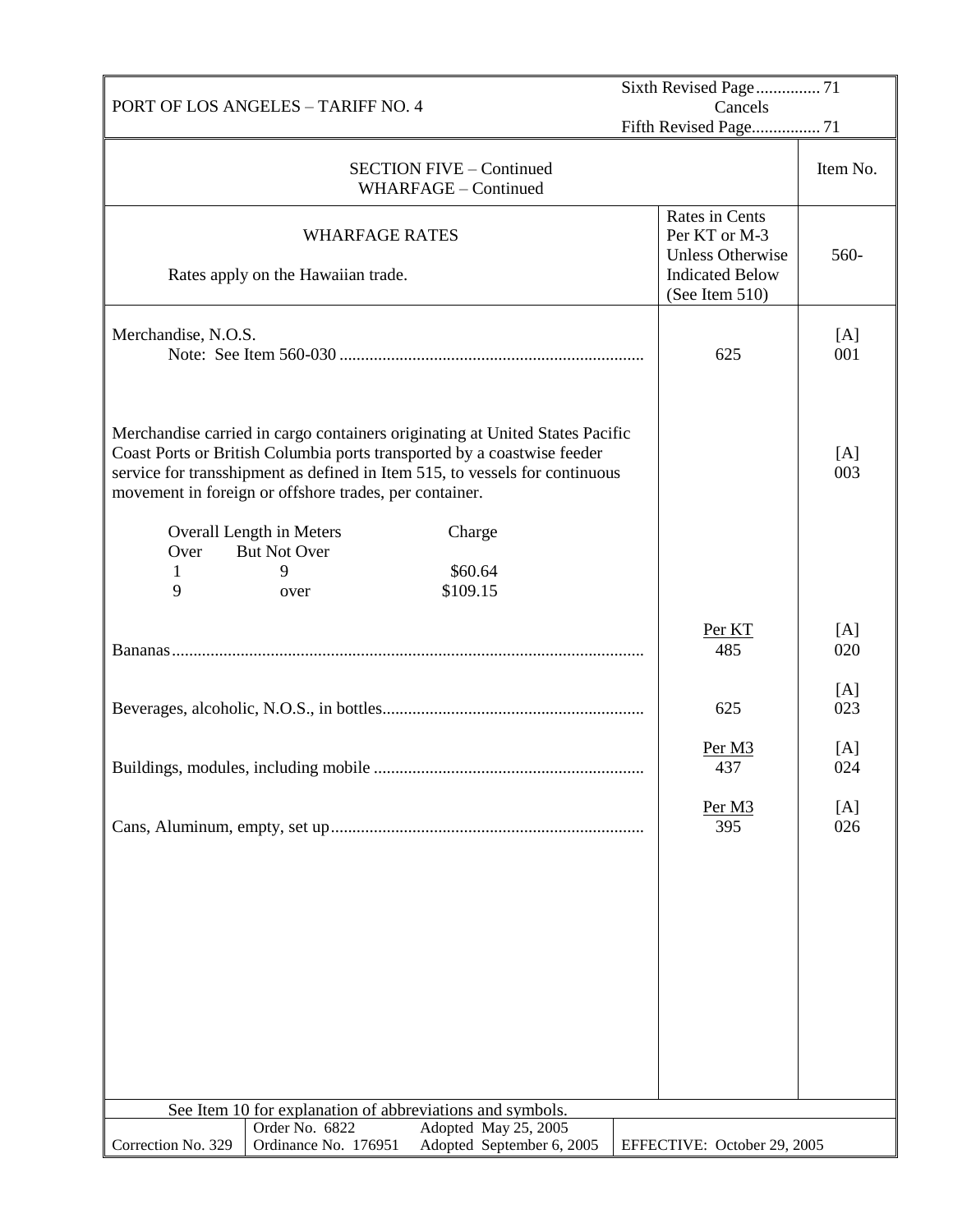| PORT OF LOS ANGELES - TARIFF NO. 4 |                                                                                                                                                                                                                                                                                                                                                                                                                                                                     |                                                         | Third Revised Page  71-A<br>Cancels |                                                                                      |  |            |
|------------------------------------|---------------------------------------------------------------------------------------------------------------------------------------------------------------------------------------------------------------------------------------------------------------------------------------------------------------------------------------------------------------------------------------------------------------------------------------------------------------------|---------------------------------------------------------|-------------------------------------|--------------------------------------------------------------------------------------|--|------------|
|                                    |                                                                                                                                                                                                                                                                                                                                                                                                                                                                     |                                                         |                                     | Second Revised Page 71-A                                                             |  |            |
|                                    |                                                                                                                                                                                                                                                                                                                                                                                                                                                                     | <b>SECTION FIVE - Continued</b><br>WHARFAGE - Continued |                                     |                                                                                      |  | Item No.   |
|                                    | <b>WHARFAGE RATES</b>                                                                                                                                                                                                                                                                                                                                                                                                                                               |                                                         |                                     | Rates in Cents<br>Per KT or M-3<br><b>Unless Otherwise</b><br><b>Indicated Below</b> |  | 560-       |
|                                    | Rates apply on the Hawaiian trade.                                                                                                                                                                                                                                                                                                                                                                                                                                  |                                                         |                                     | (See Item 510)                                                                       |  |            |
|                                    | (Transferred from First Revised Page 71)                                                                                                                                                                                                                                                                                                                                                                                                                            |                                                         |                                     |                                                                                      |  |            |
|                                    | Merchandise, NOS, carried in cargo containers or trailers, manifested and<br>assessed freight charges by the vessel on a per container or per trailer basis<br>will be assessed wharfage on the basis of weight or measurement, whichever<br>will yield the greater revenue, at rates applicable in Item 560-001. If<br>measurement of the cargo is not available, the charge will be based on the<br>overall length of the container as follows (Subject to Note): |                                                         |                                     |                                                                                      |  |            |
| Overall Length in Meters<br>Over   | <b>But Not Over</b><br>Charge                                                                                                                                                                                                                                                                                                                                                                                                                                       |                                                         |                                     |                                                                                      |  | [A]<br>030 |
| $\boldsymbol{0}$<br>7              | \$193.20                                                                                                                                                                                                                                                                                                                                                                                                                                                            |                                                         |                                     |                                                                                      |  |            |
| 7<br>9                             | \$237.30                                                                                                                                                                                                                                                                                                                                                                                                                                                            |                                                         |                                     |                                                                                      |  |            |
| 9                                  | \$388.50<br>13                                                                                                                                                                                                                                                                                                                                                                                                                                                      |                                                         |                                     |                                                                                      |  |            |
| 13                                 | \$499.80<br>over                                                                                                                                                                                                                                                                                                                                                                                                                                                    |                                                         |                                     |                                                                                      |  |            |
| Note:                              | Overflow cargo in multiple container shipments shall be excluded<br>from charges based on the overall length of the containers.<br>See Item 10 for explanation of abbreviations and symbols.                                                                                                                                                                                                                                                                        |                                                         |                                     |                                                                                      |  |            |
|                                    | Order No. 6822                                                                                                                                                                                                                                                                                                                                                                                                                                                      |                                                         | Adopted May 25, 2005                |                                                                                      |  |            |
| Correction No. 330                 | Ordinance No. 176951                                                                                                                                                                                                                                                                                                                                                                                                                                                |                                                         | Adopted September 6, 2005           | EFFECTIVE: October 29, 2005                                                          |  |            |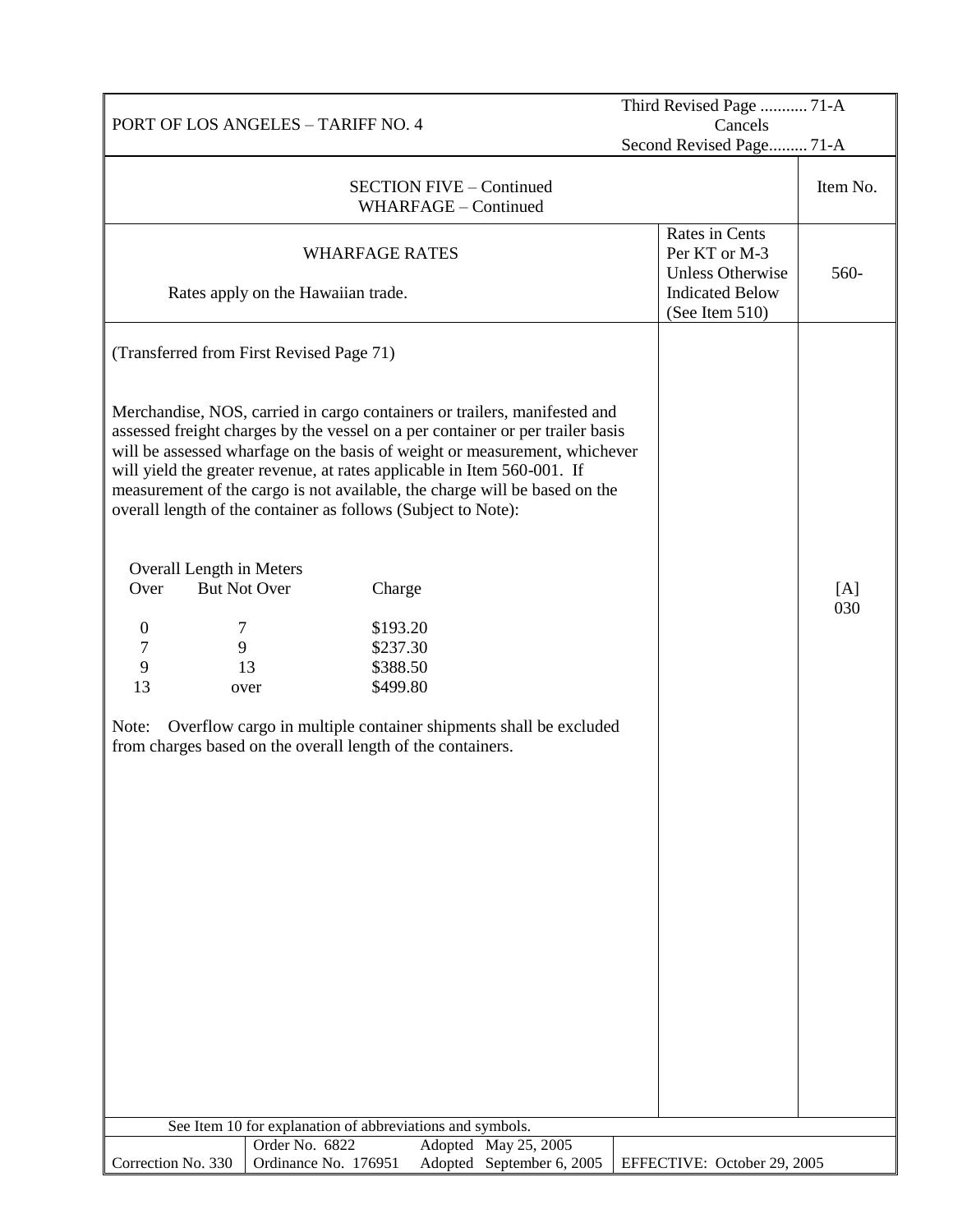|                                 | PORT OF LOS ANGELES - TARIFF NO. 4                                      | Cancels                     |            |  |
|---------------------------------|-------------------------------------------------------------------------|-----------------------------|------------|--|
|                                 |                                                                         | Fourth Revised Page 72      |            |  |
|                                 |                                                                         |                             |            |  |
|                                 | <b>SECTION FIVE - Continued</b>                                         |                             | Item No.   |  |
|                                 | WHARFAGE - Continued                                                    |                             |            |  |
|                                 |                                                                         | Rates in Cents              |            |  |
|                                 | <b>WHARFAGE RATES</b>                                                   | Per KT or M-3               |            |  |
|                                 |                                                                         | <b>Unless Otherwise</b>     | 560-       |  |
|                                 | Rates apply on the Hawaiian trade.                                      | <b>Indicated Below</b>      |            |  |
|                                 | Cargo vans or containers, empty as described in Item 100(t),            | (See Item 510)              |            |  |
| paragraphs 3 and 4:             |                                                                         |                             |            |  |
|                                 |                                                                         |                             |            |  |
|                                 |                                                                         | Per Van or                  |            |  |
| <b>OVERALL LENGTH IN METERS</b> |                                                                         | Container                   |            |  |
| Over                            | <b>But Not Over</b>                                                     |                             | [A]        |  |
| $\mathbf{0}$                    |                                                                         | \$9.33                      | 031        |  |
| 7                               |                                                                         | \$11.22                     |            |  |
| 9                               |                                                                         | \$18.74                     |            |  |
| 13                              |                                                                         | \$24.13                     |            |  |
|                                 |                                                                         |                             |            |  |
|                                 |                                                                         | Per KT                      | [A]        |  |
|                                 |                                                                         | 625                         | 035        |  |
|                                 |                                                                         |                             |            |  |
|                                 |                                                                         | Per KT                      | [A]        |  |
|                                 | Food Products, Canned or Bottled, including Beer and Other Malt Liquors | 722                         | 037        |  |
|                                 |                                                                         |                             |            |  |
|                                 |                                                                         | Per KT<br>625               | [A]<br>045 |  |
|                                 |                                                                         |                             |            |  |
|                                 |                                                                         | Per KT                      | [A]        |  |
|                                 |                                                                         | 625                         | 047        |  |
|                                 |                                                                         |                             |            |  |
|                                 | Angles, bars, beams, channels, pipe and plate                           |                             |            |  |
|                                 |                                                                         |                             |            |  |
| Note:                           | Wharfage assessed under this item is subject to a minimum charge of     |                             |            |  |
| \$124.58 per bill of lading.    |                                                                         |                             |            |  |
|                                 |                                                                         |                             |            |  |
|                                 |                                                                         |                             |            |  |
|                                 |                                                                         |                             |            |  |
|                                 |                                                                         |                             |            |  |
|                                 |                                                                         |                             |            |  |
|                                 |                                                                         |                             |            |  |
|                                 |                                                                         |                             |            |  |
|                                 |                                                                         |                             |            |  |
|                                 |                                                                         |                             |            |  |
|                                 |                                                                         |                             |            |  |
|                                 |                                                                         |                             |            |  |
|                                 |                                                                         |                             |            |  |
|                                 | See Item 10 for explanation of abbreviations and symbols.               |                             |            |  |
|                                 | Adopted May 25, 2005<br>Order No. 6822                                  |                             |            |  |
| Correction No. 617              | Ordinance No. 176951<br>Adopted September 6, 2005                       | EFFECTIVE: October 29, 2005 |            |  |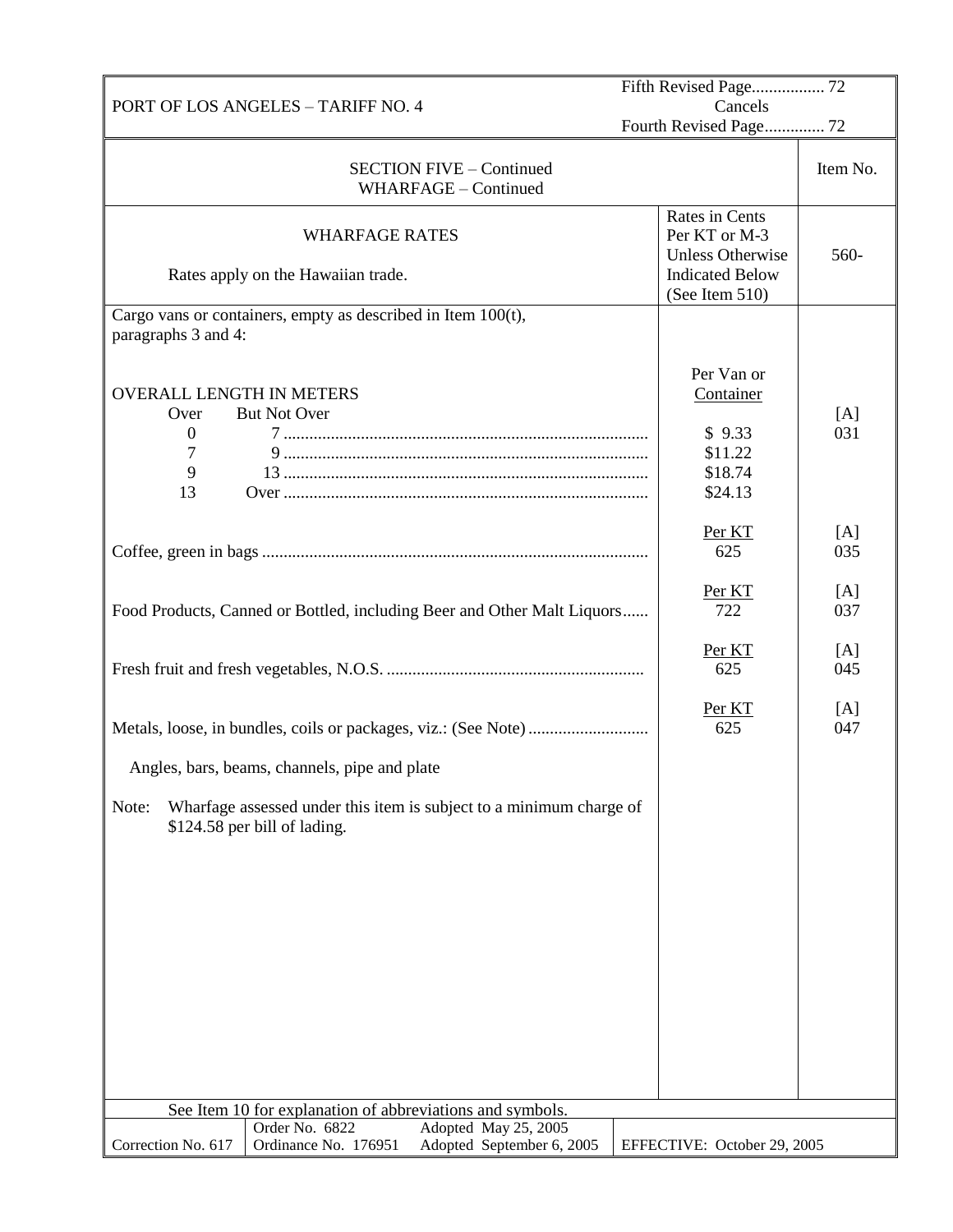| PORT OF LOS ANGELES - TARIFF NO. 4                                                                                                                           | Cancels                                                                                         |            |  |
|--------------------------------------------------------------------------------------------------------------------------------------------------------------|-------------------------------------------------------------------------------------------------|------------|--|
|                                                                                                                                                              | Fifth Revised Page 73                                                                           |            |  |
| <b>SECTION FIVE - Continued</b><br>WHARFAGE - Continued                                                                                                      |                                                                                                 | Item No.   |  |
| <b>WHARFAGE RATES</b><br>Rates apply on the Hawaiian trade.                                                                                                  | Rates in Cents Per<br>KT or M-3 Unless<br>Otherwise<br><b>Indicated Below</b><br>(See Item 510) | 560-       |  |
| Billets, ingots, piling, rails, rod, sheet, slabs, iron or steel tubing,<br>non-insulated wire, non-insulated cable and wire rope                            | Per KT<br>625                                                                                   | 048        |  |
| Liquids, including petro-chemical and aqua-ammonia, but excluding<br>petroleum, other petroleum products and water, in bulk, from or to vessels              | Per KT<br>164<br>176(1)                                                                         | [A]<br>050 |  |
|                                                                                                                                                              | Per Head<br>594                                                                                 | 055        |  |
| Lumber and lumber products, viz.: (See Note)<br>Lumber, logs and timber                                                                                      | Per 1,000<br>Ft. B.M.<br>1067<br>461                                                            | 060        |  |
| If freighted by vessel on other than a B.M. basis or the equivalent of<br>Note:<br>B.M. stated in cubic meters, the Merchandise, N.O.S. rate shall<br>apply. |                                                                                                 |            |  |
|                                                                                                                                                              | Per KT<br>607                                                                                   | 070        |  |
| Commercial or freight vehicles, including chassis, freight trailers, freight<br>semi-trailers, agricultural equipment, earth-moving equipment, and road-     | Per KT<br>1668                                                                                  | 072        |  |
| Rates effective: January 1, 2013                                                                                                                             |                                                                                                 |            |  |
| See Item 10 for explanation of abbreviations and symbols.<br>Order No. 12-7109                                                                               |                                                                                                 |            |  |
| Adopted August 16, 2012<br>Adopted October 30, 2012<br>Correction No. 617<br>Ordinance No. 182295                                                            | EFFECTIVE: December 14, 2012                                                                    |            |  |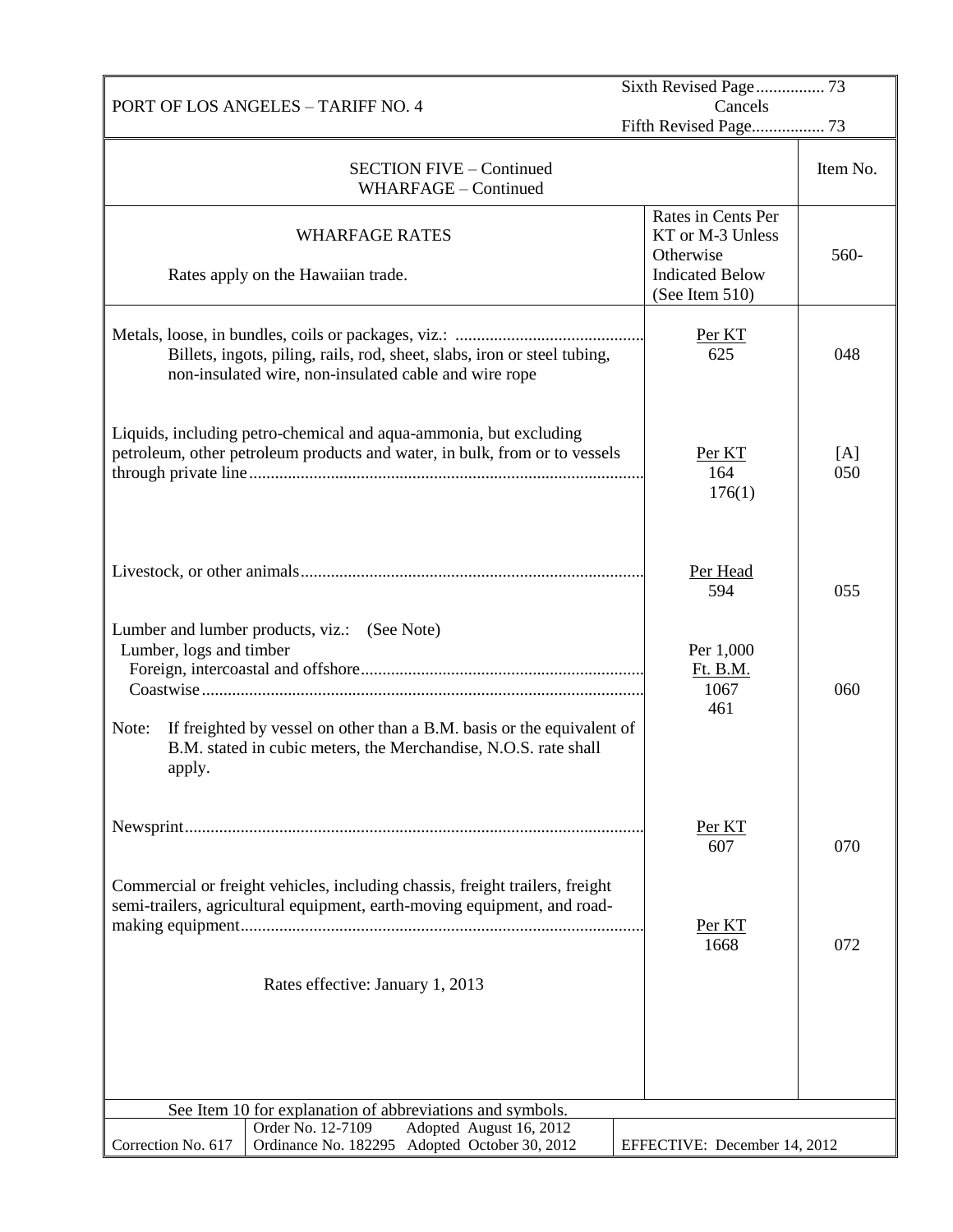|                                               |                                                             |                                                         | Fourth Revised Page73-A                                                                         |            |
|-----------------------------------------------|-------------------------------------------------------------|---------------------------------------------------------|-------------------------------------------------------------------------------------------------|------------|
| Cancels<br>PORT OF LOS ANGELES - TARIFF NO. 4 |                                                             |                                                         |                                                                                                 |            |
|                                               |                                                             |                                                         | Third Revised Page 73-A                                                                         |            |
|                                               |                                                             | <b>SECTION FIVE - Continued</b><br>WHARFAGE - Continued |                                                                                                 | Item No.   |
|                                               | <b>WHARFAGE RATES</b><br>Rates apply on the Hawaiian trade. |                                                         | Rates in Cents Per<br>KT or M-3 Unless<br>Otherwise<br><b>Indicated Below</b><br>(See Item 510) | 560-       |
|                                               |                                                             |                                                         | 625                                                                                             | [A]<br>076 |
|                                               |                                                             |                                                         | Per KT<br>1122                                                                                  | [A]<br>090 |
|                                               |                                                             |                                                         | Per $M-3$<br>406                                                                                | [A]<br>092 |
|                                               | See Item 10 for explanation of abbreviations and symbols.   |                                                         |                                                                                                 |            |
|                                               | Order No. 6822                                              | Adopted May 25, 2005                                    |                                                                                                 |            |
| Correction No. 333                            | Ordinance No. 176951                                        | Adopted September 6, 2005                               | EFFECTIVE: October 29, 2005                                                                     |            |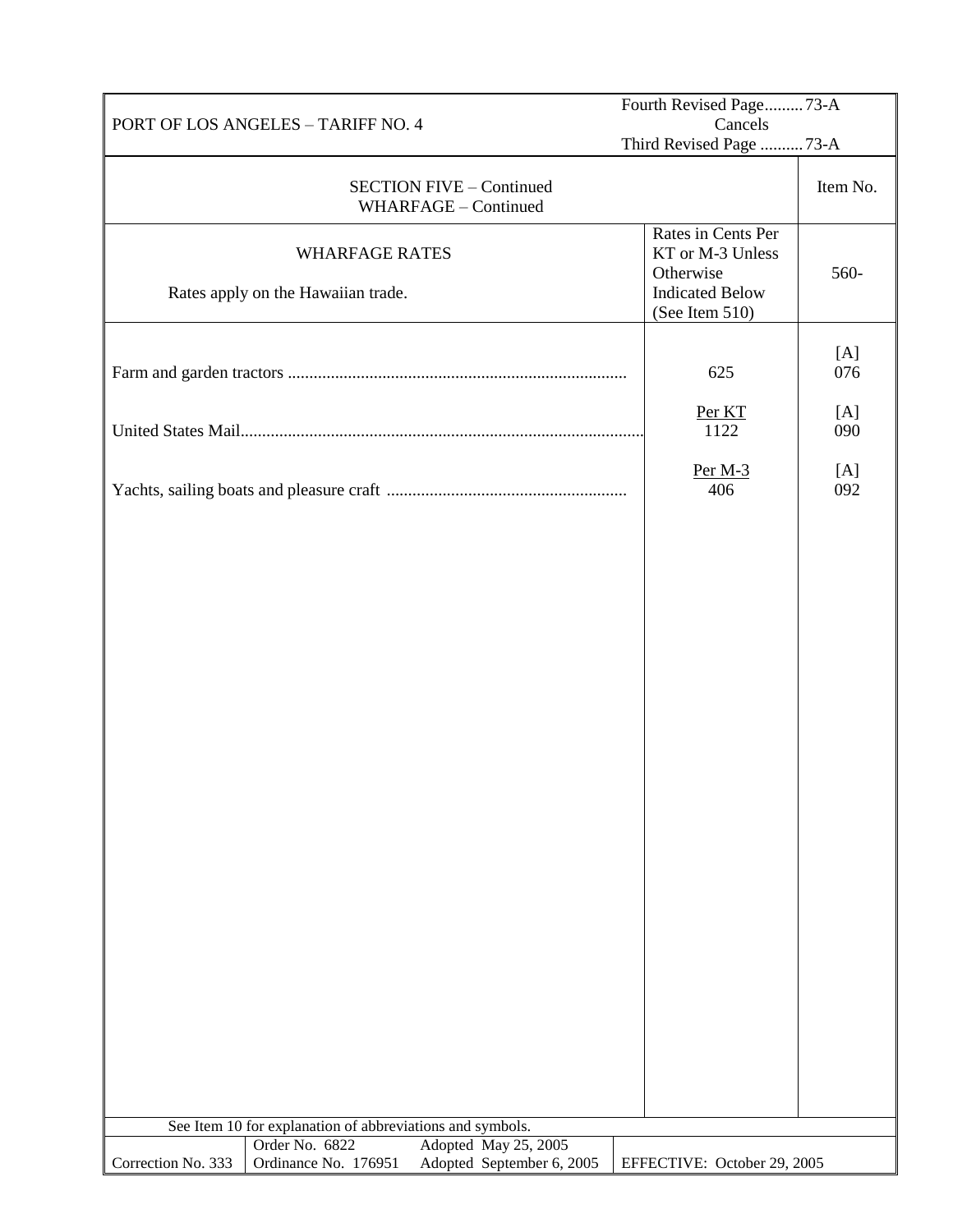|                                                                                                                                                                            | Sixth Revised Page 74                                                                           |            |  |
|----------------------------------------------------------------------------------------------------------------------------------------------------------------------------|-------------------------------------------------------------------------------------------------|------------|--|
| PORT OF LOS ANGELES - TARIFF NO. 4                                                                                                                                         | Cancels<br>Fifth Revised Page 74                                                                |            |  |
| <b>SECTION FIVE - Continued</b><br>WHARFAGE - Continued                                                                                                                    |                                                                                                 | Item No.   |  |
| <b>WHARFAGE RATES</b><br>Rates apply on the Hawaiian trade.                                                                                                                | Rates in Cents Per<br>KT or M-3 Unless<br>Otherwise<br><b>Indicated Below</b><br>(See Item 510) | 560-       |  |
| Vehicles, motor, self-propelling, setup on own wheels, viz.:<br>10 passengers per vehicle, including pick-up trucks or pick-up truck<br>chassis.                           | Per Vehicle<br>2646                                                                             | [A]<br>095 |  |
| 10 passengers per vehicle, including pick-up trucks or pick-up truck<br>chassis, originating at or destined to points in O.C.P. Territory as described<br>in Item $100(w)$ | Per Vehicle<br>2205                                                                             | [A]<br>096 |  |
| (other than as provided in Item 525)                                                                                                                                       | Per KT<br>625                                                                                   | [A]<br>100 |  |
|                                                                                                                                                                            |                                                                                                 |            |  |
| See Item 10 for explanation of abbreviations and symbols.<br>Adopted May 25, 2005<br>Order No. 6822                                                                        |                                                                                                 |            |  |
| Adopted September 6, 2005<br>Correction No. 334<br>Ordinance No. 176951                                                                                                    | EFFECTIVE: October 29, 2005                                                                     |            |  |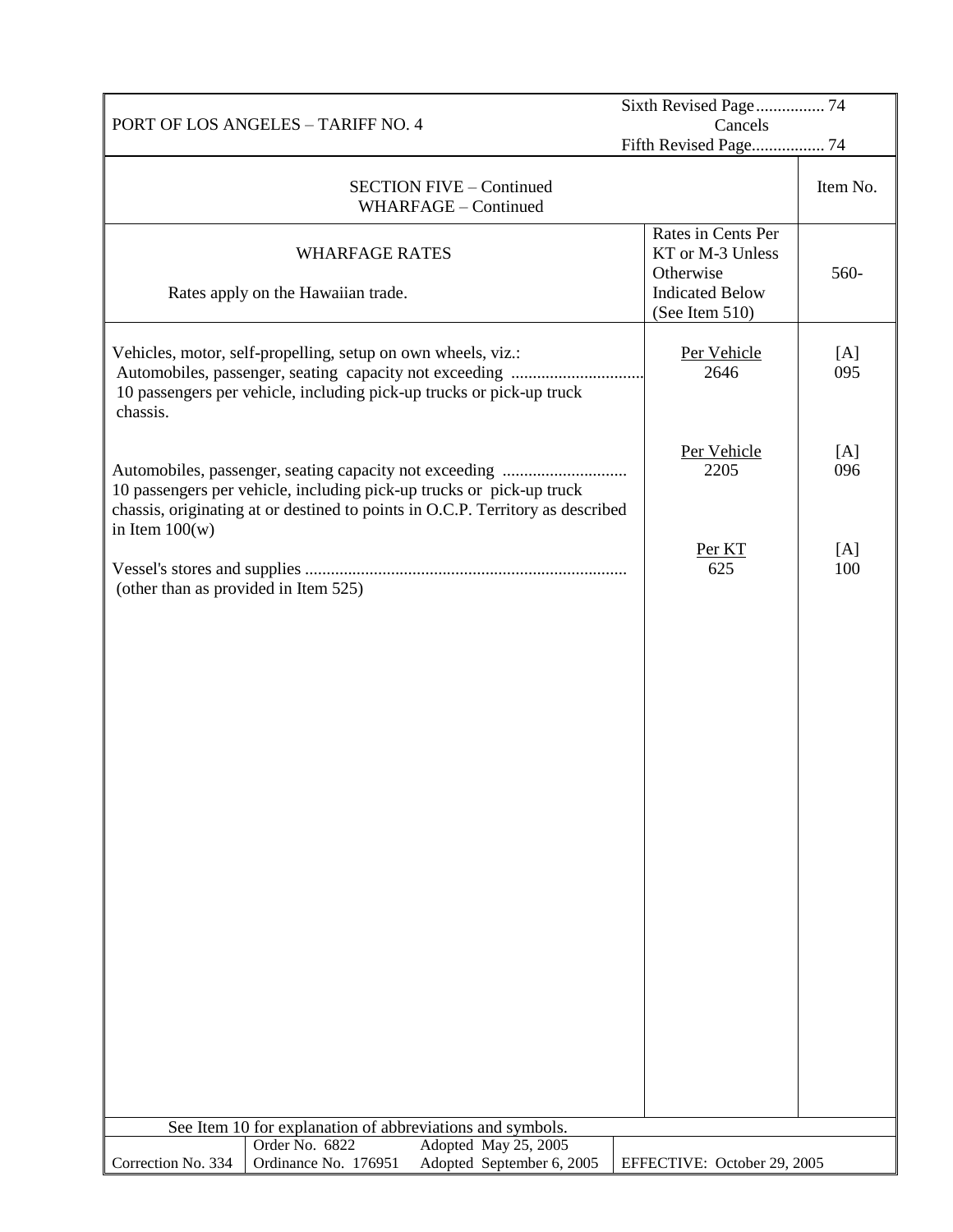|                    |                                                                             |                                                               | Fourth Revised Page 74-A                                                      |                                                             |
|--------------------|-----------------------------------------------------------------------------|---------------------------------------------------------------|-------------------------------------------------------------------------------|-------------------------------------------------------------|
|                    | PORT OF LOS ANGELES - TARIFF NO. 4                                          |                                                               | Cancels<br>Third Revised Page  74-A                                           |                                                             |
|                    |                                                                             |                                                               |                                                                               |                                                             |
|                    |                                                                             | <b>SECTION FIVE - Continued</b><br>WHARFAGE - Continued       |                                                                               | Item No.                                                    |
|                    | <b>WHARFAGE RATES</b><br>Rates apply on the Hawaiian trade.                 |                                                               | Rates in Cents Per<br>KT or M-3 Unless<br>Otherwise<br><b>Indicated Below</b> | 560-                                                        |
|                    |                                                                             |                                                               | (See Item 510)                                                                |                                                             |
|                    | <b>MERCHANDISE AS LISTED</b>                                                |                                                               | W/M<br>625                                                                    | [A]<br>306<br>320<br>322<br>324                             |
|                    |                                                                             | Furniture and Household Goods, including Household Appliances |                                                                               | 325<br>331<br>340<br>343<br>344<br>345<br>350<br>353<br>355 |
|                    |                                                                             |                                                               |                                                                               | 375<br>380                                                  |
|                    | See Item 10 for explanation of abbreviations and symbols.<br>Order No. 6822 | Adopted May 25, 2005                                          |                                                                               |                                                             |
| Correction No. 335 | Ordinance No. 176951                                                        | Adopted September 6, 2005                                     | EFFECTIVE: October 29, 2005                                                   |                                                             |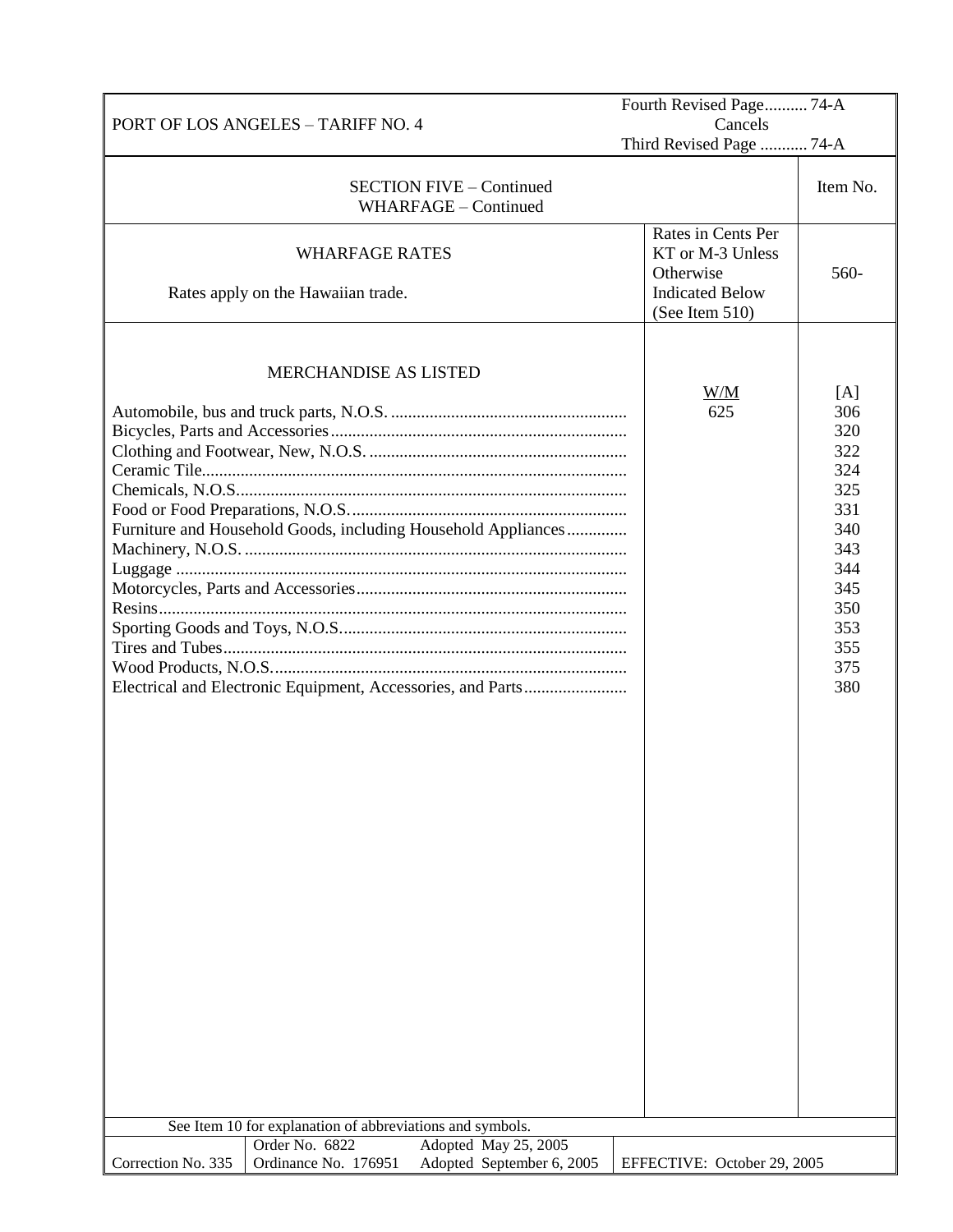|                              |                                                           | Second First Revised Page  75                                            |                            |          |
|------------------------------|-----------------------------------------------------------|--------------------------------------------------------------------------|----------------------------|----------|
|                              | PORT OF LOS ANGELES - TARIFF NO. 4                        |                                                                          | Cancels                    |          |
|                              |                                                           |                                                                          | First Revised Page 75      |          |
|                              |                                                           | <b>SECTION FIVE - Continued</b><br>WHARFAGE - Continued                  |                            | Item No. |
|                              |                                                           | *WHARFAGE RATES -- Continued                                             |                            |          |
| to First Revised Page 74-A.) |                                                           | (Matter previously appearing hereon, has been amended and is transferred |                            |          |
|                              |                                                           |                                                                          |                            |          |
|                              |                                                           |                                                                          |                            |          |
|                              |                                                           |                                                                          |                            |          |
|                              |                                                           |                                                                          |                            |          |
|                              |                                                           |                                                                          |                            |          |
|                              |                                                           |                                                                          |                            |          |
|                              |                                                           |                                                                          |                            |          |
|                              |                                                           |                                                                          |                            |          |
|                              |                                                           |                                                                          |                            |          |
|                              |                                                           |                                                                          |                            |          |
|                              |                                                           |                                                                          |                            |          |
|                              |                                                           |                                                                          |                            |          |
|                              | See Item 10 for explanation of abbreviations and symbols. |                                                                          |                            |          |
|                              | Order No. 6656                                            | Adopted June 9, 1999                                                     |                            |          |
| Correction No. 159           | Ordinance No. 172715                                      | Adopted July 13, 1999                                                    | EFFECTIVE: August 26, 1999 |          |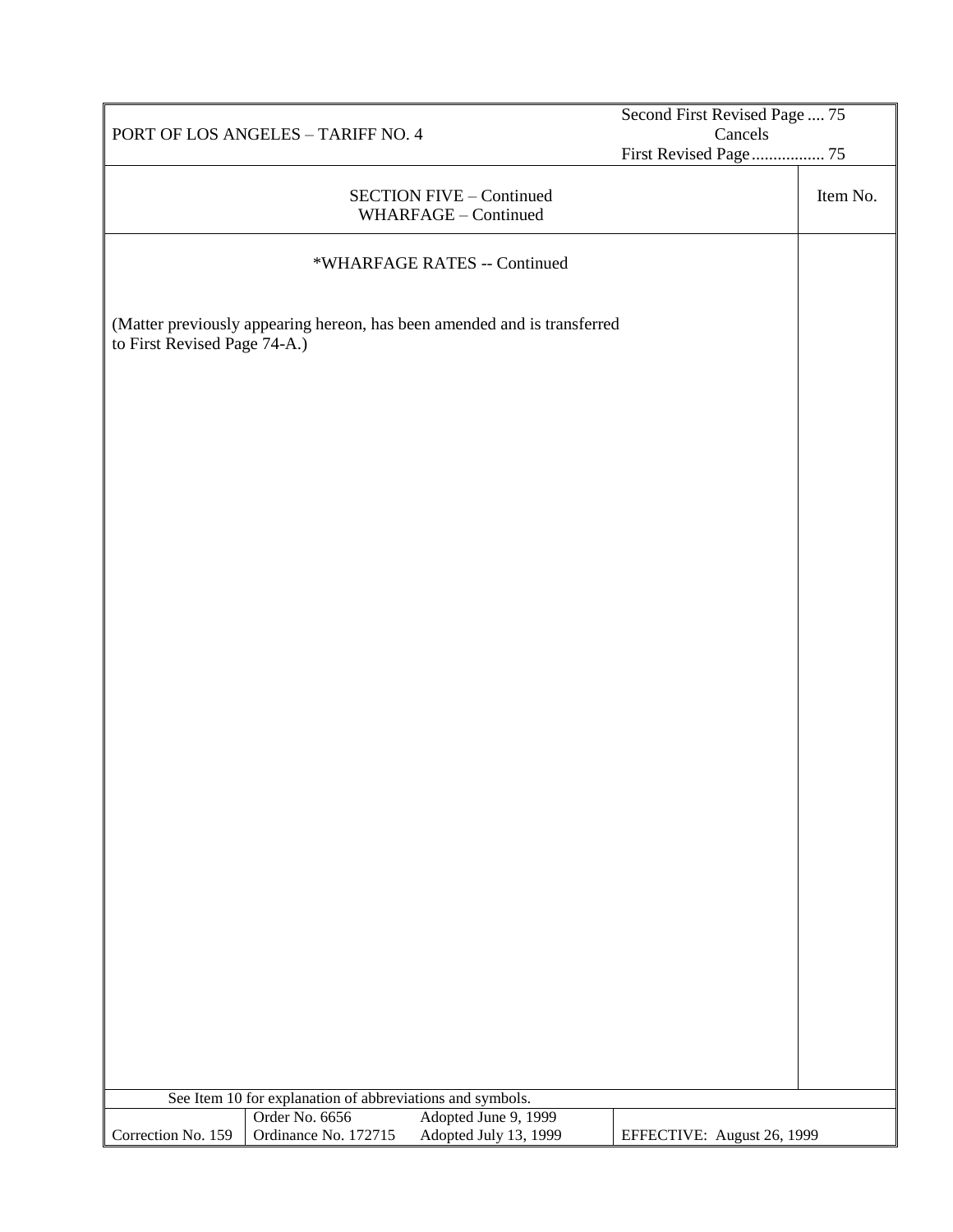|                                               |                                                                                                                                                                                                                                                                                                                                                                                                              | Fourth Revised Page 76                                                                          |                                                                                         |
|-----------------------------------------------|--------------------------------------------------------------------------------------------------------------------------------------------------------------------------------------------------------------------------------------------------------------------------------------------------------------------------------------------------------------------------------------------------------------|-------------------------------------------------------------------------------------------------|-----------------------------------------------------------------------------------------|
|                                               | PORT OF LOS ANGELES - TARIFF NO. 4                                                                                                                                                                                                                                                                                                                                                                           | Cancels<br>Third Revised Page  76                                                               |                                                                                         |
|                                               | <b>SECTION FIVE - Continued</b><br>WHARFAGE - Continued                                                                                                                                                                                                                                                                                                                                                      |                                                                                                 | Item No.                                                                                |
|                                               | <b>WHARFAGE RATES</b><br>Rates apply on the Hawaiian trade.                                                                                                                                                                                                                                                                                                                                                  | Rates in Cents Per<br>KT or M-3 Unless<br>Otherwise<br><b>Indicated Below</b><br>(See Item 510) | 560-                                                                                    |
| in bags weighing not less than 22 kg<br>Note: | MERCHANDISE (OTHER THAN BULK) AS LISTED<br>Subject to Note When Carried in Containers<br>Wharfage assessed under these items is subject to a minimum<br>charge per container or trailer of \$108.15 for containers or trailers<br>not exceeding 7.5 meters in length and \$140.70 for containers or<br>trailers exceeding 7.5 meters in length.<br>See Item 10 for explanation of abbreviations and symbols. | Per KT<br>625                                                                                   | [A]<br>501<br>505<br>510<br>515<br>520<br>525<br>530<br>535<br>540<br>545<br>550<br>555 |
|                                               | Order No. 6822<br>Adopted May 25, 2005                                                                                                                                                                                                                                                                                                                                                                       |                                                                                                 |                                                                                         |
| Correction No. 336                            | Ordinance No. 176951<br>Adopted September 6, 2005                                                                                                                                                                                                                                                                                                                                                            | EFFECTIVE: October 29, 2005                                                                     |                                                                                         |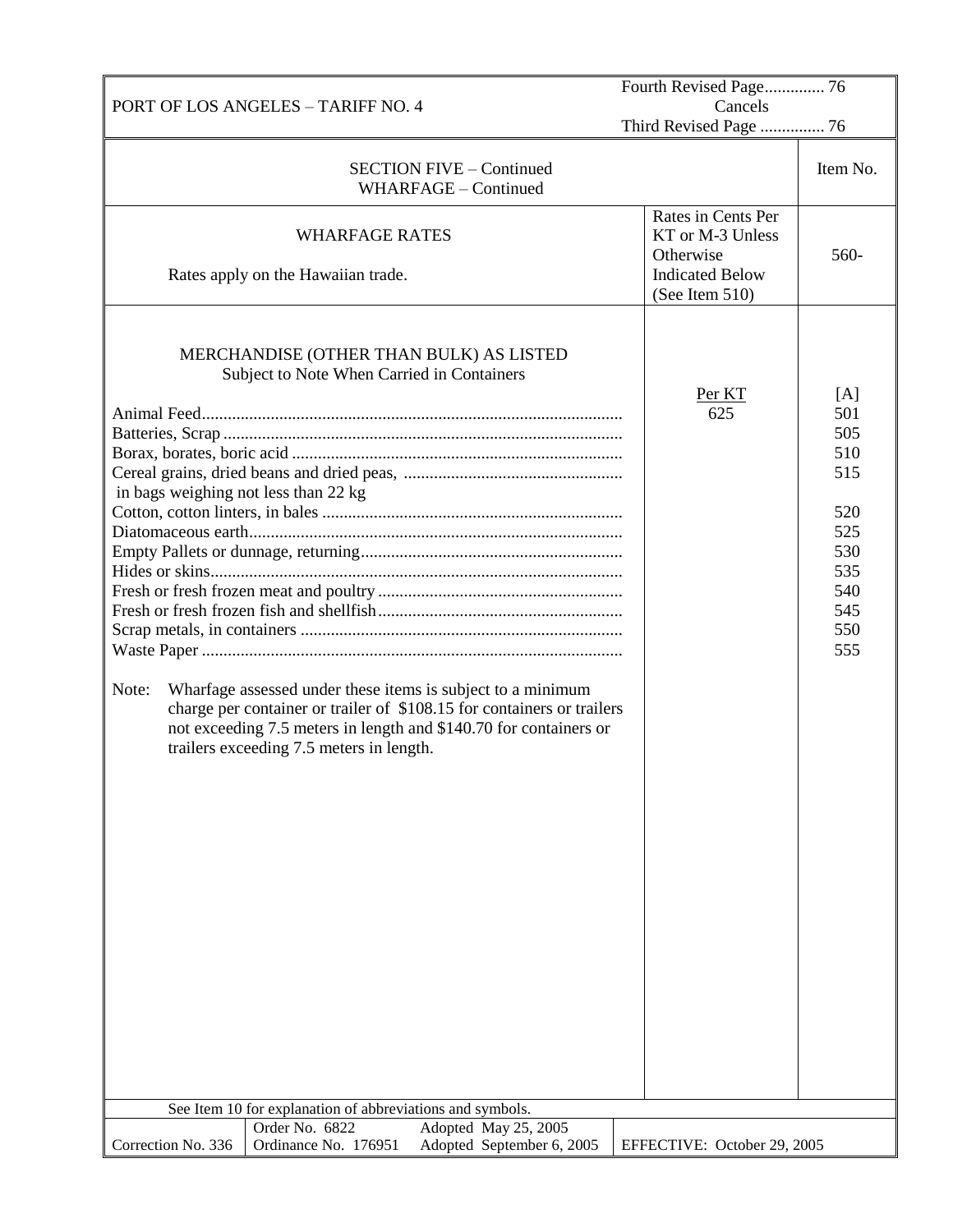|                                                                                                           | Fourth Revised Page 76-A                            |          |  |
|-----------------------------------------------------------------------------------------------------------|-----------------------------------------------------|----------|--|
| PORT OF LOS ANGELES - TARIFF NO. 4                                                                        | Cancels<br>Third Revised Page  76-A                 |          |  |
|                                                                                                           |                                                     |          |  |
| <b>SECTION FIVE - Continued</b><br>WHARFAGE - Continued                                                   |                                                     | Item No. |  |
| <b>WHARFAGE RATES</b>                                                                                     | Rates in Cents Per<br>KT or M-3 Unless<br>Otherwise | 560-     |  |
| Rates apply on the Hawaiian trade.                                                                        | <b>Indicated Below</b><br>(See Item 510)            |          |  |
| PETROLEUM AND PETROLEUM PRODUCTS OTHER<br>THAN PETROCHEMICALS AND AQUA-AMMONIA                            | Per Barrel of<br>159 Liters                         |          |  |
|                                                                                                           | \$0.072<br>\$0.085(1)                               | 600 [A]  |  |
|                                                                                                           | \$0.072<br>\$0.085(1)                               | 605 [A]  |  |
| Refined petroleum products, including non-petroleum                                                       | \$0.085<br>\$0.096(1)                               | 610 [A]  |  |
|                                                                                                           | \$0.085<br>\$0.096(1)                               | 615 [A]  |  |
|                                                                                                           | \$0.085<br>\$0.096(1)                               | 620 [A]  |  |
|                                                                                                           | \$0.085<br>\$0.096(1)                               | 625 [A]  |  |
|                                                                                                           | Per Cubic<br>Meter<br>\$0.64                        | 650      |  |
| (1) Rates effective: January 1, 2013                                                                      |                                                     |          |  |
| See Item 10 for explanation of abbreviations and symbols.<br>Order No. 12-7109<br>Adopted August 16, 2012 |                                                     |          |  |
| Correction No. 618<br>Ordinance No. 182295<br>Adopted October 30, 2012                                    | EFFECTIVE: December 14, 2012                        |          |  |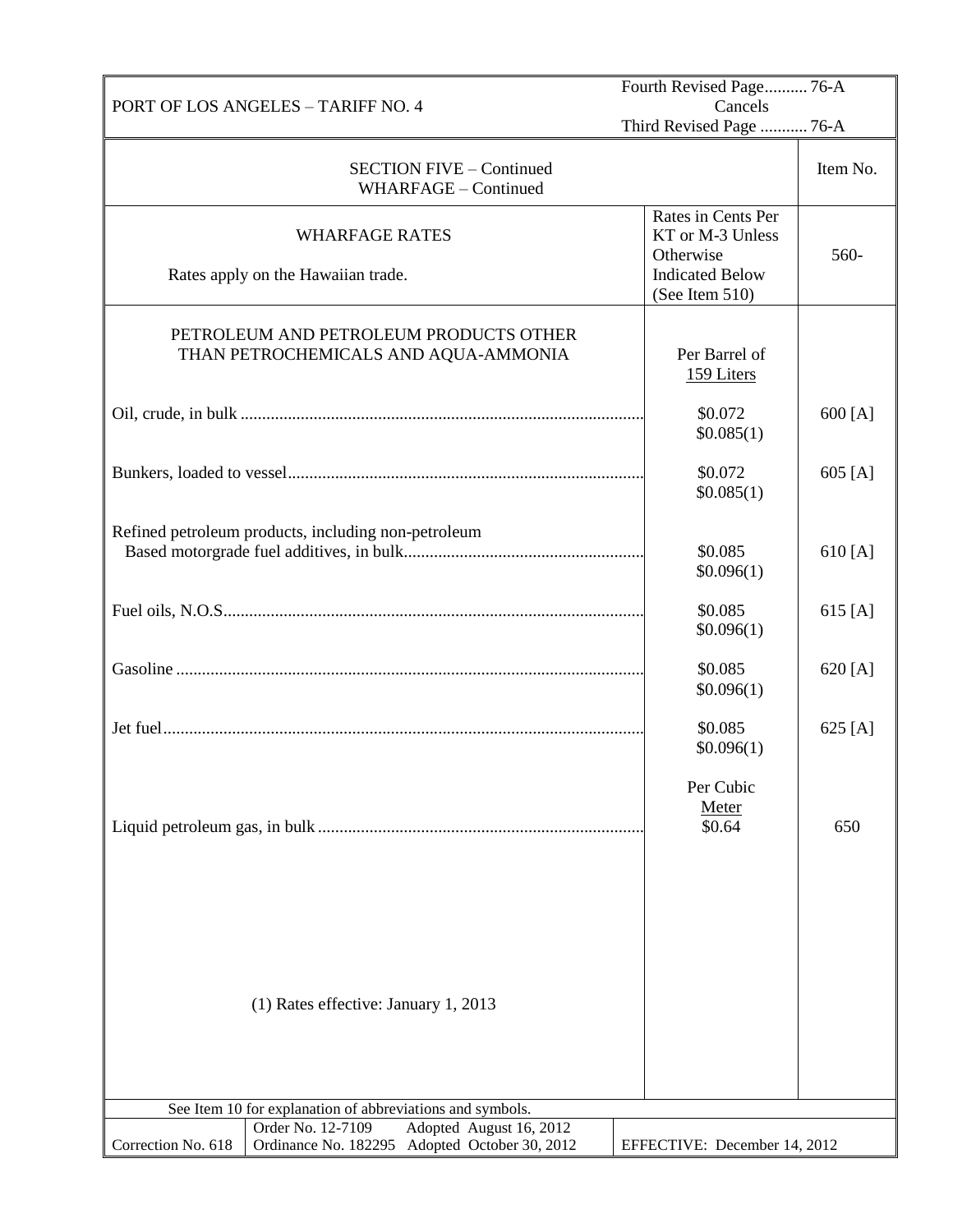| PORT OF LOS ANGELES - TARIFF NO. 4 |                                                                                             |                                                                                                 | Fourth Revised Page 77<br>Cancels |  |  |
|------------------------------------|---------------------------------------------------------------------------------------------|-------------------------------------------------------------------------------------------------|-----------------------------------|--|--|
|                                    |                                                                                             | Third Revised Page  77                                                                          |                                   |  |  |
|                                    | <b>SECTION FIVE - Continued</b><br>WHARFAGE - Continued                                     |                                                                                                 | Item No.                          |  |  |
|                                    | <b>WHARFAGE RATES</b><br>Rates apply on the Hawaiian trade.                                 | Rates in Cents Per<br>KT or M-3 Unless<br>Otherwise<br><b>Indicated Below</b><br>(See Item 510) | 560-                              |  |  |
|                                    | MERCHANDISE IN BULK                                                                         |                                                                                                 |                                   |  |  |
|                                    | Merchandise, dry, in bulk, not carried in cargo containers or trailers                      |                                                                                                 |                                   |  |  |
|                                    |                                                                                             | Per KT<br>230                                                                                   | [A]<br>710                        |  |  |
|                                    |                                                                                             | Per KT<br>128                                                                                   | [A]<br>712                        |  |  |
|                                    | Cement, cement clinkers, cement components and additives                                    | Per KT<br>158                                                                                   | [A]<br>715                        |  |  |
|                                    |                                                                                             | Per KT<br>142                                                                                   | [A]<br>716                        |  |  |
|                                    |                                                                                             | Per KT<br>213                                                                                   | [A]<br>719                        |  |  |
|                                    |                                                                                             | Per KT<br>230                                                                                   | [A]<br>725                        |  |  |
|                                    |                                                                                             | Per KT<br>230                                                                                   | $[{\rm A}]$<br>730                |  |  |
|                                    |                                                                                             | Per KT<br>158                                                                                   | [A]<br>732                        |  |  |
|                                    |                                                                                             |                                                                                                 |                                   |  |  |
|                                    |                                                                                             |                                                                                                 |                                   |  |  |
|                                    |                                                                                             |                                                                                                 |                                   |  |  |
|                                    |                                                                                             |                                                                                                 |                                   |  |  |
|                                    | See Item 10 for explanation of abbreviations and symbols.                                   |                                                                                                 |                                   |  |  |
| Correction No. 338                 | Order No. 6822<br>Adopted May 25, 2005<br>Ordinance No. 176951<br>Adopted September 6, 2005 | EFFECTIVE: October 29, 2005                                                                     |                                   |  |  |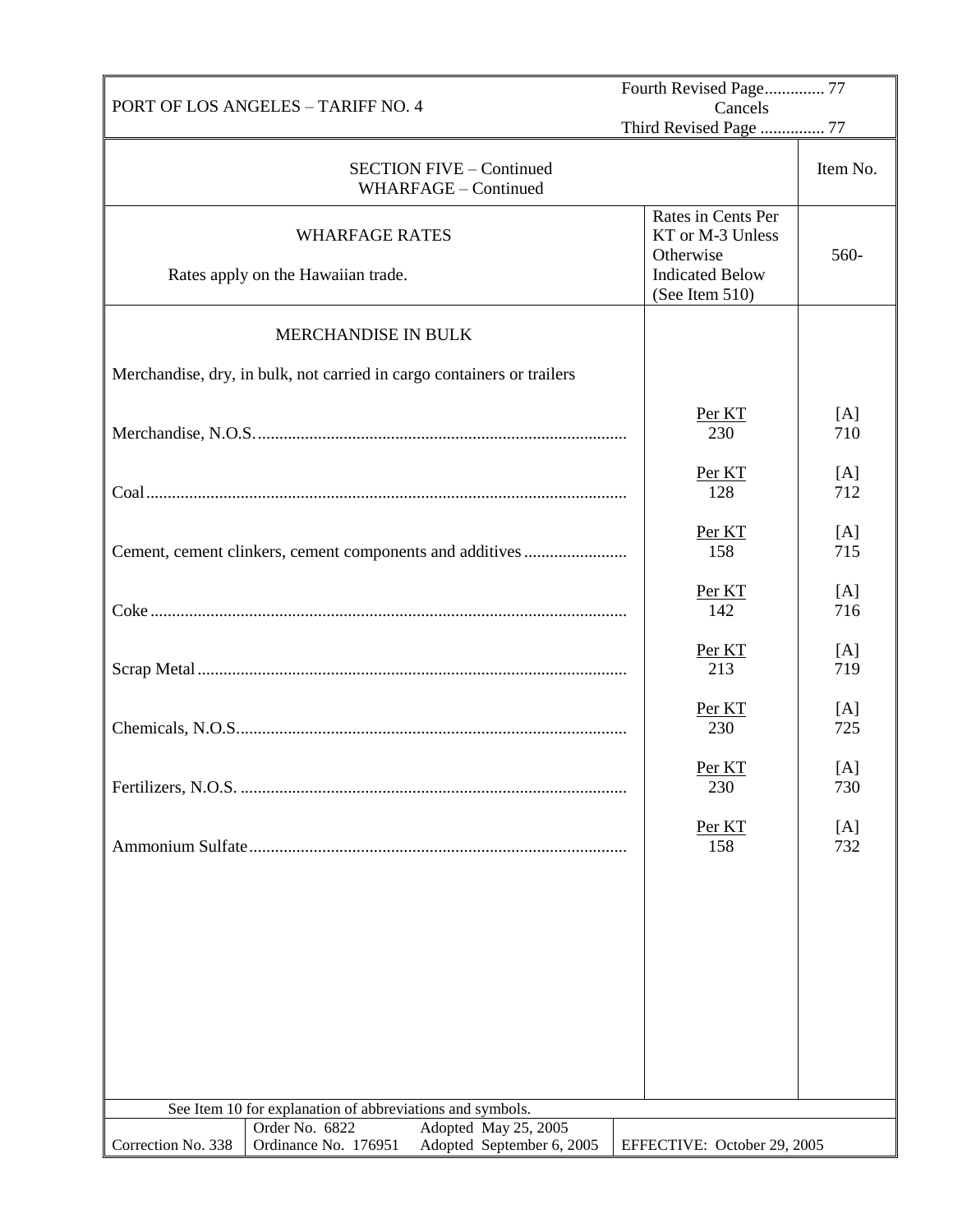|                    |                                                                             |                      |                                 | Third Revised Page  77-A                 |            |
|--------------------|-----------------------------------------------------------------------------|----------------------|---------------------------------|------------------------------------------|------------|
|                    | PORT OF LOS ANGELES - TARIFF NO. 4                                          |                      |                                 | Cancels<br>Second Revised Page 77-A      |            |
|                    |                                                                             |                      |                                 |                                          |            |
|                    |                                                                             | WHARFAGE - Continued | <b>SECTION FIVE - Continued</b> |                                          | Item No.   |
|                    |                                                                             |                      |                                 | Rates in Cents Per                       |            |
|                    | <b>WHARFAGE RATES</b>                                                       |                      |                                 | KT or M-3 Unless                         |            |
|                    |                                                                             |                      |                                 | Otherwise                                | 560-       |
|                    | Rates apply on the Hawaiian trade.                                          |                      |                                 | <b>Indicated Below</b><br>(See Item 510) |            |
|                    |                                                                             |                      |                                 |                                          |            |
|                    | MERCHANDISE IN BULK - Continued                                             |                      |                                 |                                          |            |
|                    |                                                                             |                      |                                 | Per KT<br>158                            | [A]<br>740 |
|                    |                                                                             |                      |                                 |                                          |            |
|                    |                                                                             |                      |                                 | Per KT                                   | [A]        |
|                    |                                                                             |                      |                                 | 158                                      | 742        |
|                    |                                                                             |                      |                                 | Per KT                                   | [A]        |
|                    |                                                                             |                      |                                 | 158                                      | 744        |
|                    |                                                                             |                      |                                 |                                          |            |
|                    |                                                                             |                      |                                 | Per KT<br>158                            | [A]<br>750 |
|                    |                                                                             |                      |                                 |                                          |            |
|                    |                                                                             |                      |                                 | Per KT                                   | [A]        |
|                    |                                                                             |                      |                                 | 158                                      | 755        |
|                    |                                                                             |                      |                                 |                                          |            |
|                    |                                                                             |                      |                                 |                                          |            |
|                    |                                                                             |                      |                                 |                                          |            |
|                    |                                                                             |                      |                                 |                                          |            |
|                    |                                                                             |                      |                                 |                                          |            |
|                    |                                                                             |                      |                                 |                                          |            |
|                    |                                                                             |                      |                                 |                                          |            |
|                    |                                                                             |                      |                                 |                                          |            |
|                    |                                                                             |                      |                                 |                                          |            |
|                    |                                                                             |                      |                                 |                                          |            |
|                    |                                                                             |                      |                                 |                                          |            |
|                    |                                                                             |                      |                                 |                                          |            |
|                    |                                                                             |                      |                                 |                                          |            |
|                    |                                                                             |                      |                                 |                                          |            |
|                    |                                                                             |                      |                                 |                                          |            |
|                    |                                                                             |                      |                                 |                                          |            |
|                    |                                                                             |                      |                                 |                                          |            |
|                    |                                                                             |                      |                                 |                                          |            |
|                    | See Item 10 for explanation of abbreviations and symbols.<br>Order No. 6822 |                      | Adopted May 25, 2005            |                                          |            |
| Correction No. 339 | Ordinance No. 176951                                                        |                      | Adopted September 6, 2005       | EFFECTIVE: October 29, 2005              |            |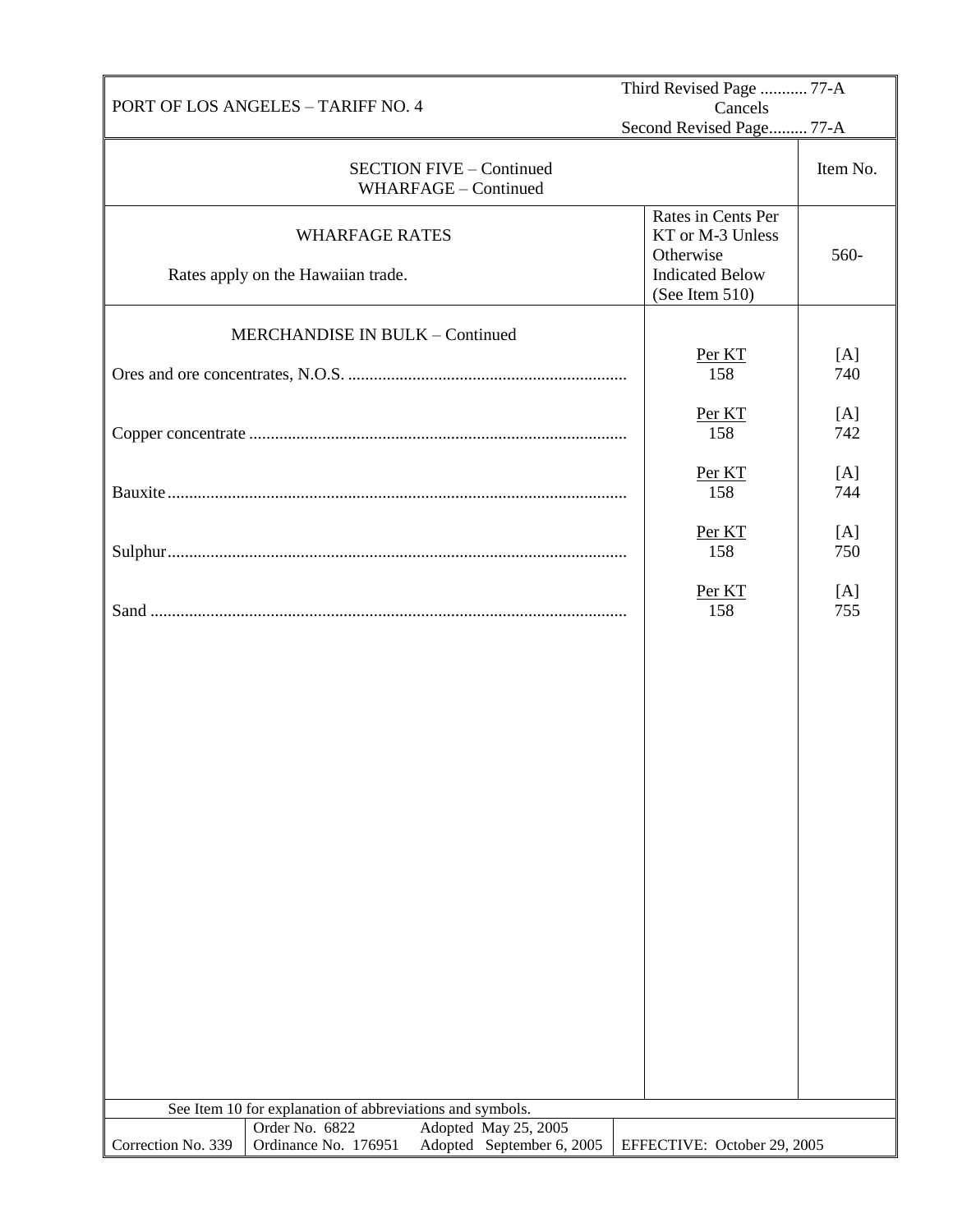| PORT OF LOS ANGELES - TARIFF NO. 4                                                                                | Fourth Revised Page 78<br>Cancels                                                               |            |
|-------------------------------------------------------------------------------------------------------------------|-------------------------------------------------------------------------------------------------|------------|
|                                                                                                                   | Third Revised Page  78                                                                          |            |
| <b>SECTION FIVE - Continued</b><br>WHARFAGE - Continued                                                           |                                                                                                 | Item No.   |
| <b>WHARFAGE RATES</b><br>Rates apply on the Hawaiian trade.                                                       | Rates in Cents Per<br>KT or M-3 Unless<br>Otherwise<br><b>Indicated Below</b><br>(See Item 510) | 560-       |
| MERCHANDISE IN BULK, CONTAINERIZED                                                                                |                                                                                                 |            |
| Merchandise, N.O.S., in bulk, carried                                                                             | Per KT<br>625                                                                                   | [A]<br>775 |
|                                                                                                                   | Per KT<br>625                                                                                   | [A]<br>780 |
|                                                                                                                   | Per KT<br>625                                                                                   | [A]<br>785 |
|                                                                                                                   | Per KT<br>625                                                                                   | [A]<br>790 |
|                                                                                                                   |                                                                                                 |            |
|                                                                                                                   |                                                                                                 |            |
|                                                                                                                   |                                                                                                 |            |
|                                                                                                                   |                                                                                                 |            |
|                                                                                                                   |                                                                                                 |            |
|                                                                                                                   |                                                                                                 |            |
|                                                                                                                   |                                                                                                 |            |
|                                                                                                                   |                                                                                                 |            |
|                                                                                                                   |                                                                                                 |            |
| See Item 10 for explanation of abbreviations and symbols.                                                         |                                                                                                 |            |
| Order No. 6822<br>Adopted May 25, 2005<br>Ordinance No. 176951<br>Correction No. 340<br>Adopted September 6, 2005 | EFFECTIVE: October 29, 2005                                                                     |            |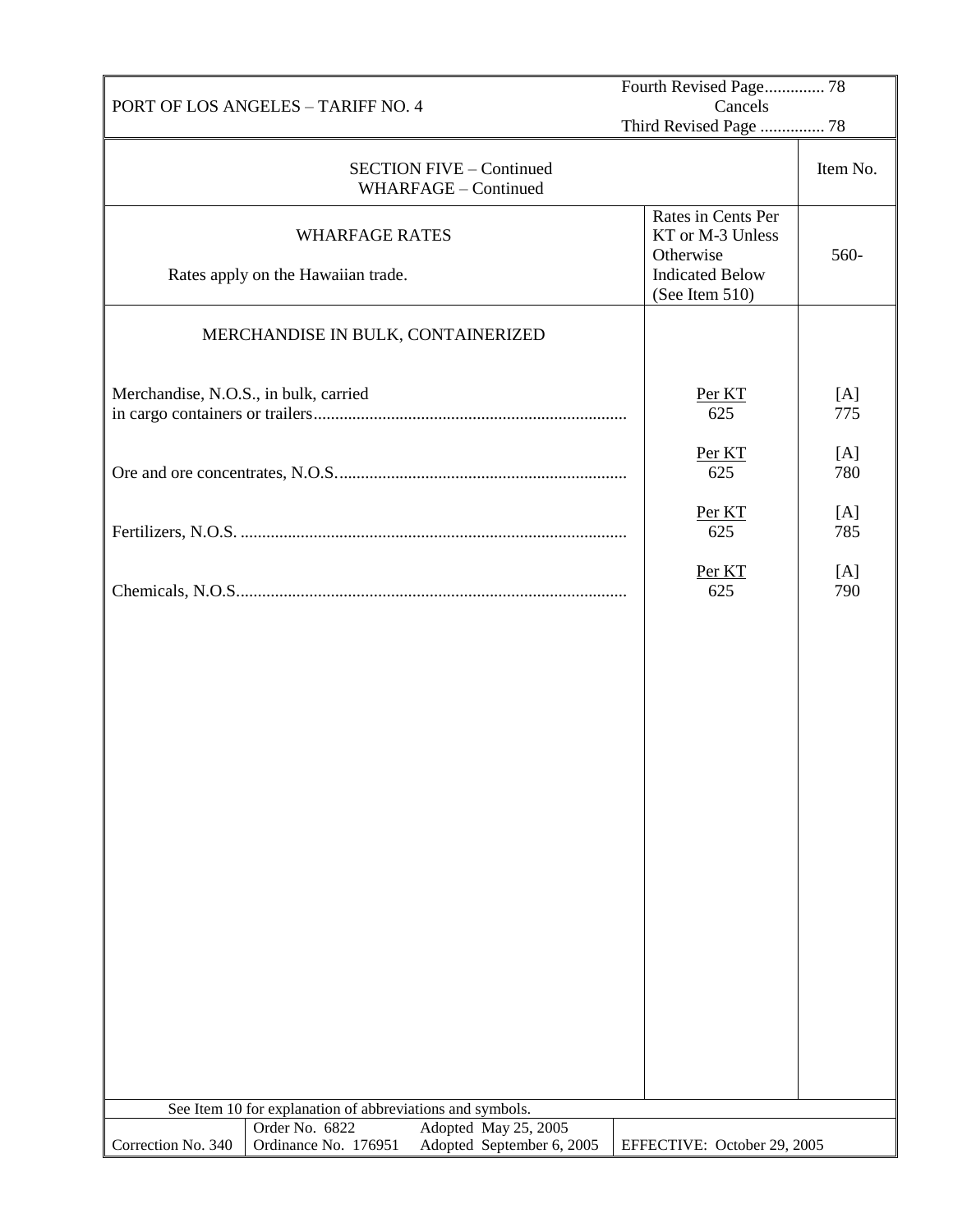|                       | PORT OF LOS ANGELES - TARIFF NO. 4                                                                                    |                                                         |                             | Fourth Revised Page  79<br>Cancels                         |          |
|-----------------------|-----------------------------------------------------------------------------------------------------------------------|---------------------------------------------------------|-----------------------------|------------------------------------------------------------|----------|
|                       |                                                                                                                       |                                                         |                             | Third Revised Page  79                                     |          |
|                       |                                                                                                                       | <b>SECTION FIVE - Continued</b><br>WHARFAGE - Continued |                             |                                                            | Item No. |
|                       | <b>WHARFAGE RATES - Continued</b>                                                                                     |                                                         |                             | Rates in Cents<br>Per KT or M-3<br><b>Unless Otherwise</b> | 560-     |
|                       | Rates apply on the Hawaiian trade.                                                                                    |                                                         |                             | <b>Indicated Below</b><br>(See Item 510)                   |          |
|                       | ALTERNATE RATES FOR MERCHANDISE AS LISTED IN 900 SERIES CARRIED IN<br>CONTAINERS, VIZ.: (Subject to Note 1, 2, and 3) |                                                         |                             |                                                            |          |
| Length of Container   |                                                                                                                       |                                                         | <b>Charge Per Container</b> |                                                            |          |
| Over                  | <b>But Not Over</b>                                                                                                   |                                                         |                             | for Commodities Listed Below                               |          |
| 7 meters<br>0 meters  |                                                                                                                       |                                                         | \$113.40                    |                                                            |          |
| 7 meters              | 9 meters                                                                                                              |                                                         | 123.90                      |                                                            |          |
| 9 meters<br>13 meters |                                                                                                                       |                                                         | 160.65                      |                                                            |          |
| 13 meters<br>Over     |                                                                                                                       |                                                         | 170.10                      |                                                            |          |
|                       |                                                                                                                       |                                                         |                             |                                                            | [A]      |
|                       |                                                                                                                       |                                                         |                             |                                                            | 902      |
|                       |                                                                                                                       |                                                         |                             |                                                            |          |
|                       |                                                                                                                       |                                                         |                             |                                                            | [A]      |
|                       |                                                                                                                       |                                                         |                             |                                                            | 904      |
|                       |                                                                                                                       |                                                         |                             |                                                            | [A]      |
|                       |                                                                                                                       |                                                         |                             |                                                            | 906      |
|                       |                                                                                                                       |                                                         |                             |                                                            | [A]      |
|                       |                                                                                                                       |                                                         |                             |                                                            | 908      |
|                       | Cereal grains, dried beans and dried peas,                                                                            |                                                         |                             |                                                            | [A]      |
|                       |                                                                                                                       |                                                         |                             |                                                            | 910      |
|                       |                                                                                                                       |                                                         |                             |                                                            | [A]      |
|                       |                                                                                                                       |                                                         |                             |                                                            | 912      |
|                       |                                                                                                                       |                                                         |                             |                                                            | [A]      |
|                       |                                                                                                                       |                                                         |                             |                                                            | 914      |
|                       |                                                                                                                       |                                                         |                             |                                                            | [A]      |
|                       |                                                                                                                       |                                                         |                             |                                                            | 916      |
|                       |                                                                                                                       |                                                         |                             |                                                            |          |
|                       |                                                                                                                       |                                                         |                             |                                                            | [A]      |
|                       |                                                                                                                       |                                                         |                             |                                                            | 918      |
|                       |                                                                                                                       |                                                         |                             |                                                            | [A]      |
|                       |                                                                                                                       |                                                         |                             |                                                            | 920      |
|                       |                                                                                                                       |                                                         |                             |                                                            | [A]      |
|                       |                                                                                                                       |                                                         |                             |                                                            | 922      |
|                       |                                                                                                                       |                                                         |                             |                                                            | [A]      |
|                       |                                                                                                                       |                                                         |                             |                                                            | 924      |
|                       |                                                                                                                       |                                                         |                             |                                                            | [A]      |
|                       |                                                                                                                       |                                                         |                             |                                                            | 926      |
|                       | See Item 10 for explanation of abbreviations and symbols.                                                             |                                                         |                             |                                                            |          |
|                       | Order No. 6822                                                                                                        | Adopted May 25, 2005                                    |                             |                                                            |          |
|                       |                                                                                                                       |                                                         |                             |                                                            |          |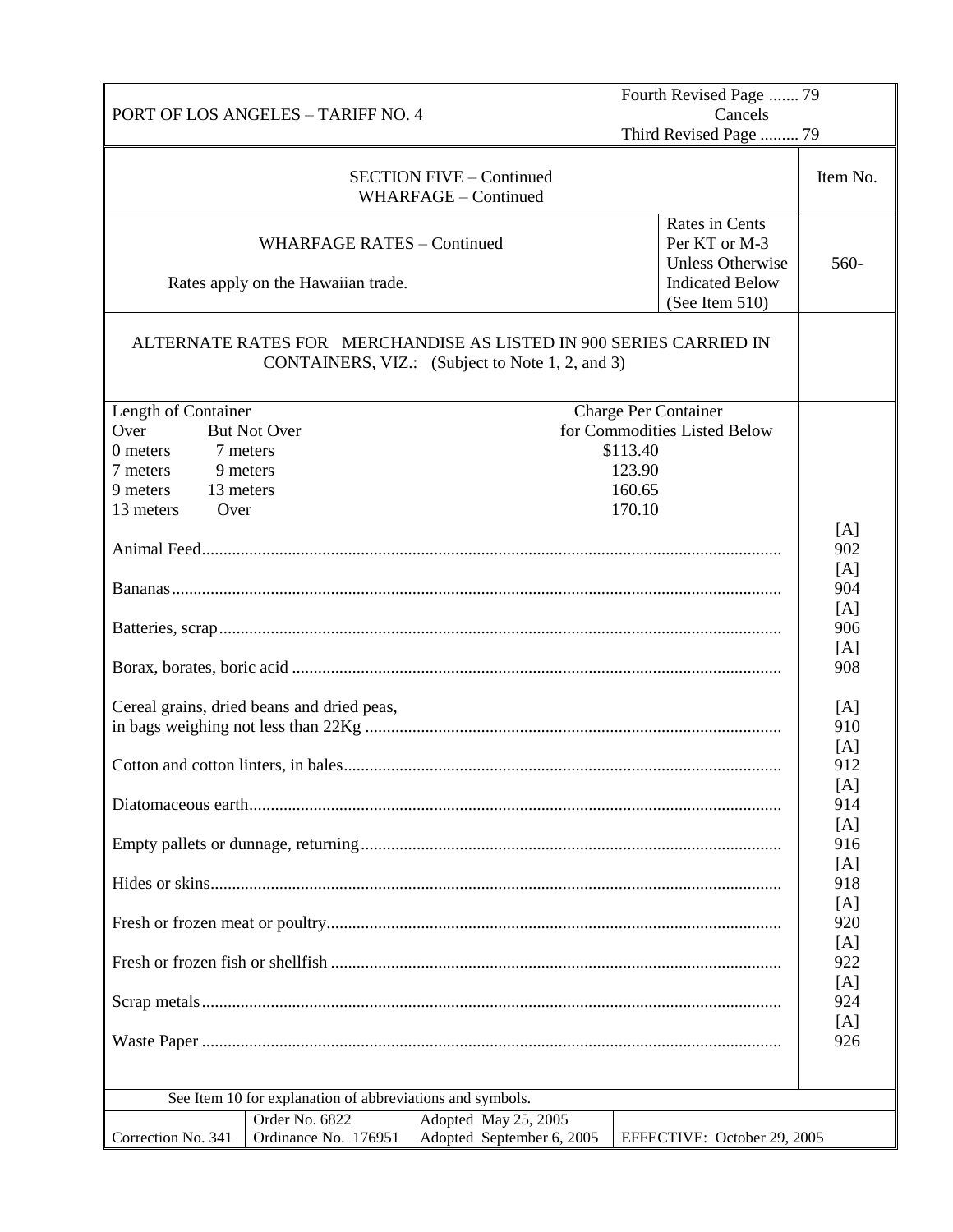|                                                                                      |                                                                         |                                                         | Fourth Revised Page  80                                                                                |                               |
|--------------------------------------------------------------------------------------|-------------------------------------------------------------------------|---------------------------------------------------------|--------------------------------------------------------------------------------------------------------|-------------------------------|
|                                                                                      | <b>PORT OF LOS ANGELES - TARIFF NO. 4</b>                               |                                                         | Cancels<br>Third Revised Page  80                                                                      |                               |
|                                                                                      |                                                                         | <b>SECTION FIVE - Continued</b><br>WHARFAGE - Continued |                                                                                                        | Item No.                      |
|                                                                                      | <b>WHARFAGE RATES - Continued</b><br>Rates apply on the Hawaiian trade. |                                                         | Rates in Cents<br>Per KT or M-3<br><b>Unless Otherwise</b><br><b>Indicated Below</b><br>(See Item 510) | 560-                          |
| Length of Container<br>Over<br>0 meters<br>7 meters<br>9 meters<br>13 meters         | <b>But Not Over</b>                                                     |                                                         | <b>Charge Per Container</b><br>for Commodities Listed Below                                            | 950 [A]<br>955 [A]<br>960 [A] |
| Length of Container<br>Over<br>0 meters<br>7 meters<br>9 meters<br>13 meters<br>Over | <b>But Not Over</b>                                                     |                                                         | <b>Charge Per Container</b><br>for Commodities Listed Below<br>\$499.80                                | [A]<br>975                    |
|                                                                                      | See Item 10 for explanation of abbreviations and symbols.               |                                                         |                                                                                                        |                               |
|                                                                                      | Order No. 6822                                                          | Adopted May 25, 2005                                    |                                                                                                        |                               |
| Correction No. 342                                                                   | Ordinance No. 176951                                                    | Adopted September 6, 2005                               | EFFECTIVE: October 29, 2005                                                                            |                               |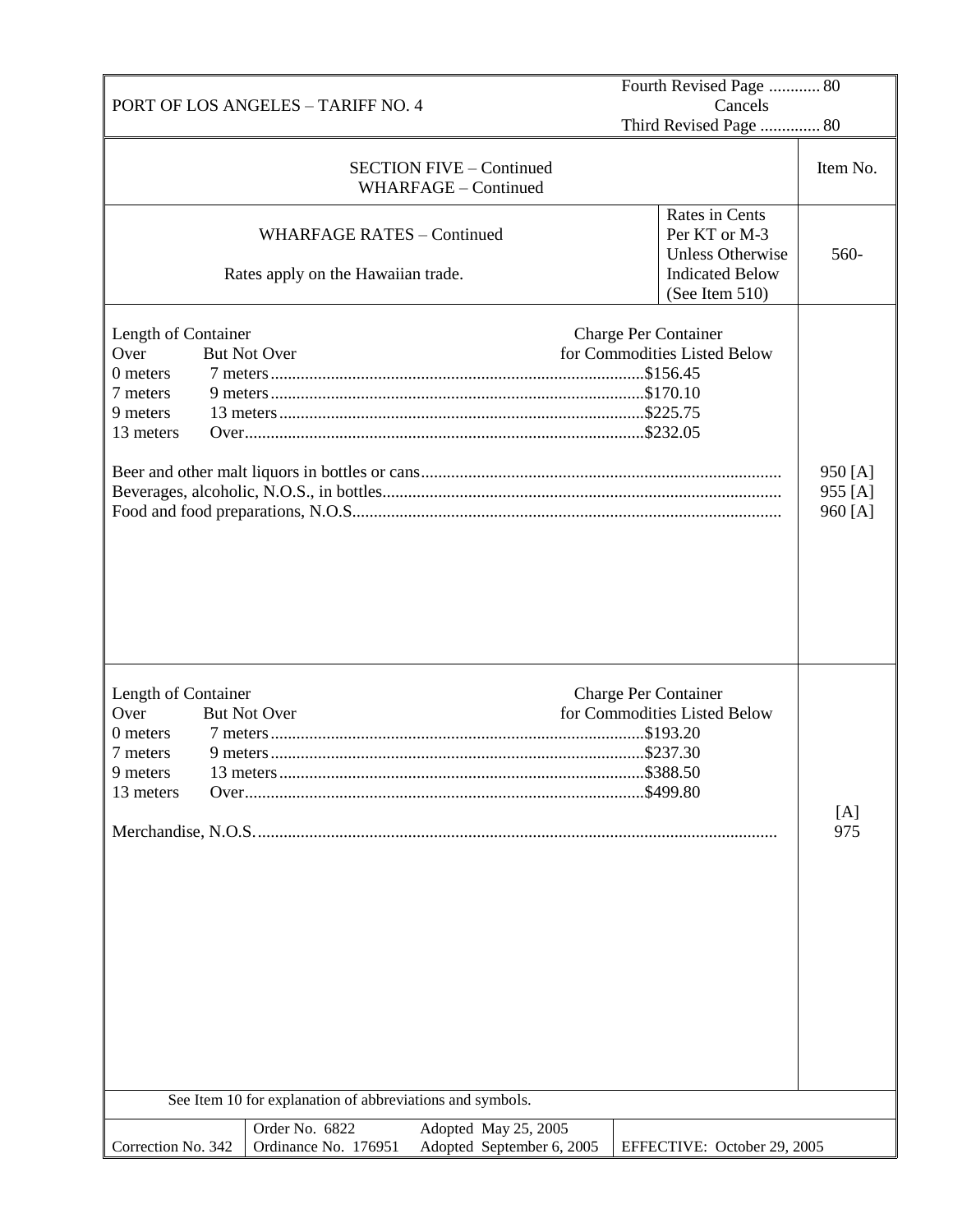PORT OF LOS ANGELES – TARIFF NO. 4 Original Page....................80-A

|                   |                                                           | <b>SECTION FIVE - Continued</b><br>WHARFAGE - Continued                                                                                                                                                                                                                                                                                                                                                                                                           |                            | Item No. |
|-------------------|-----------------------------------------------------------|-------------------------------------------------------------------------------------------------------------------------------------------------------------------------------------------------------------------------------------------------------------------------------------------------------------------------------------------------------------------------------------------------------------------------------------------------------------------|----------------------------|----------|
|                   |                                                           | <b>WHARFAGE RATES - Continued</b>                                                                                                                                                                                                                                                                                                                                                                                                                                 |                            |          |
| specific basis.   |                                                           | Note 1: The use of container rates in Item 560-900 series are optional and may be used in lieu of<br>and will alternate with other wharfage rates published in this tariff. Bills of Lading and<br>cargo manifests must clearly indicate that wharfage shall be assessed on the basis of<br>container rates published in this part and must be kept separate and apart from<br>documentation supporting cargo assessed wharfage on a weight, measurement or other |                            |          |
|                   |                                                           | Note 2: Commodity descriptions of a generic nature which are listed in Item 560-900 series may<br>be utilized regardless of specific listings in other parts of this wharfage section.                                                                                                                                                                                                                                                                            |                            |          |
|                   | applicable to any commodity in the container.             | Note 3: Container loads of mixed commodities will be assessed the highest container rate                                                                                                                                                                                                                                                                                                                                                                          |                            |          |
|                   |                                                           |                                                                                                                                                                                                                                                                                                                                                                                                                                                                   |                            |          |
|                   |                                                           |                                                                                                                                                                                                                                                                                                                                                                                                                                                                   |                            |          |
|                   |                                                           |                                                                                                                                                                                                                                                                                                                                                                                                                                                                   |                            |          |
|                   |                                                           |                                                                                                                                                                                                                                                                                                                                                                                                                                                                   |                            |          |
|                   |                                                           |                                                                                                                                                                                                                                                                                                                                                                                                                                                                   |                            |          |
|                   |                                                           |                                                                                                                                                                                                                                                                                                                                                                                                                                                                   |                            |          |
|                   |                                                           |                                                                                                                                                                                                                                                                                                                                                                                                                                                                   |                            |          |
|                   |                                                           |                                                                                                                                                                                                                                                                                                                                                                                                                                                                   |                            |          |
|                   |                                                           |                                                                                                                                                                                                                                                                                                                                                                                                                                                                   |                            |          |
|                   |                                                           |                                                                                                                                                                                                                                                                                                                                                                                                                                                                   |                            |          |
|                   | See Item 10 for explanation of abbreviations and symbols. |                                                                                                                                                                                                                                                                                                                                                                                                                                                                   |                            |          |
| Correction No. 49 | Order No. 6023<br>Ordinance No. 167245                    | Adopted July 24, 1991<br>Adopted August 16, 1991                                                                                                                                                                                                                                                                                                                                                                                                                  | EFFECTIVE: October 1, 1991 |          |